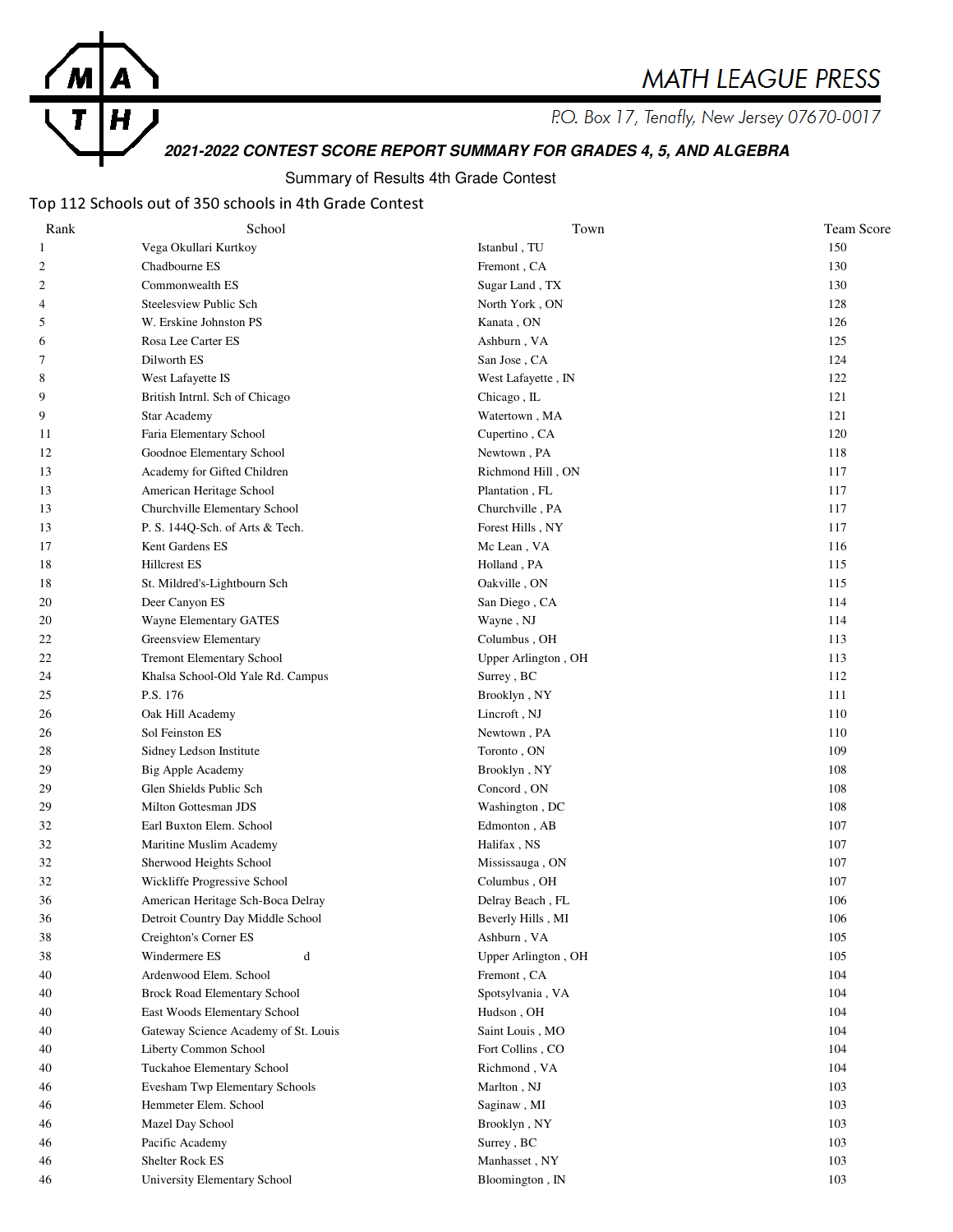| 52       | Woodward Academy North                                 | Johns Creek, GA      | 100      |
|----------|--------------------------------------------------------|----------------------|----------|
| 53       | Francis Parker School                                  | San Diego, CA        | 99       |
| 54       | Cordill Mason ES                                       | Blue Springs, MO     | 98       |
| 54       | Nysmith School for the Gifted                          | Herndon, VA          | 98       |
| 54       | Rolling Hills ES                                       | Holland, PA          | 98       |
| 54       | Wrightstown Elementary School                          | Newtown, PA          | 98       |
| 58       | River City Science Acad./Mandarin                      | Jacksonville, FL     | 97       |
| 58       | <b>Sunset Hills Elementary</b>                         | Omaha, NE            | 97       |
| 60       | Fenn School                                            | Concord, MA          | 96       |
| 60       | Meadowridge School                                     | Maple Ridge, BC      | 96       |
| 62       | Del Mar Pines Sch                                      | San Diego, CA        | 95       |
| 62       | Frontier Sch of Innovation                             | Kansas City, MO      | 95       |
| 62       | GAD Elementary School                                  | Surrey, BC           | 95       |
| 62       | Hilltop Elementary School                              | Beachwood, OH        | 95       |
| 62       | Oakdale School                                         | Dedham, MA           | 95       |
| 62       | Sacred Heart School                                    | Valley Park, MO      | 95       |
| 68       | Akiva School                                           | Westmount, QC        | 94       |
| 68       | <b>Barrington Elementary School</b>                    | Upper Arlington, OH  | 94       |
| 68       | Coral Academy of Science Las Vegas                     | Henderson, NV        | 94       |
| 68       | Goldsmith Schiffman ES                                 | Big Cove, AL         | 94       |
| 68       | Grace Valley Christian Academy                         | Davis, CA            | 94       |
|          | Luther Lee Emerson Sch                                 | Demarest, NJ         | 94       |
| 68       | Ave Maria Academy                                      | Maple Grove, MN      | 93       |
| 74<br>74 | Cherry Hill School                                     | River Edge, NJ       | 93       |
|          | Glenmore Christian Academy                             | Calgary, AB          | 93       |
| 74       |                                                        |                      | 93       |
| 74       | Jan Schiff Elementary School                           | Missouri City, TX    | 93       |
| 74       | Welch Elementary School                                | Churchville, PA      |          |
| 79       | <b>Belleville Elementary School</b><br>Cartersville ES | Belleville, WI       | 92       |
| 79       |                                                        | Cartersville, GA     | 92       |
| 79       | Hawthorn School for Girls                              | North York, ON       | 92       |
| 79       | Thornapple Elem. Sch                                   | Grand Rapids, MI     | 92       |
| 83       | Greenbriar West ES                                     | Fairfax, VA          | 91       |
| 83       | Khalsa School-Newton Campus                            | Surrey, BC           | 91       |
| 83       | Lakeview Fundamental ES                                | Saint Petersburg, FL | 91       |
| 86       | Spanish River Christian Sch                            | Boca Raton, FL       | 90       |
| 87       | <b>Eddy Elementary School</b>                          | Brewster, MA         | 89       |
| 87       | Gateway Science Academy South                          | Saint Louis, MO      | 89       |
| $87\,$   | Sacred Heart School                                    | Troy, MO             | 89       |
| 90       | Aberdeen Hall Preparatory School                       | Kelowna, BC          | 88       |
| 90       | Hancock Day School                                     | Savannah, GA         | 88       |
| 90       | North Haven Mid. Sch                                   | North Haven, CT      | $\bf 88$ |
| 90       | Oakhill Day School                                     | Gladstone, MO        | 88       |
| 90       | Phoenix Ranch School                                   | Simi Valley, CA      | 88       |
| 95       | Amery Intermediate School                              | Amery, WI            | 87       |
| 95       | <b>Banff School</b>                                    | Houston, TX          | 87       |
| 95       | St. Aloysius Academy                                   | Bryn Mawr, PA        | 87       |
| 95       | St. Barnabas Episcopal School                          | Deland, FL           | 87       |
| 95       | Toledo Islamic Academy                                 | Sylvania, OH         | 87       |
| 100      | Academy of Greatness & Excellence                      | Teaneck, NJ          | 86       |
| 101      | Kirk Day School                                        | Saint Louis, MO      | 85       |
| 102      | Greenlodge School                                      | Dedham, MA           | 84       |
| 102      | Meadow Lane School                                     | Merrionette Park, IL | 84       |
| 102      | Medford Area ES                                        | Medford, WI          | 84       |
| 102      | Riverdale School                                       | Dedham, MA           | 84       |
| 106      | Chaffey-Burke ES                                       | Burnaby, BC          | 83       |
| 106      | St. Charles School                                     | San Carlos, CA       | 83       |
| 108      | Mars ES                                                | Mars, PA             | 82       |
| 108      | Meredith Hill Elementary School                        | Auburn, WA           | 82       |
| 110      | Bremen Elem-Middle School                              | Bremen, IN           | 81       |
| 110      | Plantation Key School                                  | Tavernier, FL        | 81       |
| 110      | St. Helena School                                      | Edison, NJ           | 81       |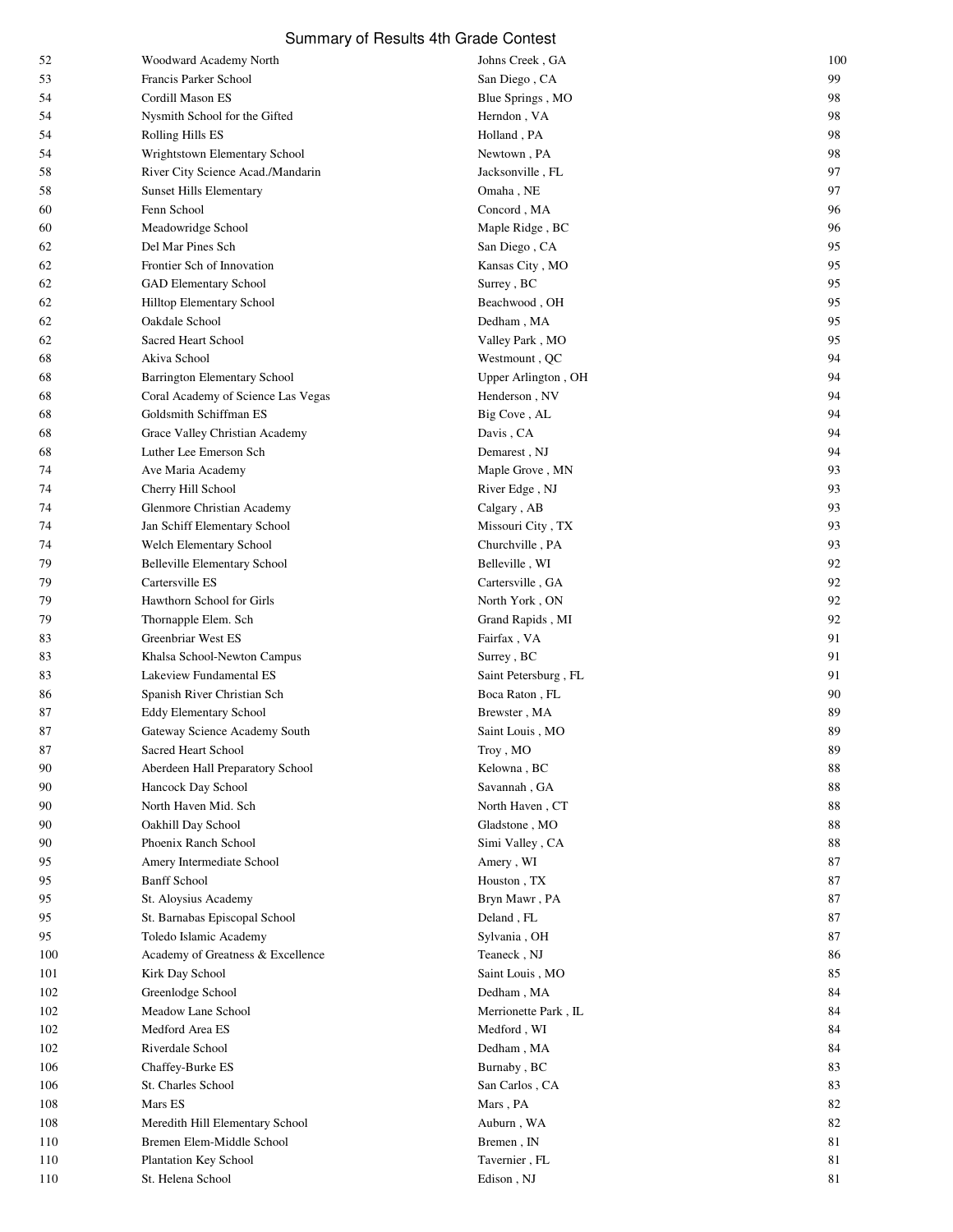#### Top 484 Students in 4th Grade Contest

| Rank     | Student                  | School                                         | Town                           | Score    |
|----------|--------------------------|------------------------------------------------|--------------------------------|----------|
| 1        | URAS A                   | Vega Okullari Kurtkoy                          | Istanbul, TU                   | 30       |
| 1        | Marco C                  | Advenutres with Mr. Math                       | Oak Brook, IL                  | 30       |
| 1        | Victoria C               | Spirit of Math-Willowdale                      | North York, ON                 | 30       |
| 1        | YiBo G                   | Olympic Educational Centre                     | Vancouver, BC                  | 30       |
| 1        | <b>OMER G</b>            | Vega Okullari Kurtkoy                          | Istanbul, TU                   | 30       |
| 1        | AYSE HUMA G              | Vega Okullari Kurtkoy                          | Istanbul, TU                   | 30       |
| 1        | <b>EMIRH</b>             | Vega Okullari Kurtkoy                          | Istanbul, TU                   | 30       |
| 1        | Angelina H               | Nobel Learning Academy                         | West Vancouver, BC             | 30       |
| 1        | <b>BATUI</b>             | Vega Okullari Kurtkoy                          | Istanbul, TU                   | 30       |
| 1        | Gino Jiaming J           | Math House Academy                             | Richmond, BC                   | 30       |
| 1        | TANER BARLAS K           | Vega Okullari Kurtkoy                          | Istanbul, TU                   | 30       |
| 1        | Annie L                  | Greater Memphis Chinese School                 | Collierville, TN               | 30       |
| 1        | Alan N                   | Nobel Learning Academy                         | West Vancouver, BC             | 30       |
| 1        | CAN S                    | Vega Okullari Kurtkoy                          | Istanbul, TU                   | 30       |
| 1        | Velika V                 | Advenutres with Mr. Math                       | Oak Brook, IL                  | 30       |
| 1        | Nicolas V                | Advenutres with Mr. Math                       | Oak Brook, IL                  | 30       |
| 1        | Xiaoyi W                 | Nobel Learning Academy                         | West Vancouver, BC             | 30       |
| 1        | Bill Z                   | Nobel Learning Academy                         | West Vancouver, BC             | 30       |
| 19       | Ege E                    | Vega Okullari Kurtkoy                          | Istanbul, TU                   | 29       |
| 19       | Arcel G                  | Orlando Math Circle                            | Winter Park, FL                | 29       |
| 19       | Wenqiao Chen G           | <b>Ivy Math Academy</b>                        | Spring, TX                     | 29       |
| 19       | Henry H                  | Olympic Educational Centre                     | Vancouver, BC                  | 29       |
| 19       | sophia l                 | Smartplan Education                            | Richmond, BC                   | 29       |
| 19       | Sarp Ege M               | Vega Okullari Kurtkoy                          | Istanbul, TU                   | 29       |
| 19       | Vikyath M                | Curie Learning Center                          | Fairfax, VA                    | 29       |
| 19       | Ahmet Selim P            | Vega Okullari Kurtkoy                          | Istanbul, TU                   | 29       |
| 19       | <b>REINAR</b>            | Canada CVC Services                            | Surrey, BC                     | 29       |
| 28       | Allie B                  | <b>Star Academy</b>                            | Watertown, MA                  | 28       |
| 28       | Justin D                 | Yu's Elite                                     | Raritan, NJ                    | 28       |
| 28       | Edward F                 | Commonwealth ES                                | Sugar Land, TX                 | 28       |
| 28       | Jacob G                  | Rootofmath Academy                             | Coquitlam, BC                  | 28       |
| 28       | Elaine H                 | LPQ Education                                  | West Vancouver, BC             | 28       |
| 28       | Nathan J                 | Brock Road Elementary School                   | Spotsylvania, VA               | 28       |
| 28       | Varun K                  | Spirit of Math Sch Mississauga/Oakville        | Mississauga, ON                | 28       |
| 28       | Albert L                 | Advenutres with Mr. Math                       | Oak Brook, IL                  | 28       |
| 28       | Roland L                 | West Lafayette IS                              | West Lafayette, IN             | 28       |
| 28       | Zimo L                   | Advenutres with Mr. Math                       | Oak Brook, IL                  | 28       |
| 28       | Armaan S                 | Spirit of Math Schools, Mississauga West       | Mississauga, ON                | 28       |
| 28       | Kayra Murat S            | Vega Okullari Kurtkoy                          | Istanbul, TU                   | 28       |
| 28       | Matthew W                | Chadbourne ES                                  | Fremont, CA                    | 28       |
| 28       | Nathaniel Z              | Advenutres with Mr. Math                       | Oak Brook, IL                  | $28\,$   |
| 28       | Aileen Z                 | Kid A Workshop                                 | San Leandro, CA                | 28       |
| 28       | Annabelle Z              | St. Louis Modern Chinese School                | Chesterfield, MO               | 28       |
| 28       | Gregory Z                | Commonwealth ES                                | Sugar Land, TX                 | 28       |
| 28       | Sherlock Z               | Chadbourne ES                                  | Fremont, CA                    | 28       |
| 28       | Kevin Z                  | Smartplan Education                            | Richmond, BC                   | 28       |
| 47       | Dylan A                  | Spirit of Math School                          | Toronto, ON                    | 27       |
| 47       | Mike C                   | <b>LPQ</b> Education                           | West Vancouver, BC             | 27       |
| 47       | Jaren F                  | Greater Memphis Chinese School                 | Collierville, TN               | 27       |
| 47       | Aidan G                  | Advenutres with Mr. Math                       | Oak Brook, IL                  | 27       |
| 47       | jasper H                 | Smartplan Education                            | Richmond, BC                   | 27       |
| 47<br>47 | Ramakrishna K<br>Jacob L | Faria Elementary School<br><b>Star Academy</b> | Cupertino, CA<br>Watertown, MA | 27<br>27 |
|          | Kevin L                  | W. Erskine Johnston PS                         | Kanata, ON                     | 27       |
| 47<br>47 | Daochen L                | Advenutres with Mr. Math                       | Oak Brook, IL                  | 27       |
| 47       | Sophia L                 | ZMJ Eduaction & Technology                     | Coquitlam, BC                  | 27       |
| 47       | Andrew L                 | Greater Memphis Chinese School                 | Collierville, TN               | 27       |
| 47       | Yicheng L                | Windermere ES<br>d                             | Upper Arlington, OH            | 27       |
| 47       | Rich L                   | Advenutres with Mr. Math                       | Oak Brook, IL                  | 27       |
| 47       | Jeremy L                 | Greater Memphis Chinese School                 | Collierville, TN               | 27       |
| 47       | Franklin L               | Maccabee Academy                               | New York, NY                   | 27       |
| 47       | Austin L                 | Smartplan Education                            | Richmond, BC                   | 27       |
| 47       | Charlie M                | Advenutres with Mr. Math                       | Oak Brook , ${\rm IL}$         | 27       |
| 47       | Aiden M                  | Spirit of Math School (Markham East)           | Markham, ON                    | 27       |
| 47       | Jia N                    | P. S. 144Q-Sch. of Arts & Tech.                | Forest Hills, NY               | 27       |
|          |                          |                                                |                                |          |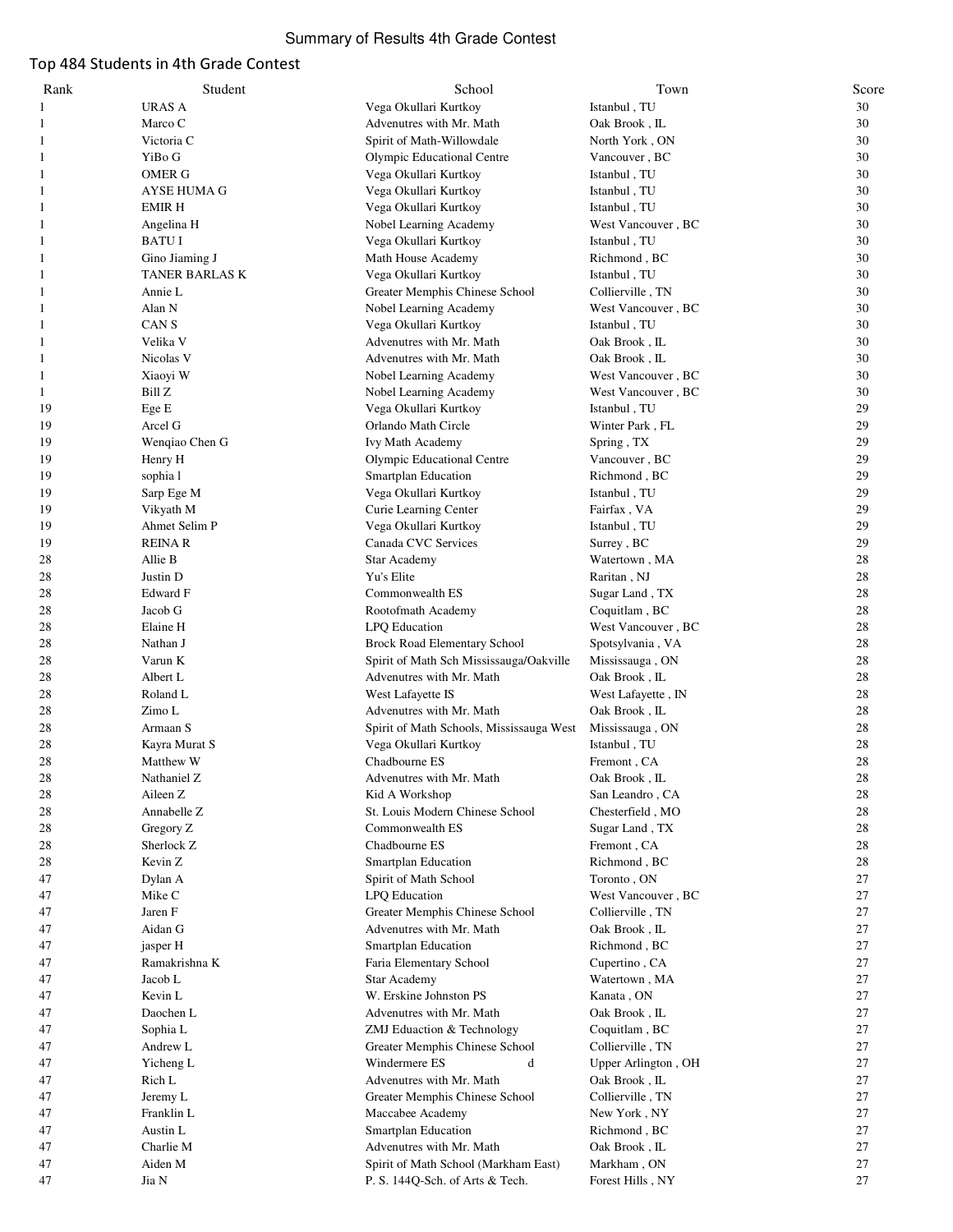| 47       | Viraj N            | Rosa Lee Carter ES                                 | Ashburn, VA                                     | 27       |
|----------|--------------------|----------------------------------------------------|-------------------------------------------------|----------|
| 47       | Michael Q          | <b>Triway Education</b>                            | Whitchurch-Stouffville, ON                      | 27       |
| 47       | Tejas R            | Steelesview Public Sch                             | North York, ON                                  | 27       |
| 47       | Remy S             | Yu's Elite                                         | Raritan, NJ                                     | 27       |
| 47       | Julian S           | Advenutres with Mr. Math                           | Oak Brook, IL                                   | 27       |
| 47       | Lincoln S          | Advenutres with Mr. Math                           | Oak Brook, IL                                   | 27       |
| 47       | Luyang S           | <b>Smartplan Education</b>                         | Richmond, BC                                    | 27       |
| 47       | Ethan W            | Yu's Elite                                         | Raritan, NJ                                     | 27       |
| 47       | Andy W             | Steelesview Public Sch                             | North York, ON                                  | 27       |
| 47       | Caden W            | Trueinspire Education                              | Surrey, BC                                      | 27       |
| 47       | Di W               | W. Erskine Johnston PS                             | Kanata , ON                                     | 27       |
| 47       | Eric X             | Advenutres with Mr. Math                           | Oak Brook, IL                                   | 27       |
| 47       | Frank Y            | AoPS Academy Lexington                             | Waltham , MA                                    | 27       |
| 47       | Rachel Y           | Spirit of Math-Willowdale                          | North York, ON                                  | 27       |
| 47       | Luke Z             | Advenutres with Mr. Math                           | Oak Brook, IL                                   | 27       |
| 47       | Ziqi Z             | Advenutres with Mr. Math                           | Oak Brook, IL                                   | 27       |
| 47       | Bryan Z            | Happy Math Learning Center                         | Winnipeg, MB                                    | 27       |
| 47       | Samuel Z           | Steelesview Public Sch                             | North York, ON                                  | 27       |
| 84       | Sienna A           | Spirit of Math-Willowdale                          | North York, ON                                  | 26       |
| 84       | Utku A             | Vega Okullari Kurtkoy                              | Istanbul, TU                                    | 26       |
| 84       | Ethan B            | Dilworth ES                                        | $\operatorname{San}$ Jose , $\operatorname{CA}$ | 26       |
| 84       | Silu C             | Advenutres with Mr. Math                           | Oak Brook, IL                                   | 26       |
| 84       | Anna F             | Sol Feinston ES                                    | Newtown, PA                                     | 26       |
| 84       | Daniel F           | Smartplan Education                                | Richmond, BC                                    | 26       |
| 84       | James F            | Oak Hill Academy                                   | Lincroft, NJ                                    | 26       |
| 84       | Keith G            | Sol Feinston ES                                    | Newtown, PA                                     | 26       |
| 84       | Eshan G            | Spirit of Math Sch Mississauga/Oakville            | Mississauga, ON                                 | 26       |
| 84       | Anishka G          | Rosa Lee Carter ES                                 | Ashburn, VA                                     | 26       |
| 84       | Eesa K             | Spirit of Math-Willowdale                          | North York, ON                                  | 26       |
| 84       | Sri Akshara K      | Chadbourne ES                                      | Fremont, CA                                     | 26       |
| 84       | Drew K             | Detroit Country Day Middle School                  | Beverly Hills, MI                               | 26       |
| 84       | Ryan K             | <b>SDKPA Math Club</b>                             | San Diego, CA                                   | 26       |
| 84       | Maddox L           | Academy for Gifted Children                        | Richmond Hill, ON                               | 26       |
| 84       | Grace L            | Sidney Ledson Institute                            | Toronto, ON                                     | 26       |
| 84       | Richard L          | Academy for Gifted Children                        | Richmond Hill, ON                               | 26       |
| 84       | Olivia L           | Spirit Of Math Schools (Vaughan)                   | Markham, ON                                     | 26<br>26 |
| 84       | Isaac L<br>Aiden L | Advenutres with Mr. Math<br>AoPS Academy Lexington | Oak Brook, IL                                   | 26       |
| 84<br>84 | Chengwei L         | TT Math School                                     | Waltham, MA<br>Markham, ON                      | 26       |
| 84       | <b>HAOMING L</b>   | LPQ Education                                      | West Vancouver, BC                              | 26       |
| 84       | Skyler L           | Nobel Learning Academy                             | West Vancouver, BC                              | 26       |
| 84       | Jixuan L           | Smartplan Education                                | Richmond, BC                                    | 26       |
| 84       | ZIXIAO L           | Rootofmath Academy                                 | Coquitlam, BC                                   | 26       |
| 84       | Aiden L            | Deer Canyon ES                                     | San Diego, CA                                   | 26       |
| 84       | Saia M             | Spirit of Math Schools, Mississauga West           | Mississauga, ON                                 | 26       |
| 84       | Veehaan M          | Advenutres with Mr. Math                           | Oak Brook, IL                                   | 26       |
| 84       | Ella M             | Fresh Minds Academy                                | Richmond, BC                                    | 26       |
| 84       | Cameron M          | Advenutres with Mr. Math                           | Oak Brook, IL                                   | 26       |
| 84       | William M          | Spirit of Math School-RHC                          | Richmond Hill, ON                               | 26       |
| 84       | Danny N            | Toledo Islamic Academy                             | Sylvania, OH                                    | 26       |
| 84       | Vikram N           | Advenutres with Mr. Math                           | Oak Brook, IL                                   | 26       |
| 84       | Nathaniel P        | Goodnoe Elementary School                          | Newtown, PA                                     | 26       |
| 84       | Sam P              | Greensview Elementary                              | Columbus, OH                                    | 26       |
| 84       | Tejas R            | Spirit of Math-Willowdale                          | North York, ON                                  | 26       |
| 84       | Ansh Singh S       | Khalsa School-Old Yale Rd. Campus                  | Surrey, BC                                      | 26       |
| 84       | Erik S             | TT Math School                                     | Markham, ON                                     | 26       |
| 84       | Roslynne W         | St. Mildred's-Lightbourn Sch                       | Oakville, ON                                    | 26       |
| 84       | Andy W             | Spirit of Math Sch Mississauga/Oakville            | Mississauga, ON                                 | 26       |
| 84       | Jacob W            | Maccabee Academy                                   | New York, NY                                    | 26       |
| 84       | Joshua W           | Spirit of Math Sch Ottawa                          | Kanata, ON                                      | 26       |
| 84       | Kingsley W         | ZMJ Eduaction & Technology                         | Coquitlam, BC                                   | 26       |
| 84       | Charlie X          | St. Louis Modern Chinese School                    | Chesterfield, MO                                | 26       |
| 84       | Eric Z             | Advenutres with Mr. Math                           | Oak Brook, IL                                   | 26       |
| 129      | Ralph B            | American Heritage School                           | Plantation, FL                                  | 25       |
| 129      | <b>KENNETH C</b>   | St. Louis Modern Chinese School                    | Chesterfield, MO                                | 25       |
| 129      | Charles C          | Spirit of Math Sch Mississauga/Oakville            | Mississauga, ON                                 | 25       |
| 129      | Jayden C           | Spirit of Math Schools-Markham West                | Markham , ON                                    | 25       |
| 129      | Iris C             | Shelter Rock ES                                    | Manhasset, NY                                   | 25       |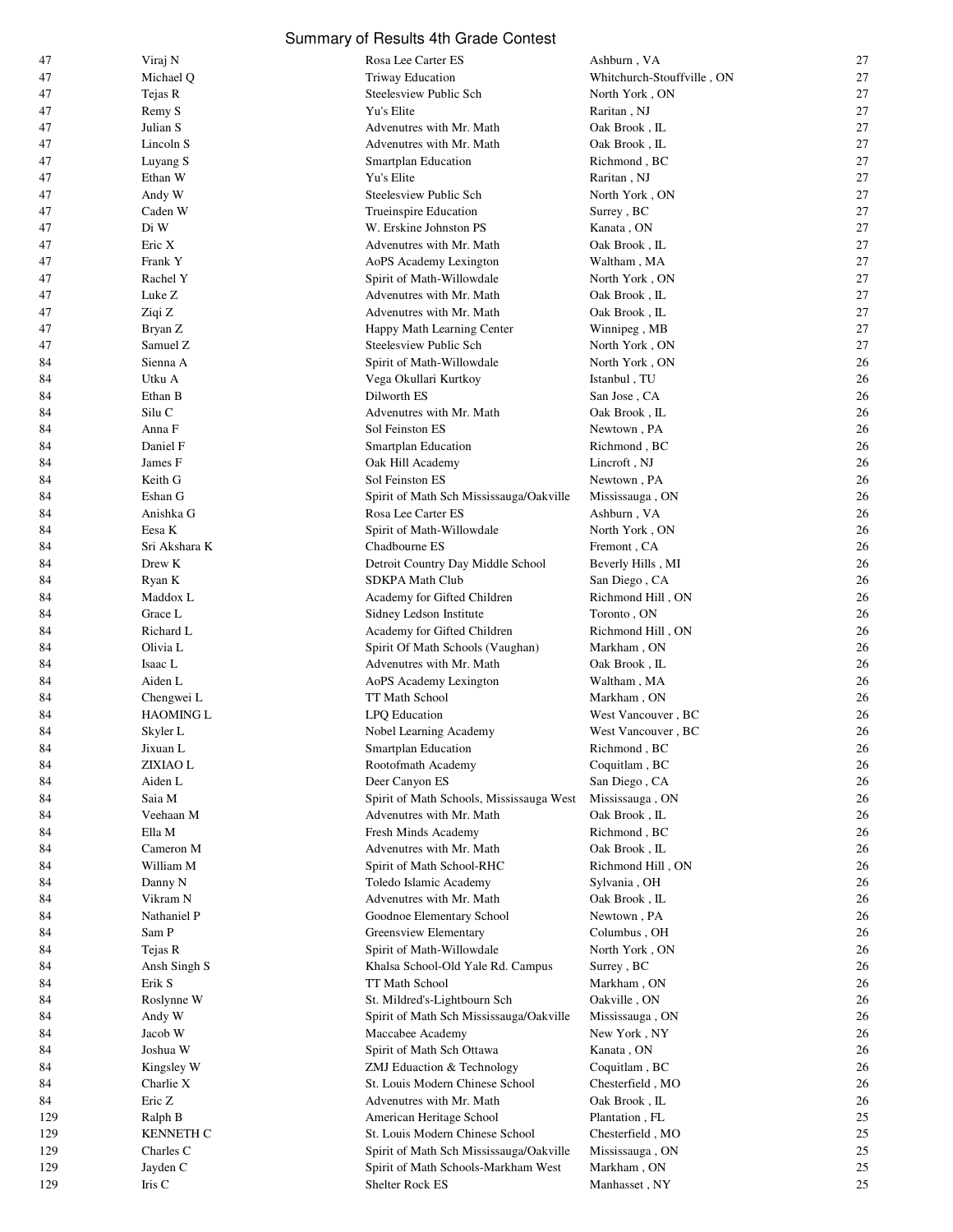|            |                       | Summary of Results 4th Grade Contest                   |                              |          |
|------------|-----------------------|--------------------------------------------------------|------------------------------|----------|
| 129        | Christen C            | Spirit of Math School                                  | Toronto, ON                  | 25       |
| 129        | Victoria C            | Triway Education                                       | Whitchurch-Stouffville, ON   | 25       |
| 129        | Will C                | <b>Hillcrest ES</b>                                    | Holland, PA                  | 25       |
| 129        | Payson C              | <b>Tremont Elementary School</b>                       | Upper Arlington, OH          | 25       |
| 129        | Xinyu C               | Learning to Learn Education                            | Stouffville, ON              | 25       |
| 129        | Senai D               | Kumon of League City                                   | League City, TX              | 25       |
| 129        | Bowen F               | Spirit of Math Schools-Markham West                    | Markham, ON                  | 25       |
| 129        | JD F                  | <b>Tremont Elementary School</b>                       | Upper Arlington, OH          | 25       |
| 129        | Jonah F               | P. S. 144Q-Sch. of Arts & Tech.                        | Forest Hills, NY             | 25       |
| 129        | Zoey G                | Orlando Math Circle                                    | Winter Park, FL              | 25       |
| 129        | Jordyn G              | Churchville Elementary School                          | Churchville, PA              | 25       |
| 129        | Jaden H               | British Intrnl. Sch of Chicago                         | Chicago, IL                  | 25       |
| 129        | Lucia H               | Alpha STEM                                             | Oakton, VA                   | 25<br>25 |
| 129<br>129 | Aludra I<br>Natalie J | Dilworth ES<br>Commonwealth ES                         | San Jose, CA                 | 25       |
| 129        | Jingtian?Raymond? J   | W. Erskine Johnston PS                                 | Sugar Land, TX<br>Kanata, ON | 25       |
| 129        | Eric J                | Greater Memphis Chinese School                         | Collierville, TN             | 25       |
| 129        | Rishi K               | Orlando Math Circle                                    | Winter Park, FL              | 25       |
| 129        | Liam K                | Spirit of Math School                                  | Toronto, ON                  | 25       |
| 129        | Lochlan K             | <b>Hillcrest ES</b>                                    | Holland, PA                  | 25       |
| 129        | Aria K                | Spirit of Math School-RHC                              | Richmond Hill, ON            | 25       |
| 129        | Mason K               | Spirit of Math Schools-Markham West                    | Markham, ON                  | 25       |
| 129        | Ava L                 | Dilworth ES                                            | San Jose, CA                 | 25       |
| 129        | Hansen L              | Spirit of Math-Willowdale                              | North York, ON               | 25       |
| 129        | Caleb L               | Spirit of Math School (Markham East)                   | Markham, ON                  | 25       |
| 129        | Jerry L               | Advenutres with Mr. Math                               | Oak Brook, IL                | 25       |
| 129        | Ariste L              | Happy Math Learning Center                             | Winnipeg, MB                 | 25       |
| 129        | Scottie L             | British Intrnl. Sch of Chicago                         | Chicago, IL                  | 25       |
| 129        | Bruce L               | Spirit of Math School-RHC                              | Richmond Hill, ON            | 25       |
| 129        | Zachary M             | Kent Gardens ES                                        | Mc Lean, VA                  | 25       |
| 129        | Yingqi M              | <b>CSTEAM Education</b>                                | Dublin, OH                   | 25       |
| 129        | Reyansh M             | <b>Banff School</b>                                    | Houston, TX                  | 25       |
| 129        | Andrew M              | Greater Memphis Chinese School                         | Collierville, TN             | 25       |
| 129        | Joshua O              | Spirit of Math School (Markham East)                   | Markham, ON                  | 25       |
| 129        | Mikhail P             | W. Erskine Johnston PS                                 | Kanata, ON                   | 25       |
| 129        | Amogh P               | Spirit of Math Schools Brampton                        | Mississauga, ON              | 25       |
| 129        | Vaibhav P             | Curie Learning Center                                  | Fairfax, VA                  | 25       |
| 129        | Kyson R<br>Aariv S    | East Woods Elementary School<br>Ardenwood Elem. School | Hudson, OH<br>Fremont, CA    | 25       |
| 129<br>129 | Miranda S             | Kent Gardens ES                                        | Mc Lean, VA                  | 25<br>25 |
| 129        | Tanush S              | Spirit of Math Schools-Markham West                    | Markham, ON                  | 25       |
| 129        | Maxwell S             | Advenutres with Mr. Math                               | Oak Brook, IL                | 25       |
| 129        | Sharvin S             | Spirit of Math Sch Mississauga/Oakville                | Mississauga, ON              | 25       |
| 129        | Wendy T               | Spirit of Math Schools, Mississauga West               | Mississauga, ON              | 25       |
| 129        | Kayden T              | <b>Smartplan Education</b>                             | Richmond, BC                 | 25       |
| 129        | Jayden T              | Spirit of Math Schools-Markham West                    | Markham, ON                  | 25       |
| 129        | Audrey T              | Olympic Educational Centre                             | Vancouver, BC                | 25       |
| 129        | Alexander W           | Commonwealth ES                                        | Sugar Land, TX               | 25       |
| 129        | Olivia W              | TT Math School                                         | Markham, ON                  | 25       |
| 129        | Berton Y              | Spirit of Math School                                  | Vancouver, BC                | 25       |
| 129        | Youjia Y              | <b>Qichu Education Group</b>                           | Richmond, BC                 | 25       |
| 129        | Valarie Y             | Spirit of Math School                                  | Toronto, ON                  | 25       |
| 129        | Ethan Y               | TT Math School                                         | Markham, ON                  | 25       |
| 129        | Matthew Z             | Spirit of Math Sch Mississauga/Oakville                | Mississauga, ON              | 25       |
| 129        | Kate Z                | TT Math School                                         | Markham, ON                  | 25       |
| 129        | Matt Z                | Yu's Elite                                             | Raritan, NJ                  | 25       |
| 190        | Chuba A               | Spirit of Math School                                  | Calgary, AB                  | 24       |
| 190        | Theodore A            | Spirit of Math-Willowdale                              | North York, ON               | 24       |
| 190        | Scarlett A            | American Heritage School                               | Plantation, FL               | 24       |
| 190<br>190 | Luke C<br>Ian C       | Spirit of Math School (Markham East)<br>Dilworth ES    | Markham, ON<br>San Jose, CA  | 24<br>24 |
| 190        | Landon C              | North Haven Mid. Sch                                   | North Haven, CT              | 24       |
| 190        | Toby C                | Spirit of Math Sch Ottawa                              | Kanata, ON                   | 24       |
| 190        | Andrew C              | Commonwealth ES                                        | Sugar Land, TX               | 24       |
| 190        | Megan C               | Spirit of Math-Willowdale                              | North York, ON               | 24       |
| 190        | Victor C              | Learning to Learn Education                            | Stouffville, ON              | 24       |
| 190        | Samuel C              | SDKPA Math Club                                        | San Diego, CA                | 24       |
| 190        | Maxwell C             | Greensview Elementary                                  | Columbus, OH                 | 24       |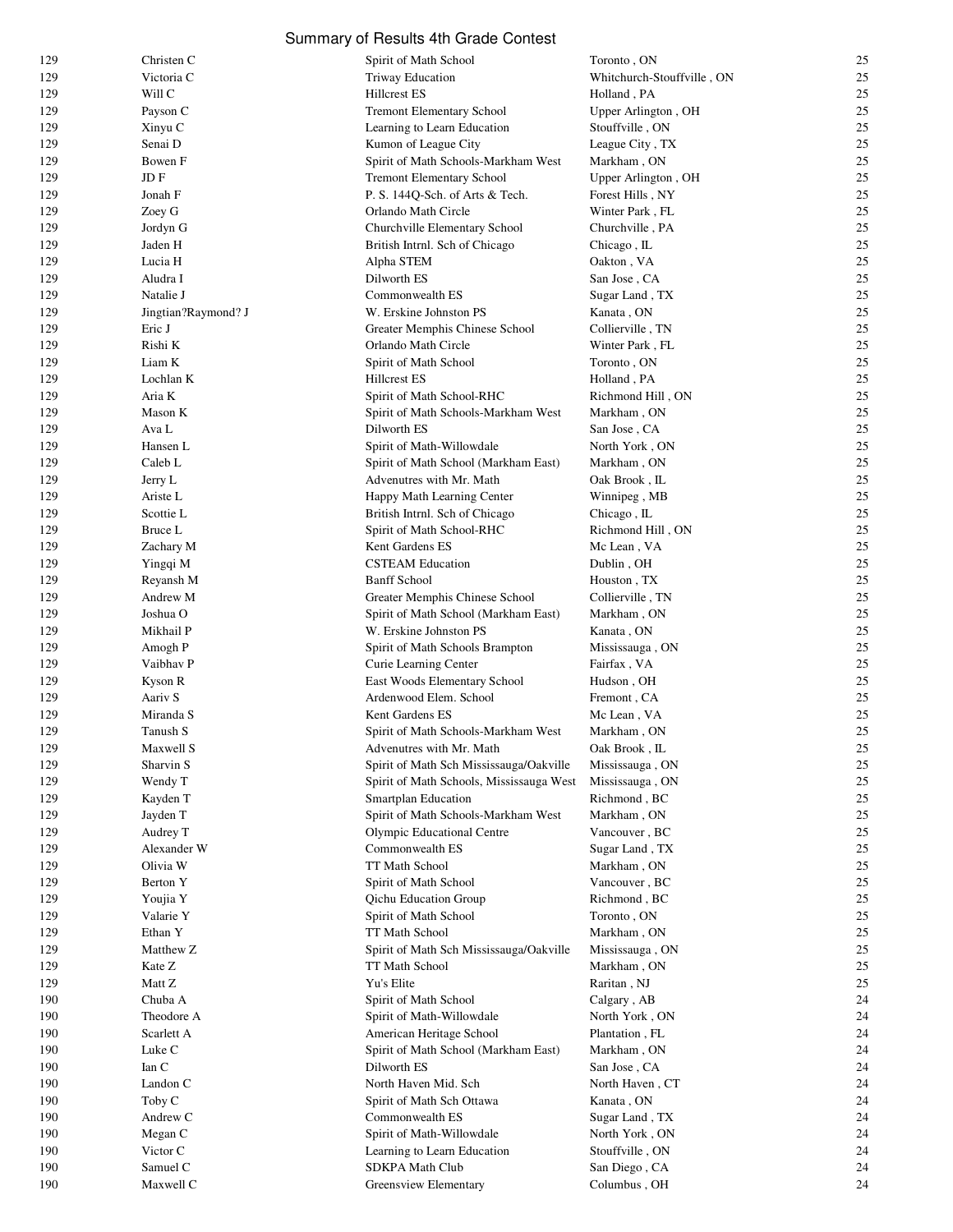| 190 | Aria C          | British Intrnl. Sch of Chicago           | Chicago, IL                | 24 |
|-----|-----------------|------------------------------------------|----------------------------|----|
| 190 | Ethan D         | TT Math School                           | Markham, ON                | 24 |
| 190 | Paolo E         | Spirit of Math School-Don Mills          | Toronto, ON                | 24 |
| 190 | Melody F        | West Lafayette IS                        | West Lafayette, IN         | 24 |
| 190 | Sukayna G       | Maritine Muslim Academy                  | Halifax, NS                | 24 |
|     |                 |                                          |                            |    |
| 190 | Robert G        | Spirit of Math-Willowdale                | North York, ON             | 24 |
| 190 | Kallen G        | Wrightstown Elementary School            | Newtown, PA                | 24 |
| 190 | Jiamei Zhang G  | Ivy Math Academy                         | Spring, TX                 | 24 |
| 190 | Owen Yu G       | Ivy Math Academy                         | Spring, TX                 | 24 |
| 190 | Alyson G        | Spirit of Math-Vaughan                   | Vaughan, ON                | 24 |
| 190 | Safia H         | Spirit of Math School-RHC                | Richmond Hill, ON          | 24 |
| 190 | Ryan H          | Maccabee Academy                         | New York, NY               | 24 |
| 190 | Fred H          | Chadbourne ES                            | Fremont, CA                | 24 |
| 190 | Youssef I       | Maritine Muslim Academy                  | Halifax, NS                | 24 |
|     |                 |                                          |                            |    |
| 190 | Sherwin J       | <b>Triway Education</b>                  | Whitchurch-Stouffville, ON | 24 |
| 190 | Ajayvir Singh J | Khalsa School-Old Yale Rd. Campus        | Surrey, BC                 | 24 |
| 190 | Avery K         | Spirit of Math-Willowdale                | North York, ON             | 24 |
| 190 | Tishya K        | Rosa Lee Carter ES                       | Ashburn, VA                | 24 |
| 190 | Eliana K        | Mazel Day School                         | Brooklyn, NY               | 24 |
| 190 | Nova K          | Tuckahoe Elementary School               | Richmond, VA               | 24 |
| 190 | Reeva K         | Spirit of Math Sch Mississauga/Oakville  | Mississauga, ON            | 24 |
| 190 | Nikhil K        | Bethany Math Club                        | Portland, OR               | 24 |
| 190 | Heejune K       | <b>SDKPA Math Club</b>                   | San Diego, CA              | 24 |
|     | Tara L          |                                          | Chicago, IL                | 24 |
| 190 |                 | British Intrnl. Sch of Chicago           |                            |    |
| 190 | Addison L       | Wickliffe Progressive School             | Columbus, OH               | 24 |
| 190 | Daeun L         | <b>SDKPA Math Club</b>                   | San Diego, CA              | 24 |
| 190 | Lucas L         | St. Louis Modern Chinese School          | Chesterfield, MO           | 24 |
| 190 | Janelle L       | Spirit of Math-Willowdale                | North York, ON             | 24 |
| 190 | Amy L           | Spirit of Math-Vaughan                   | Vaughan, ON                | 24 |
| 190 | Ryan L          | Fenn School                              | Concord, MA                | 24 |
| 190 | Chloe L         | St. Mildred's-Lightbourn Sch             | Oakville, ON               | 24 |
| 190 | AiLee M         | Spirit of Math-Central Toronto           | Toronto, ON                | 24 |
| 190 | Amelia M        | Spirit of Math School (Markham East)     | Markham, ON                | 24 |
|     |                 |                                          |                            |    |
| 190 | Henry M         | Spirit of Math School (Markham East)     | Markham, ON                | 24 |
| 190 | Michael M       | Churchville Elementary School            | Churchville, PA            | 24 |
| 190 | Lina N          | AoPS Academy Lexington                   | Waltham, MA                | 24 |
| 190 | Sean O          | Grace Valley Christian Academy           | Davis, CA                  | 24 |
| 190 | Soham O         | Chadbourne ES                            | Fremont, CA                | 24 |
| 190 | Anvith P        | Chadbourne ES                            | Fremont, CA                | 24 |
| 190 | Codrin P        | TT Math School                           | Markham, ON                | 24 |
| 190 | Kate P          | Spirit of Math-Willowdale                | North York, ON             | 24 |
| 190 | Shannor Q       | Competitive Kids STEM Projects           | Brampton, ON               | 24 |
| 190 | Rudra R         | AoPS Academy Lexington                   | Waltham, MA                | 24 |
|     |                 |                                          |                            |    |
| 190 | Caleb R         | Goodnoe Elementary School                | Newtown, PA                | 24 |
| 190 | Paoloa S        | Hawthorn School for Girls                | North York, ON             | 24 |
| 190 | Dhillan S       | Wickliffe Progressive School             | Columbus, OH               | 24 |
| 190 | Dilan S         | Pine Crest School                        | Boca Raton, FL             | 24 |
| 190 | Ryaz S          | Faria Elementary School                  | Cupertino, CA              | 24 |
| 190 | Denis S         | Learning to Learn Education              | Stouffville, ON            | 24 |
| 190 | Arisha S        | Rosa Lee Carter ES                       | Ashburn, VA                | 24 |
| 190 | Maxwell S       | American Heritage Sch-Boca Delray        | Delray Beach, FL           | 24 |
| 190 | Fiona T         | Spirit of Math Sch Mississauga/Oakville  | Mississauga, ON            | 24 |
| 190 | Noah T          | Spirit of Math Schools, Mississauga West | Mississauga, ON            | 24 |
|     |                 |                                          |                            |    |
| 190 | Matthew T       | Commonwealth ES                          | Sugar Land, TX             | 24 |
| 190 | Samuel T        | Chadbourne ES                            | Fremont, CA                | 24 |
| 190 | Swara V         | Rosa Lee Carter ES                       | Ashburn, VA                | 24 |
| 190 | Sean V          | Spirit of Math School-RHC                | Richmond Hill, ON          | 24 |
| 190 | Terry W         | Bethany Math Club                        | Portland, OR               | 24 |
| 190 | Caden W         | Spirit of Math School                    | Vancouver, BC              | 24 |
| 190 | Ryan W          | Greensview Elementary                    | Columbus, OH               | 24 |
| 190 | Jake W          | Spirit of Math Sch Mississauga/Oakville  | Mississauga, ON            | 24 |
| 190 | Justin W        | Spirit of Math School                    | Vancouver, BC              | 24 |
| 190 | Houwen W        | University Elementary School             | Bloomington, IN            | 24 |
|     |                 |                                          |                            |    |
| 190 | Luke W          | Wayne Elementary GATES                   | Wayne, NJ                  | 24 |
| 190 | Addison W       | Churchville Elementary School            | Churchville, PA            | 24 |
| 190 | Lucas W         | Goodnoe Elementary School                | Newtown, PA                | 24 |
| 190 | Alan X          | Spirit of Math Schools, Mississauga West | Mississauga, ON            | 24 |
| 190 | Aaron X         | Steelesview Public Sch                   | North York, ON             | 24 |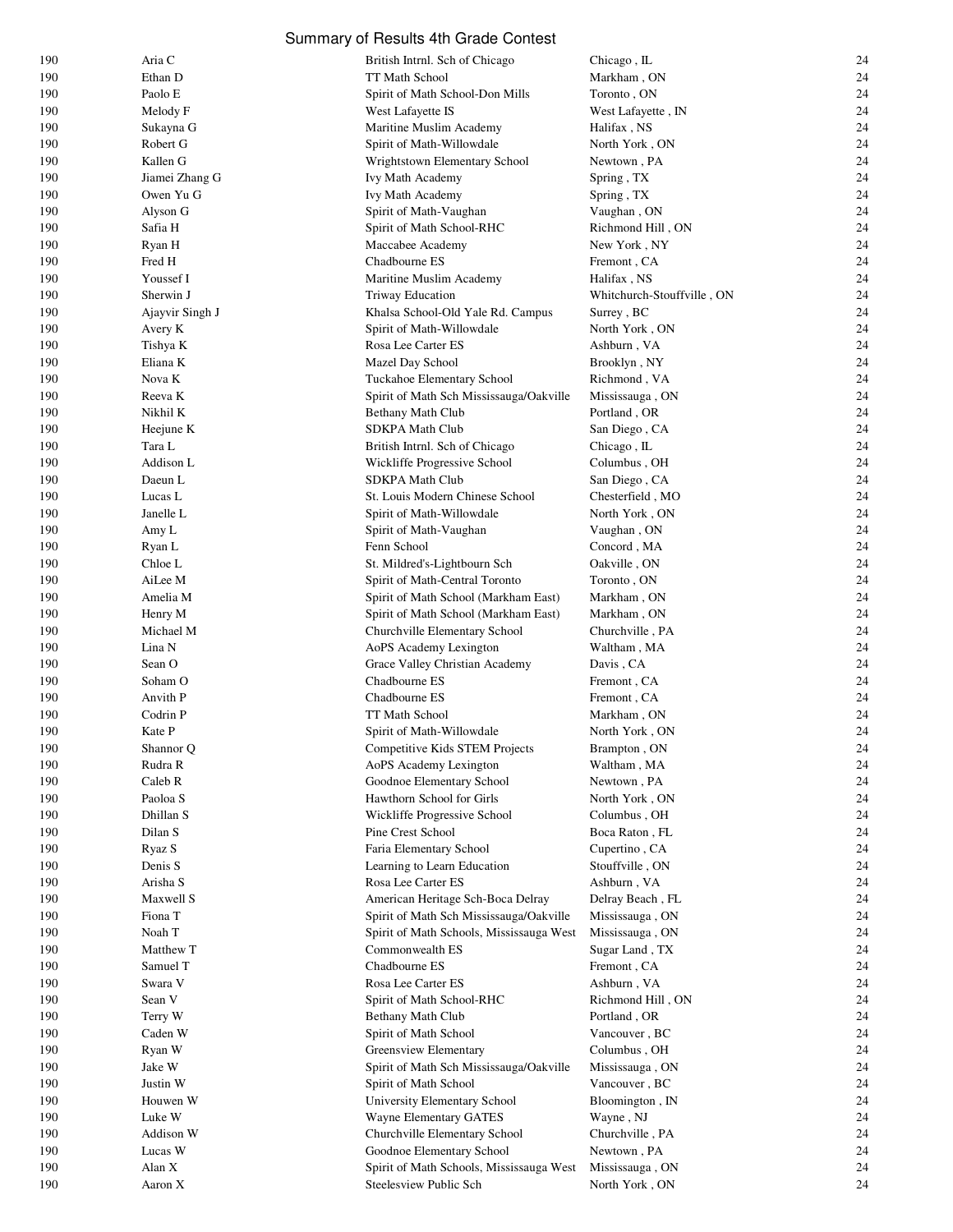| 190        | Eaton X                | Sherwood Heights School                                              | Mississauga, ON                   | 24       |
|------------|------------------------|----------------------------------------------------------------------|-----------------------------------|----------|
| 190        | Jonathan X             | Spirit of Math Sch Ottawa                                            | Kanata, ON                        | 24       |
| 190        | Dylan X                | West Lafayette IS                                                    | West Lafayette, IN                | 24       |
| 190        | Jason Y                | West Lafayette IS                                                    | West Lafayette, IN                | 24       |
| 190        | Yubei Y                | Rootofmath Academy                                                   | Coquitlam, BC                     | 24       |
| 190        | David Z                | Yu's Elite                                                           | Raritan, NJ                       | 24       |
| 190        | Leah Z                 | Dilworth ES                                                          | San Jose, CA                      | 24       |
| 190        | Roy Z                  | TT Math School                                                       | Markham, ON                       | 24       |
| 190        | Mia Z                  | Spirit of Math Schools, Mississauga West                             | Mississauga, ON                   | 24       |
| 190        | Yinbai Z               | Nobel Learning Academy                                               | West Vancouver, BC                | 24       |
| 280        | Maryam A               | Maritine Muslim Academy                                              | Halifax, NS                       | 23       |
| 280        | Rayaan A               | Spirit of Math Schools, Mississauga West                             | Mississauga, ON                   | 23       |
| 280        | Alexis A               | Spirit of Math Sch Mississauga/Oakville                              | Mississauga, ON                   | 23       |
| 280        | James B                | Holland Elementary School                                            | Holland, PA                       | 23       |
| 280        | Aarav b                | Faria Elementary School                                              | Cupertino, CA                     | 23       |
| 280        | Daniel C               | Spirit of Math School                                                | Vancouver, BC                     | 23       |
| 280        | Hayden C               | Spirit of Math School (Markham East)                                 | Markham, ON                       | 23<br>23 |
| 280<br>280 | Dylan C<br>Ethan C     | Commonwealth ES<br>Del Mar Pines Sch                                 | Sugar Land, TX<br>San Diego, CA   | 23       |
| 280        | Alex C                 | Earl Buxton Elem. School                                             | Edmonton, AB                      | 23       |
| 280        | Kevin C                | Canada CVC Services                                                  | Surrey, BC                        | 23       |
| 280        | William C              | Spirit of Math-Willowdale                                            | North York, ON                    | 23       |
| 280        | Jayadeep D             | Bethany Math Club                                                    | Portland, OR                      | 23       |
| 280        | Alcina D               | AoPS Academy Lexington                                               | Waltham, MA                       | 23       |
| 280        | Mazhar D               | Wayne Elementary GATES                                               | Wayne, NJ                         | 23       |
| 280        | Diya D                 | Spirit of Math Sch Mississauga/Oakville                              | Mississauga, ON                   | 23       |
| 280        | Michael D              | Steelesview Public Sch                                               | North York, ON                    | 23       |
| 280        | Thea F                 | <b>Sunset Hills Elementary</b>                                       | Omaha, NE                         | 23       |
| 280        | Sayan G                | Spirit of Math School (Markham East)                                 | Markham, ON                       | 23       |
| 280        | Deeya G                | Spirit of Math Schools, Mississauga West                             | Mississauga, ON                   | 23       |
| 280        | Chelsea G              | AoPS Academy Lexington                                               | Waltham, MA                       | 23       |
| 280        | Ayan H                 | Spirit of Math-Willowdale                                            | North York, ON                    | 23       |
| 280        | Saravanan H            | Spirit of Math Schools Brampton                                      | Mississauga, ON                   | 23       |
| 280        | Teague H               | Gateway Science Academy of St. Louis                                 | Saint Louis, MO                   | 23       |
| 280        | Austin H               | Spirit of Math, Thornhill School                                     | North York, ON                    | 23       |
| 280        | Arham I                | Commonwealth ES                                                      | Sugar Land, TX                    | 23       |
| 280        | Siddhant J             | Spirit of Math Sch Mississauga/Oakville                              | Mississauga, ON                   | 23       |
| 280        | Andrew J               | Earl Buxton Elem. School                                             | Edmonton, AB                      | 23       |
| 280        | Fiona J                | Greater Memphis Chinese School                                       | Collierville, TN                  | 23       |
| 280        | Yoolchae J             | <b>SDKPA Math Club</b>                                               | San Diego, CA                     | 23       |
| 280        | Tony K                 | British Intrnl. Sch of Chicago                                       | Chicago, IL                       | 23       |
| 280        | Vaishnavi K            | <b>Competitive Kids STEM Projects</b>                                | Brampton, ON                      | 23       |
| 280        | Alexander K            | Wayne Elementary GATES                                               | Wayne, NJ                         | 23       |
| 280        | Sreehith K             | Rosa Lee Carter ES                                                   | Ashburn, VA                       | 23       |
| 280        | Remi K                 | Churchville Elementary School                                        | Churchville, PA                   | 23       |
| 280        | Isabella L             | Spirit of Math School (Markham East)                                 | Markham, ON                       | 23       |
| 280        | Alba L                 | American Heritage School<br>Spirit of Math Schools, Mississauga West | Plantation, FL<br>Mississauga, ON | 23<br>23 |
| 280<br>280 | Angela L<br>Quanteng L | Triway Education                                                     | Whitchurch-Stouffville, ON        | 23       |
| 280        | Austin L               | Qichu Education Group                                                | Richmond, BC                      | 23       |
| 280        | Janelle L              | Steelesview Public Sch                                               | North York, ON                    | 23       |
| 280        | Eli L                  | P.S. 176                                                             | Brooklyn, NY                      | 23       |
| 280        | Rahmat Singh M         | Khalsa School-Old Yale Rd. Campus                                    | Surrey, BC                        | 23       |
| 280        | Leo N                  | Cherry Creek Academy                                                 | Englewood, CO                     | 23       |
| 280        | Ayaan N                | Evesham Twp Elementary Schools                                       | Marlton, NJ                       | 23       |
| 280        | Vrisan P               | Thornapple Elem. Sch                                                 | Grand Rapids, MI                  | 23       |
| 280        | James P                | Kent Gardens ES                                                      | Mc Lean, VA                       | 23       |
| 280        | Varshini R             | Spirit of Math School (Markham East)                                 | Markham, ON                       | 23       |
| 280        | Shreyan S              | Cherry Hill School                                                   | River Edge, NJ                    | 23       |
| 280        | Mahidhar S             | Faria Elementary School                                              | Cupertino, CA                     | 23       |
| 280        | Quinn S                | Spirit of Math School                                                | Toronto, ON                       | 23       |
| 280        | Amiya S                | Spirit of Math-Willowdale                                            | North York, ON                    | 23       |
| 280        | Sharvan S              | Spirit of Math School (Markham East)                                 | Markham, ON                       | 23       |
| 280        | Sanya S                | Spirit of Math School (Markham East)                                 | Markham, ON                       | 23       |
| 280        | Vihaan S               | Greenbriar West ES                                                   | Fairfax, VA                       | 23       |
| 280        | Nolan S                | Riverdale School                                                     | Dedham, MA                        | 23       |
| 280        | Sophia S               | Spirit of Math-Willowdale                                            | North York, ON                    | 23       |
| 280        | Lucas T                | Deer Canyon ES                                                       | San Diego, CA                     | 23       |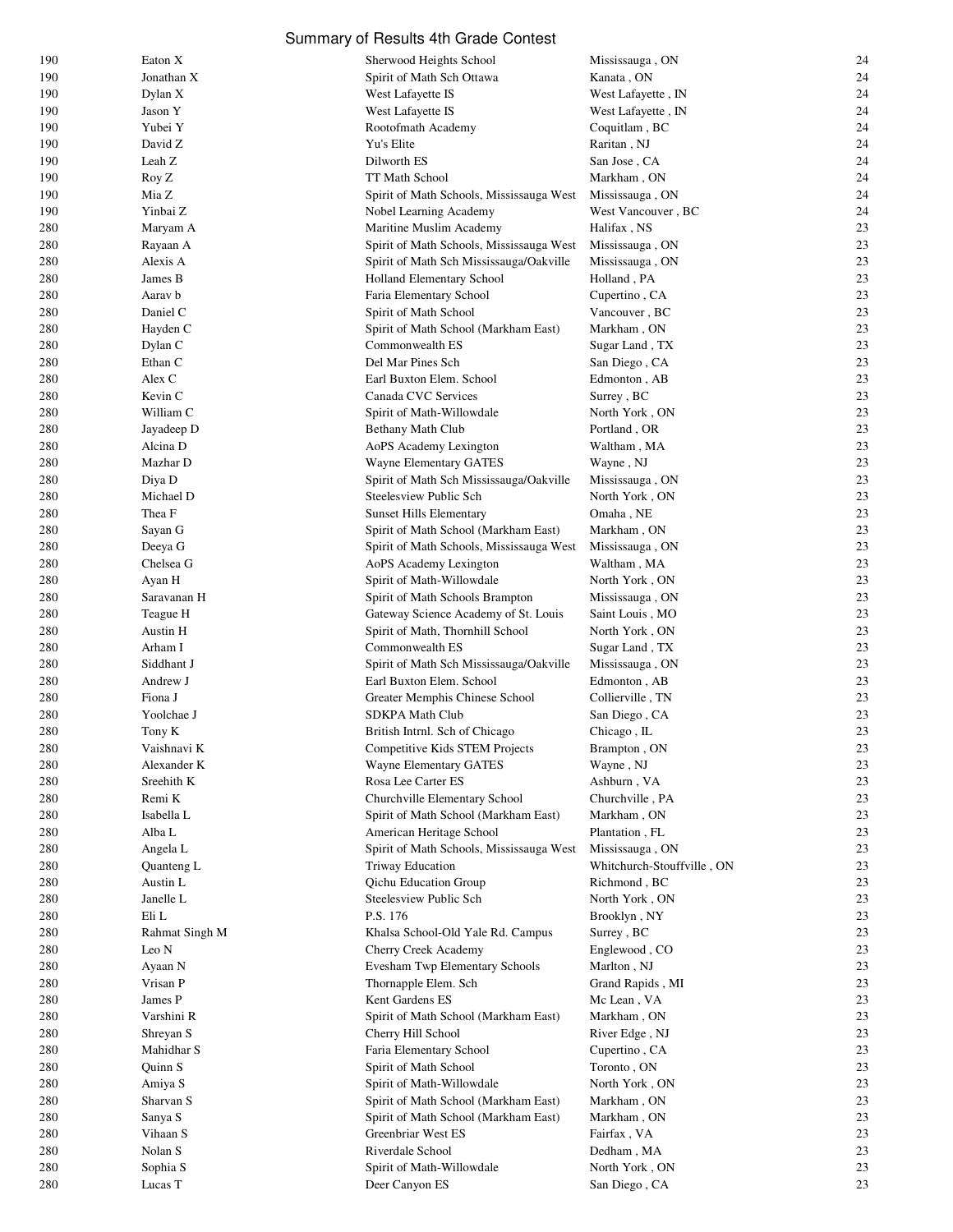| 280 | sohail T        | Spirit of Math School (Markham East) | Markham, ON         | 23 |
|-----|-----------------|--------------------------------------|---------------------|----|
| 280 | Cici T          | ZMJ Eduaction & Technology           | Coquitlam, BC       | 23 |
| 280 | Omkar V         | Chadbourne ES                        | Fremont, CA         | 23 |
| 280 | Yichen W        | P. S. 144Q-Sch. of Arts & Tech.      | Forest Hills, NY    | 23 |
|     |                 |                                      |                     | 23 |
| 280 | Andrew W        | P.S. 176                             | Brooklyn, NY        |    |
| 280 | Yitong W        | Maccabee Academy                     | New York, NY        | 23 |
| 280 | Ethan W         | Academy for Gifted Children          | Richmond Hill, ON   | 23 |
| 280 | Julia W         | Spirit of Math Newmarket             | Richmond Hill, ON   | 23 |
| 280 | Steven W        | Learning to Learn Education          | Stouffville, ON     | 23 |
| 280 | Bert X          | American Heritage School             | Plantation, FL      | 23 |
| 280 | Viraat Y        | Faria Elementary School              | Cupertino, CA       | 23 |
|     |                 | Milton Gottesman JDS                 | Washington, DC      | 23 |
| 280 | Maya Y          |                                      |                     |    |
| 280 | zoe y           | Greater Memphis Chinese School       | Collierville, TN    | 23 |
| 280 | Chloe Y         | <b>SDKPA Math Club</b>               | San Diego, CA       | 23 |
| 280 | Nathan Z        | Spirit of Math School-RHC            | Richmond Hill, ON   | 23 |
| 280 | Joseph Z        | Spirit of Math Schools-Markham West  | Markham, ON         | 23 |
| 280 | Andrew z        | <b>Smartplan Education</b>           | Richmond, BC        | 23 |
| 280 | Anthony Z       | Maccabee Academy                     | New York, NY        | 23 |
| 280 |                 | Maccabee Academy                     |                     | 23 |
|     | Angela Z        |                                      | New York, NY        |    |
| 280 | Austin Z        | Oakdale School                       | Dedham, MA          | 23 |
| 358 | <b>KUSHAL A</b> | Creighton's Corner ES                | Ashburn, VA         | 22 |
| 358 | Aarav A         | Spirit Of Math Schools (Vaughan)     | Markham, ON         | 22 |
| 358 | Eli B           | Spirit of Math School                | Toronto, ON         | 22 |
| 358 | Meher B         | Spirit of Math Burlington            | Burlington, ON      | 22 |
| 358 | Ediz B          | Vega Okullari Kurtkoy                | Istanbul, TU        | 22 |
|     |                 |                                      |                     |    |
| 358 | Carter B        | Liberty Common School                | Fort Collins, CO    | 22 |
| 358 | Jordan B        | Spirit of Math School-RHC            | Richmond Hill, ON   | 22 |
| 358 | Emma B          | Big Apple Academy                    | Brooklyn, NY        | 22 |
| 358 | Bianca B        | Ave Maria Academy                    | Maple Grove, MN     | 22 |
| 358 | Freya B         | Spirit of Math School                | Toronto, ON         | 22 |
| 358 | Brandon C       | Smartplan Education                  | Richmond, BC        | 22 |
| 358 | Marcus C        | Pacific Academy                      | Surrey, BC          | 22 |
| 358 | Carter C        | Spirit of Math School (Markham East) | Markham, ON         | 22 |
|     |                 |                                      |                     |    |
| 358 | Kaitlyn C       | Spirit of Math School-Don Mills      | Toronto, ON         | 22 |
| 358 | Cindy C         | University Elementary School         | Bloomington, IN     | 22 |
| 358 | Ryan C          | P.S. 176                             | Brooklyn, NY        | 22 |
| 358 | Zixi C          | Spirit of Math-Vaughan               | Vaughan, ON         | 22 |
| 358 | William C       | <b>Wayne Elementary GATES</b>        | Wayne, NJ           | 22 |
| 358 | Victoria C      | Spirit of Math-Central Toronto       | Toronto, ON         | 22 |
| 358 | Sonia C         | <b>Star Academy</b>                  | Watertown, MA       | 22 |
|     |                 |                                      |                     |    |
| 358 | Maggie C        | <b>Tremont Elementary School</b>     | Upper Arlington, OH | 22 |
| 358 | Emma D          | Greater Memphis Chinese School       | Collierville, TN    | 22 |
| 358 | Ariel D         | Spirit of Math Schools-Markham West  | Markham, ON         | 22 |
| 358 | Kai D           | Smartplan Education                  | Richmond, BC        | 22 |
| 358 | Jasmine D       | Sidney Ledson Institute              | Toronto, ON         | 22 |
| 358 | Zachary D       | Spirit of Math Leaside               | Toronto, ON         | 22 |
| 358 | Adelaide D      | Cartersville ES                      | Cartersville, GA    | 22 |
|     |                 |                                      |                     |    |
| 358 | Owen D          | Oak Hill Academy                     | Lincroft, NJ        | 22 |
| 358 | Zhongrui D      | Alpha STEM                           | Oakton, VA          | 22 |
| 358 | Sam E           | <b>Star Academy</b>                  | Watertown, MA       | 22 |
| 358 | Saanvi E        | Rosa Lee Carter ES                   | Ashburn, VA         | 22 |
| 358 | David F         | Deer Canyon ES                       | San Diego, CA       | 22 |
| 358 | Alex F          | Glen Shields Public Sch              | Concord, ON         | 22 |
| 358 | Nitin G         | Rosa Lee Carter ES                   | Ashburn, VA         | 22 |
| 358 | Bhuvan G        | Spirit of Math Sch Ottawa            | Kanata, ON          | 22 |
|     |                 |                                      |                     |    |
| 358 | Eli G           | Milton Gottesman JDS                 | Washington, DC      | 22 |
| 358 | Adam G          | Wayne Elementary GATES               | Wayne, NJ           | 22 |
| 358 | Grace Chen G    | Ivy Math Academy                     | Spring, TX          | 22 |
| 358 | Ethan Hu G      | Ivy Math Academy                     | Spring, TX          | 22 |
| 358 | Trisha G        | Oakdale School                       | Dedham, MA          | 22 |
| 358 | Neel G          | Spirit Of Math Schools (Vaughan)     | Markham, ON         | 22 |
| 358 | Joshua H        | Spirit of Math School                | Toronto, ON         | 22 |
|     |                 |                                      |                     |    |
| 358 | Jessica H       | Chadbourne ES                        | Fremont, CA         | 22 |
| 358 | Adeline H       | Goldsmith Schiffman ES               | Big Cove, AL        | 22 |
| 358 | Dorothy H       | Liberty Common School                | Fort Collins, CO    | 22 |
| 358 | Julian H        | Coral Academy of Science Las Vegas   | Henderson, NV       | 22 |
| 358 | Kelvin J        | Greater Memphis Chinese School       | Collierville, TN    | 22 |
| 358 | Jonah K         | Roosevelt School                     | River Edge, NJ      | 22 |
|     |                 |                                      |                     |    |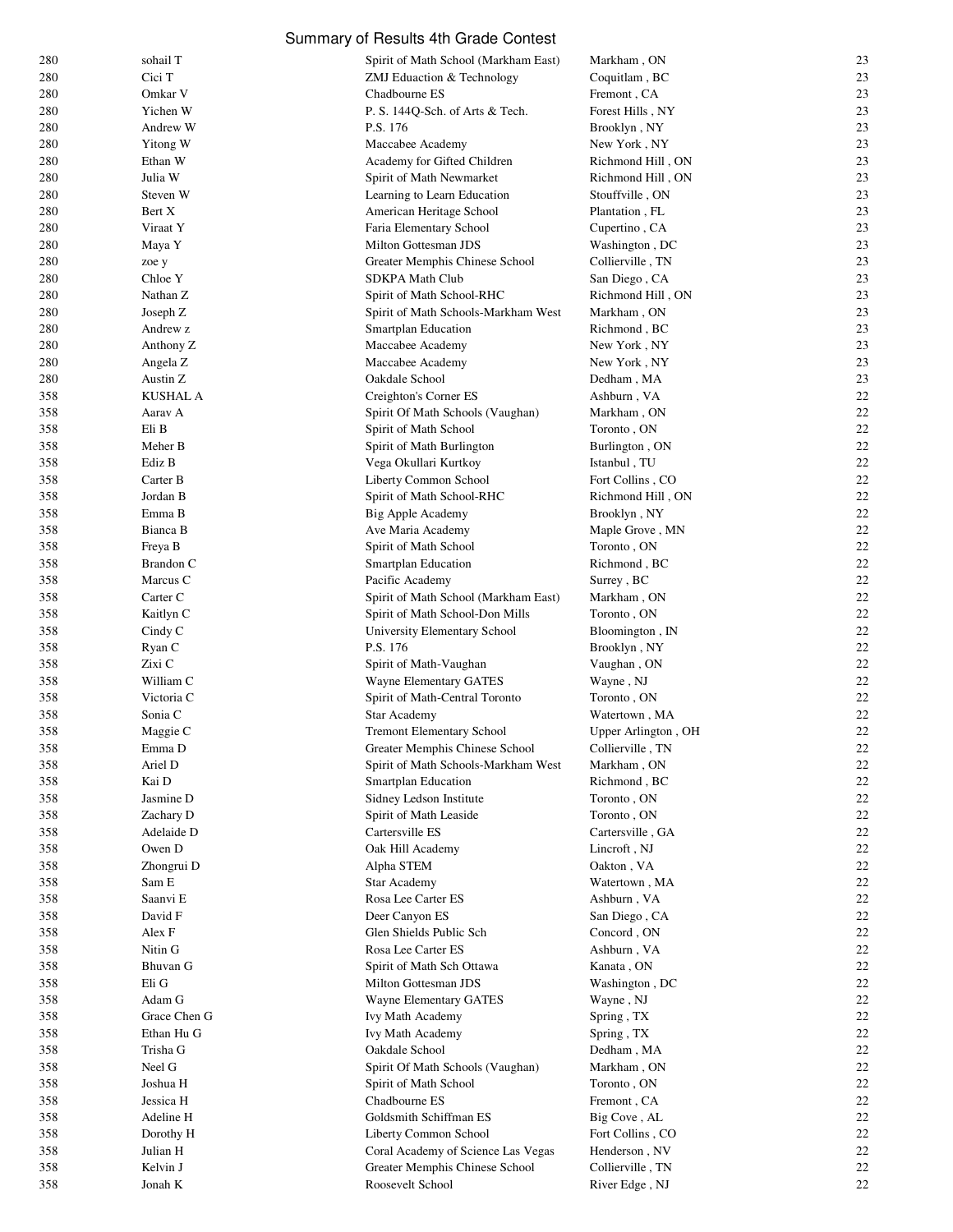| 358 | James K              | American Heritage School                 | Plantation, FL     | 22 |
|-----|----------------------|------------------------------------------|--------------------|----|
| 358 | Sarah K              | Big Apple Academy                        | Brooklyn, NY       | 22 |
| 358 | Aidan K              | Cordill Mason ES                         | Blue Springs, MO   | 22 |
| 358 | Naisha K             | Goodnoe Elementary School                | Newtown, PA        | 22 |
| 358 | Julia K              | <b>Hillcrest ES</b>                      | Holland, PA        | 22 |
| 358 | Christian K          | Welch Elementary School                  |                    | 22 |
|     |                      |                                          | Churchville, PA    |    |
| 358 | Dylan L              | Frontier Sch of Innovation               | Kansas City, MO    | 22 |
| 358 | Avery L              | Spirit of Math Schools-Markham West      | Markham, ON        | 22 |
| 358 | Grace L              | Spirit of Math-Willowdale                | North York, ON     | 22 |
| 358 | Sally L              | Spirit of Math School (Markham East)     | Markham, ON        | 22 |
| 358 | Siming L             | Earl Buxton Elem. School                 | Edmonton, AB       | 22 |
|     |                      |                                          |                    |    |
| 358 | Jacqueline L         | Mars ES                                  | Mars, PA           | 22 |
| 358 | Cissy L              | Spirit of Math School-RHC                | Richmond Hill, ON  | 22 |
| 358 | Naomi L              | Spirit of Math School (Markham East)     | Markham, ON        | 22 |
| 358 | Sally L              | St. Mildred's-Lightbourn Sch             | Oakville, ON       | 22 |
| 358 | George L             | Spirit of Math School-RHC                | Richmond Hill, ON  | 22 |
| 358 | Nora L               | Sidney Ledson Institute                  | Toronto, ON        | 22 |
|     |                      |                                          |                    |    |
| 358 | Lucien L             | Spirit of Math School-Don Mills          | Toronto, ON        | 22 |
| 358 | Maximus L            | Spirit of Math School (Markham East)     | Markham, ON        | 22 |
| 358 | Sean M               | Nysmith School for the Gifted            | Herndon, VA        | 22 |
| 358 | <b>ODHAY SINGH M</b> | GAD Elementary School                    | Surrey, BC         | 22 |
| 358 | Arnav M              | Spirit of Math School (Markham East)     | Markham, ON        | 22 |
| 358 | Jett M               | Academy for Gifted Children              | Richmond Hill, ON  | 22 |
|     |                      |                                          |                    | 22 |
| 358 | Dev M                | Deer Canyon ES                           | San Diego, CA      |    |
| 358 | Seth N               | Spirit of Math School                    | Calgary, AB        | 22 |
| 358 | Onur N               | Spirit of Math School                    | Toronto, ON        | 22 |
| 358 | Soham N              | Spirit of Math Sch Mississauga/Oakville  | Mississauga, ON    | 22 |
| 358 | Ethan N              | Spirit of Math School (Markham East)     | Markham, ON        | 22 |
| 358 | Jolyn N              | Kent Gardens ES                          | Mc Lean, VA        | 22 |
|     |                      |                                          |                    |    |
| 358 | Charlie N            | <b>Belleville Elementary School</b>      | Belleville, WI     | 22 |
| 358 | Mikhail P            | Spirit of Math Sch Ottawa                | Kanata, ON         | 22 |
| 358 | Gautam P             | Ardenwood Elem. School                   | Fremont, CA        | 22 |
| 358 | Harshrooh R          | West Lafayette IS                        | West Lafayette, IN | 22 |
| 358 | Ranvir R             | Dilworth ES                              | San Jose, CA       | 22 |
| 358 | Harshitha R          | Spirit of Math School                    | Vancouver, BC      | 22 |
| 358 |                      | American Heritage School                 | Plantation, FL     | 22 |
|     | Sydney R             |                                          |                    |    |
| 358 | Iman Ali R           | Spirit of Math School-Don Mills          | Toronto, ON        | 22 |
| 358 | Angelyn R            | <b>SDKPA Math Club</b>                   | San Diego, CA      | 22 |
| 358 | Prisha S             | Chadbourne ES                            | Fremont, CA        | 22 |
| 358 | Brian S              | Holland Elementary School                | Holland, PA        | 22 |
| 358 | Saloni S             | Chadbourne ES                            | Fremont, CA        | 22 |
| 358 | Luca S               | American Heritage School                 | Plantation, FL     | 22 |
|     |                      |                                          | Toronto, ON        | 22 |
| 358 | Panisa S             | Spirit of Math School-Don Mills          |                    |    |
| 358 | Philip S             | Wayne Elementary GATES                   | Wayne, NJ          | 22 |
| 358 | Ajooni S             | Sherwood Heights School                  | Mississauga, ON    | 22 |
| 358 | Param S              | Rosa Lee Carter ES                       | Ashburn, VA        | 22 |
| 358 | Grace S              | Maccabee Academy                         | New York, NY       | 22 |
| 358 | Jordan S             | Spirit of Math Sch Ottawa                | Kanata, ON         | 22 |
| 358 |                      | Big Apple Academy                        | Brooklyn, NY       | 22 |
|     | Sophie S             |                                          |                    |    |
| 358 | Saarim S             | Spirit of Math School (Markham East)     | Markham, ON        | 22 |
| 358 | David S              | Goodnoe Elementary School                | Newtown, PA        | 22 |
| 358 | Hannan S             | Spirit of Math Schools-Markham West      | Markham, ON        | 22 |
| 358 | Yucheng S            | St. Mildred's-Lightbourn Sch             | Oakville, ON       | 22 |
| 358 | Happy S              | Ivy Math Academy                         | Spring, TX         | 22 |
| 358 | Pratej S             | Spirit of Math Sch Mississauga/Oakville  | Mississauga, ON    | 22 |
|     |                      |                                          |                    |    |
| 358 | Olivia S             | Spirit of Math School-RHC                | Richmond Hill, ON  | 22 |
| 358 | Harmony S            | <b>Hillcrest ES</b>                      | Holland, PA        | 22 |
| 358 | Chelsea T            | Faria Elementary School                  | Cupertino, CA      | 22 |
| 358 | Eshaan T             | Spirit of Math School-Don Mills          | Toronto, ON        | 22 |
| 358 | Maya T               | Spirit of Math School (Markham East)     | Markham, ON        | 22 |
| 358 | David T              | Star Academy                             | Watertown, MA      | 22 |
|     |                      |                                          |                    |    |
| 358 | Aiden W              | American Heritage Sch-Boca Delray        | Delray Beach, FL   | 22 |
| 358 | William W            | Spirit of Math Schools Brampton          | Mississauga, ON    | 22 |
| 358 | Toby W               | Spirit of Math Schools, Mississauga West | Mississauga, ON    | 22 |
| 358 | Parker W             | Wickliffe Progressive School             | Columbus, OH       | 22 |
| 358 | Elijah W             | Hemmeter Elem. School                    | Saginaw, MI        | 22 |
| 358 | Yair W               | Milton Gottesman JDS                     | Washington, DC     | 22 |
| 358 |                      |                                          |                    | 22 |
|     | Emerson W            | Spirit of Math School (Markham East)     | Markham, ON        |    |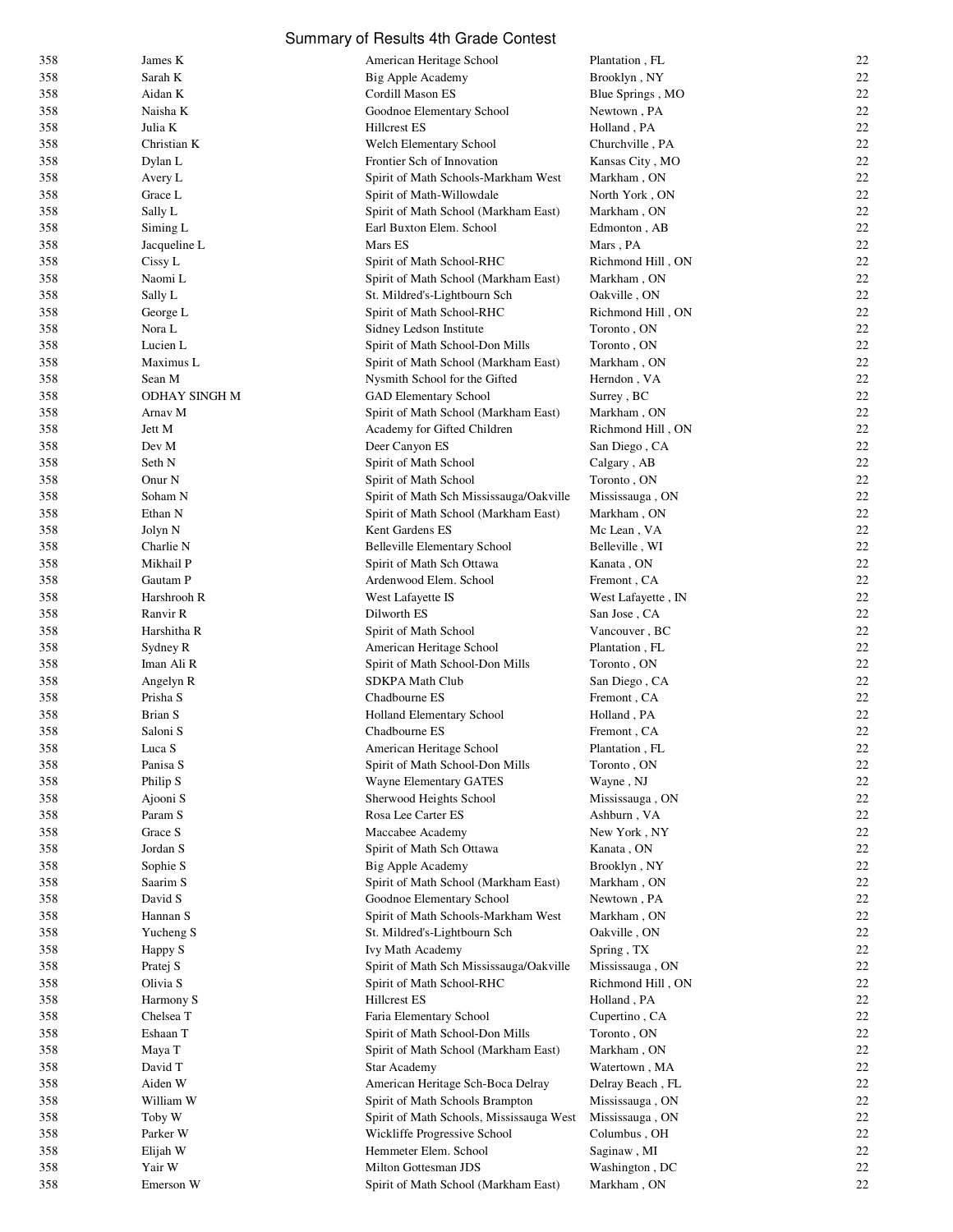| 358 | Zixing W  | Nobel Learning Academy               | West Vancouver, BC         | 22 |
|-----|-----------|--------------------------------------|----------------------------|----|
| 358 | Effie X   | Dilworth ES                          | San Jose, CA               | 22 |
| 358 | David Y   | Spirit of Math Sch Ottawa            | Kanata, ON                 | 22 |
| 358 | Anshika Y | Faria Elementary School              | Cupertino, CA              | 22 |
| 358 | Kyle Y    | P.S. 176                             | Brooklyn, NY               | 22 |
| 358 | Mahdiya Z | Norton Elem. School                  | Cheshire, CT               | 22 |
| 358 | Alston Z  | Spirit of Math School (Markham East) | Markham, ON                | 22 |
| 358 | Joseph Z  | West Lafayette IS                    | West Lafayette, IN         | 22 |
| 358 | Devyn Z   | Triway Education                     | Whitchurch-Stouffville, ON | 22 |
| 358 | Ella Z    | Dilworth ES                          | San Jose, CA               | 22 |
| 358 | ZISHENG Z | W. Erskine Johnston PS               | Kanata, ON                 | 22 |
|     |           |                                      |                            |    |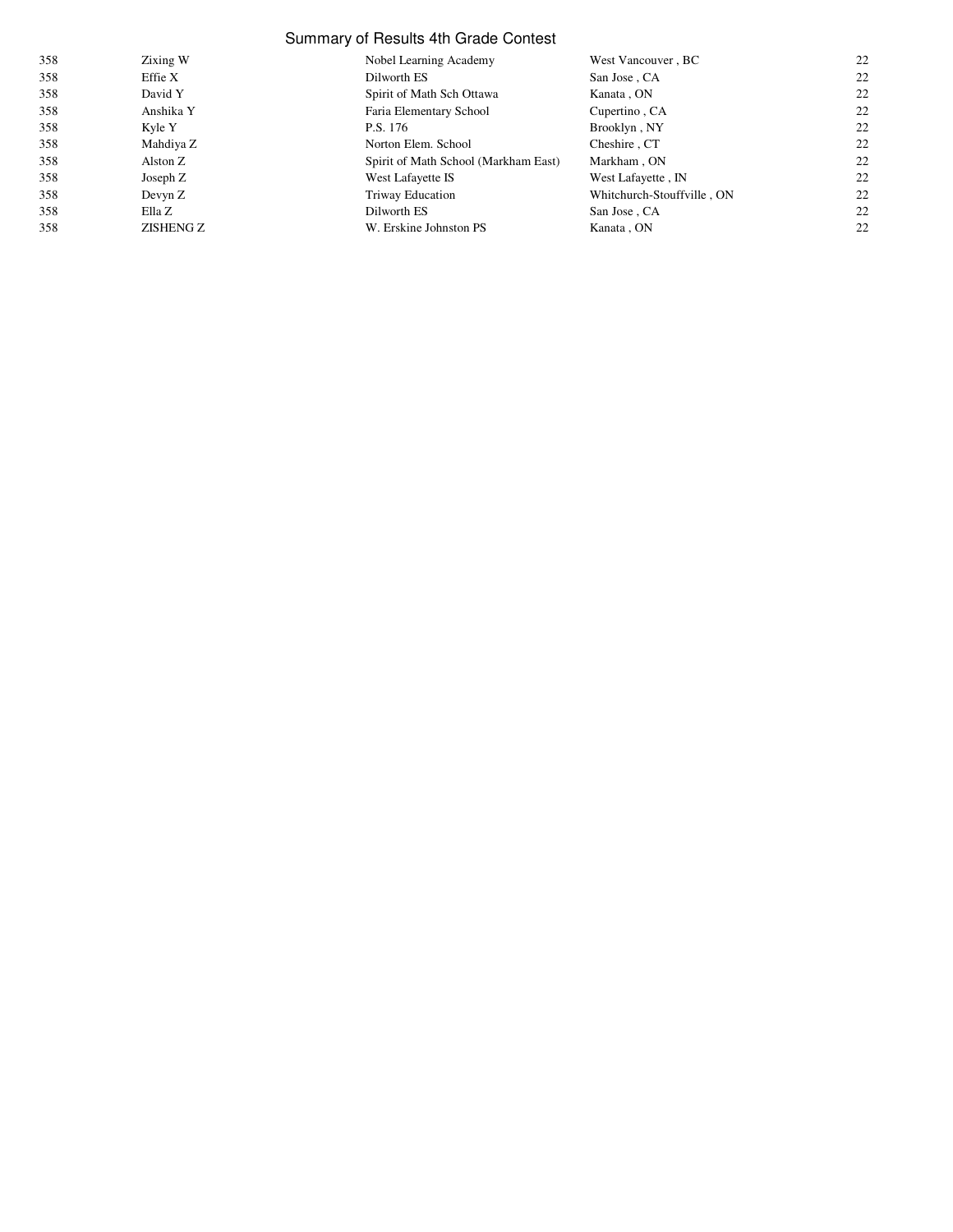# Top 123 Schools out of 453 schools in 5th Grade Contest

| Rank | School                              | Town                  | <b>Team Score</b> |
|------|-------------------------------------|-----------------------|-------------------|
| 1    | Faria Elementary School             | Cupertino, CA         | 143               |
| 2    | St. Charles Garnier School          | Thornhill, ON         | 141               |
| 2    | Ted Mersin College                  | Mersin, TU            | 141               |
| 4    | Sol Feinston ES                     | Newtown, PA           | 138               |
| 4    | <b>Westmount Charter School</b>     | Calgary, AB           | 138               |
| 6    | Chadbourne ES                       | Fremont, CA           | 137               |
| 7    | American Heritage School            | Plantation, FL        | 136               |
| 7    | Deer Canyon ES                      | San Diego, CA         | 136               |
| 7    | West Lafayette IS                   | West Lafayette, IN    | 136               |
| 10   | FMV Isik Ispartakule Ortaokulu      | Istanbul, TU          | 135               |
|      | Kent Gardens ES                     |                       | 135               |
| 10   |                                     | Mc Lean, VA           |                   |
| 10   | W. Erskine Johnston PS              | Kanata, ON            | 135               |
| 13   | Sherwood Heights School             | Mississauga, ON       | 134               |
| 14   | British Intrnl. Sch of Chicago      | Chicago, IL           | 133               |
| 14   | Dilworth ES                         | San Jose , CA         | 133               |
| 14   | Speyer Legacy School                | New York, NY          | 133               |
| 14   | St. Michael-Albertville Middle East | Saint Michael, MN     | 133               |
| 18   | Ardenwood Elem. School              | Fremont, CA           | 131               |
| 18   | St. Michael-Albertville MS          | Albertville, MN       | 131               |
| 20   | Avery Coonley School                | Downers Grove, IL     | 130               |
| 20   | Commonwealth ES                     | Sugar Land, TX        | 130               |
| 22   | East Woods Elementary School        | Hudson, OH            | 129               |
| 23   | Detroit Country Day Middle School   | Beverly Hills, MI     | 127               |
| 24   | Greensview Elementary               | Columbus, OH          | 126               |
| 24   | Sierra Canyon School                | Chatsworth, CA        | 126               |
| 26   | Big Apple Academy                   | Brooklyn, NY          | 125               |
| 27   | Boyce Middle School                 | Upper Saint Clair, PA | 124               |
|      |                                     |                       | 124               |
| 27   | Holland Elementary School           | Holland, PA           |                   |
| 27   | Oak Hill Academy                    | Lincroft, NJ          | 124               |
| 27   | Q300 - The 30th Ave. School         | Long Island City, NY  | 124               |
| 27   | Rosa Lee Carter ES                  | Ashburn, VA           | 124               |
| 32   | Academy for Gifted Children         | Richmond Hill, ON     | 123               |
| 32   | <b>Branksome Hall School</b>        | Toronto, ON           | 123               |
| 32   | Glen Shields Public Sch             | Concord, ON           | 123               |
| 32   | <b>Trinity School</b>               | New York, NY          | 123               |
| 36   | Fenn School                         | Concord, MA           | 122               |
| 36   | Pacific Rim ES                      | Carlsbad, CA          | 122               |
| 36   | <b>Wayne Elementary GATES</b>       | Wayne, NJ             | 122               |
| 39   | Milton Gottesman JDS                | Washington, DC        | 121               |
| 39   | P.S. 176                            | Brooklyn, NY          | 121               |
| 39   | Pacific Academy                     | Surrey, BC            | 121               |
| 39   | River City Science Acad./Mandarin   | Jacksonville, FL      | 121               |
| 39   | St. Thomas School                   | Medina, WA            | 121               |
| 44   | Cordill Mason ES                    | Blue Springs, MO      | 120               |
| 44   | Kinawa Middle School                | Okemos, MI            | 120               |
| 44   | Pleasantdale Middle School          | Burr Ridge, IL        | 120               |
|      |                                     |                       |                   |
| 47   | Creighton's Corner ES               | Ashburn, VA           | 118               |
| 47   | Evesham Twp Elementary Schools      | Marlton, NJ           | 118               |
| 47   | Goodnoe Elementary School           | Newtown, PA           | 118               |
| 47   | St. Mildred's-Lightbourn Sch        | Oakville, ON          | 118               |
| 51   | Grace Church School                 | New York, NY          | 117               |
| 51   | Greenbriar West ES                  | Fairfax, VA           | 117               |
| 51   | Vega Okullari Kurtkoy               | Istanbul, TU          | 117               |
| 54   | Cornwall Elementary School          | Lebanon, PA           | 116               |
| 54   | <b>Hillcrest ES</b>                 | Holland, PA           | 116               |
| 54   | Knapp Forest Elem. School           | Grand Rapids, MI      | 116               |
| 54   | Steelesview Public Sch              | North York, ON        | 116               |
| 54   | Welch Elementary School             | Churchville, PA       | 116               |
| 59   | Churchville Elementary School       | Churchville, PA       | 115               |
|      |                                     |                       |                   |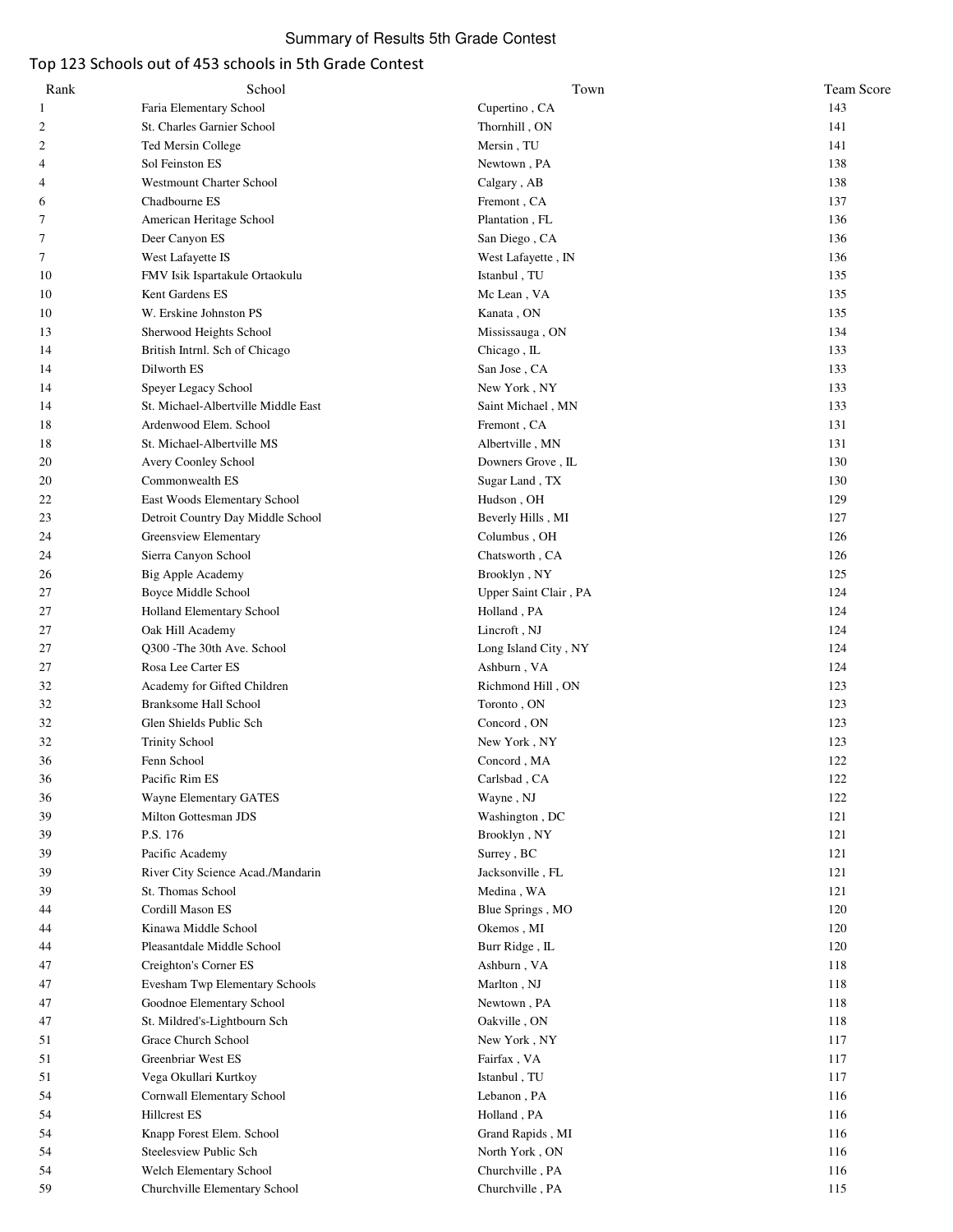| 59  | Gateway Science Academy of St. Louis | Saint Louis, MO     | 115 |
|-----|--------------------------------------|---------------------|-----|
| 59  | Wrightstown Elementary School        | Newtown, PA         | 115 |
| 62  | Hartford Upper ES                    | Mount Laurel, NJ    | 114 |
| 62  | St. Justin Martyr Cath. Sch          | Unionville, ON      | 114 |
| 64  | Del Mar Pines Sch                    | San Diego, CA       | 113 |
| 64  | Goldsmith Schiffman ES               | Big Cove, AL        | 113 |
| 64  | Mars Area Centennial School          | Mars, PA            | 113 |
| 64  | Rolling Hills ES                     | Holland, PA         | 113 |
| 64  | Rutledge Hall                        | Lincolnwood, IL     | 113 |
| 64  | <b>Tremont Elementary School</b>     | Upper Arlington, OH | 113 |
| 70  | Park East Day School                 | New York, NY        | 112 |
| 70  | <b>Star Academy</b>                  | Watertown, MA       | 112 |
| 72  | Merryhill School                     | San Jose, CA        | 111 |
| 72  | Wickliffe Progressive School         | Columbus, OH        | 111 |
| 74  | American Heritage Sch-Boca Delray    | Delray Beach, FL    | 110 |
| 75  | Cedar Hill Prep School               | Somerset, NJ        | 109 |
| 76  | <b>Barrington Elementary School</b>  | Upper Arlington, OH | 108 |
| 77  | Newbury School                       | Howell, NJ          | 107 |
|     | <b>Shelter Rock ES</b>               | Manhasset, NY       | 107 |
| 77  |                                      |                     |     |
| 77  | Tenakill Middle School               | Closter, NJ         | 107 |
| 77  | Woodward Academy North               | Johns Creek, GA     | 107 |
| 81  | Cherry Hill School                   | River Edge, NJ      | 106 |
| 81  | Tuckahoe Elementary School           | Richmond, VA        | 106 |
| 83  | <b>Brentwood Christian School</b>    | Austin, TX          | 105 |
| 83  | Metro Christian Academy              | Tulsa, OK           | 105 |
| 83  | P. S. 144Q-Sch. of Arts & Tech.      | Forest Hills, NY    | 105 |
| 83  | Poly Prep CDS                        | Brooklyn, NY        | 105 |
| 83  | Riverview Elementary School          | Spotsylvania, VA    | 105 |
| 83  | Wheeler School                       | Providence, RI      | 105 |
| 83  | Windermere ES<br>d                   | Upper Arlington, OH | 105 |
| 90  | Kramer Elem. School                  | Oxford, OH          | 104 |
| 90  | Maritine Muslim Academy              | Halifax, NS         | 104 |
| 90  | Westside Neighborhood School         | Los Angeles, CA     | 104 |
| 93  | Manchester Intermediate School       | Laketon, IN         | 103 |
| 93  | Meadowridge School                   | Maple Ridge, BC     | 103 |
| 95  | Cartersville ES                      | Cartersville, GA    | 102 |
| 95  | Khalsa School-Old Yale Rd. Campus    | Surrey, BC          | 102 |
| 95  | Poe ES                               | Houston, TX         | 102 |
| 98  | Chaffey-Burke ES                     | Burnaby, BC         | 101 |
| 98  | Coral Academy of Science Las Vegas   | Henderson, NV       | 101 |
| 98  | Francis Parker School                | San Diego, CA       | 101 |
| 98  | Moriah School of Englewood           | Englewood, NJ       | 101 |
| 98  | Sidney Ledson Institute              | Toronto, ON         | 101 |
| 103 | Brock Road Elementary School         | Spotsylvania, VA    | 100 |
| 103 | Glenmore Christian Academy           | Calgary, AB         | 100 |
| 103 | Liberty Common School                | Fort Collins, CO    | 100 |
| 103 | St. Anne School                      | Houston, TX         | 100 |
|     | St. John Paul II CS                  |                     | 100 |
| 103 |                                      | Houston, TX         |     |
| 108 | Earl Buxton Elem. School             | Edmonton, AB        | 99  |
| 109 | All Saints Episopal School           | Carmel, CA          | 98  |
| 109 | Hemmeter Elem. School                | Saginaw, MI         | 98  |
| 111 | Armbrae Academy                      | Halifax, NS         | 97  |
| 111 | Linwood School                       | North Brunswick, NJ | 97  |
| 111 | Morgantown Math Circle               | Morgantown, WV      | 97  |
| 111 | Northvale Public School              | Northvale, NJ       | 97  |
| 111 | Plantation Key School                | Tavernier, FL       | 97  |
| 111 | <b>Sunset Hills Elementary</b>       | Omaha, NE           | 97  |
| 117 | Grace Valley Christian Academy       | Davis, CA           | 96  |
| 117 | Hilltop Elementary School            | Beachwood, OH       | 96  |
| 119 | Randolph School                      | Huntsville, AL      | 95  |
| 119 | Spence School                        | New York, NY        | 95  |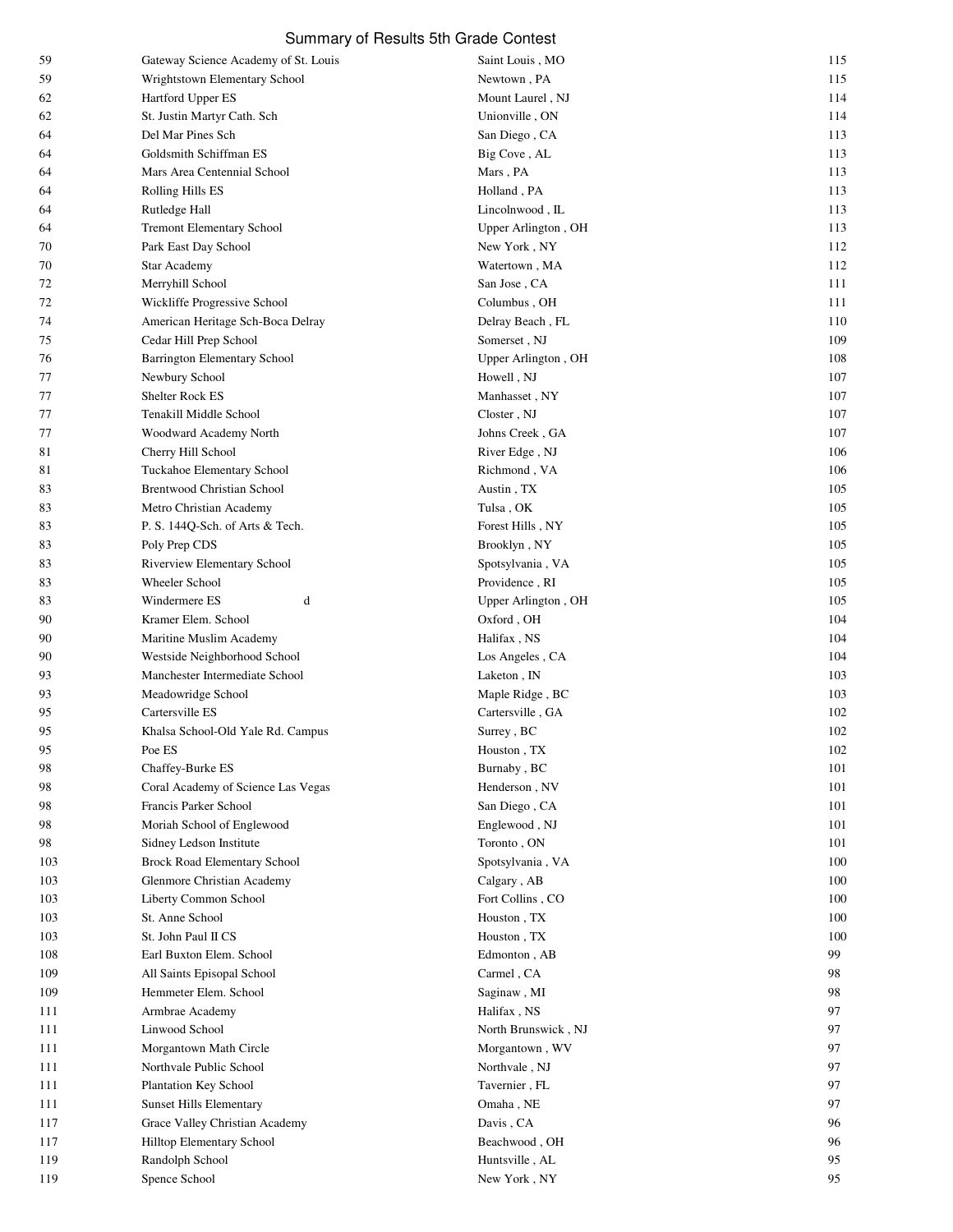| 119        | Wood-Ridge Intermediate School | Wood-ridge, NJ    | 0٢ |
|------------|--------------------------------|-------------------|----|
| 122        | Birchwood School of Hawken     | Cleveland . OH    | 94 |
| 122<br>144 | West Deptford Middle School    | West Deptford, NJ | 94 |

# Top 518 Students in 5th Grade Contest

| Rank | Student         | School                              | Town               | Score |
|------|-----------------|-------------------------------------|--------------------|-------|
| 1    | Devon C         | Smartplan Education                 | Richmond, BC       | 30    |
| 1    | Daniel G        | British Intrnl. Sch of Chicago      | Chicago, IL        | 30    |
| 1    | Yuncheng H      | Olympic Educational Centre          | Vancouver, BC      | 30    |
| 1    | Liam H          | <b>Hillcrest ES</b>                 | Holland, PA        | 30    |
| 1    | Atiksh J        | Faria Elementary School             | Cupertino, CA      | 30    |
| 1    | Firas K         | Sherwood Heights School             | Mississauga, ON    | 30    |
| 1    | Mihir K         | <b>Trinity School</b>               | New York, NY       | 30    |
| 1    | Hayley L        | St. Charles Garnier School          | Thornhill, ON      | 30    |
| 1    | Amy L           | Nobel Learning Academy              | West Vancouver, BC | 30    |
| 1    | Tony L          | <b>CSTEAM Education</b>             | Dublin, OH         | 30    |
| 1    | Xuanqi L        | Smartplan Education                 | Richmond, BC       | 30    |
| 1    | Lawrence L      | Smartplan Education                 | Richmond, BC       | 30    |
| 1    | Zara M          | St. Michael-Albertville Middle East | Saint Michael, MN  | 30    |
| 1    | A‡inar N        | Ted Mersin College                  | Mersin, TU         | 30    |
| 1    | Pengpeng Q      | LPQ Education                       | West Vancouver, BC | 30    |
| 1    | Arjun R         | West Lafayette IS                   | West Lafayette, IN | 30    |
| 1    | Leo R           | Advenutres with Mr. Math            | Oak Brook, IL      | 30    |
| 1    | <b>ISAAC S</b>  | LPQ Education                       | West Vancouver, BC | 30    |
| 1    | Rimpei T        | Poe ES                              | Houston, TX        | 30    |
| 1    | Caleb T         | LPQ Education                       | West Vancouver, BC | 30    |
| 1    | Audrey Jia Yi W | Math House Academy                  | Richmond, BC       | 30    |
| 1    | Leon X          | Smartplan Education                 | Richmond, BC       | 30    |
| 1    | Ryan Z          | Spirit of Math-Willowdale           | North York, ON     | 30    |
| 1    | Ranya Z         | Nobel Learning Academy              | West Vancouver, BC | 30    |
| 1    | Zack Z          | <b>Olympic Educational Centre</b>   | Vancouver, BC      | 30    |
| 26   | Arnav B         | American Heritage School            | Plantation, FL     | 29    |
| 26   | Cindy C         | Alpha STEM                          | Oakton, VA         | 29    |
| 26   | Kayal C         | Ardenwood Elem. School              | Fremont, CA        | 29    |
| 26   | Vivian C        | Newton Chinese Language School      | Newtonville, MA    | 29    |
| 26   | Greg C          | St. Charles Garnier School          | Thornhill, ON      | 29    |
| 26   | Shreenandita D  | Competitive Kids STEM Projects      | Brampton, ON       | 29    |
| 26   | Jeffrey D       | Alpha STEM                          | Oakton, VA         | 29    |
| 26   | Ritter D        | Sol Feinston ES                     | Newtown, PA        | 29    |
| 26   | Isaac F         | Spirit of Math-Willowdale           | North York, ON     | 29    |
| 26   | Jonathan G      | Olympic Educational Centre          | Vancouver, BC      | 29    |
| 26   | Mason G         | <b>Westmount Charter School</b>     | Calgary, AB        | 29    |
| 26   | Annabelle G     | Fresh Minds Academy                 | Richmond, BC       | 29    |
| 26   | Danqing H       | Maccabee Academy                    | New York, NY       | 29    |
| 26   | Kelly H         | Rootofmath Academy                  | Coquitlam, BC      | 29    |
| 26   | Max J           | Cornwall Elementary School          | Lebanon, PA        | 29    |
| 26   | Jiaxin L        | <b>Smartplan Education</b>          | Richmond, BC       | 29    |
| 26   | Allen Weilin L  | Math House Academy                  | Richmond, BC       | 29    |
| 26   | Jenny L         | Smartplan Education                 | Richmond, BC       | 29    |
| 26   | Brandon L       | St. Charles Garnier School          | Thornhill, ON      | 29    |
| 26   | Sophie M        | Nobel Learning Academy              | West Vancouver, BC | 29    |
| 26   | Ayan P          | Faria Elementary School             | Cupertino, CA      | 29    |
| 26   | Kevin Q         | Nobel Learning Academy              | West Vancouver, BC | 29    |
| 26   | Owen Q          | Nobel Learning Academy              | West Vancouver, BC | 29    |
| 26   | Xuyuan Alec Q   | Smartplan Education                 | Richmond, BC       | 29    |
| 26   | bonnie s        | Smartplan Education                 | Richmond, BC       | 29    |
| 26   | Harry S         | Smartplan Education                 | Richmond, BC       | 29    |
| 26   | Bryan T         | Alpha STEM                          | Oakton, VA         | 29    |
| 26   | Daniel T        | Goodnoe Elementary School           | Newtown, PA        | 29    |
| 26   | Freddie T       | Newton Chinese Language School      | Newtonville, MA    | 29    |
| 26   | Uras T          | FMV Isik Ispartakule Ortaokulu      | Istanbul, TU       | 29    |
| 26   | Rahul V         | Yu's Elite                          | Raritan, NJ        | 29    |
| 26   | Ethan W         | <b>Westmount Charter School</b>     | Calgary, AB        | 29    |
| 26   | Kendrick W      | Spirit of Math-Willowdale           | North York, ON     | 29    |
| 26   | Amber Y         | Kid A Workshop                      | San Leandro, CA    | 29    |
| 26   | A-mer Arjen Y   | FMV Isik Ispartakule Ortaokulu      | Istanbul, TU       | 29    |
| 26   | Mert Osman Y    | Ted Mersin College                  | Mersin, TU         | 29    |
| 26   | Anthony Y       | Alpha STEM                          | Oakton, VA         | 29    |
|      |                 |                                     |                    |       |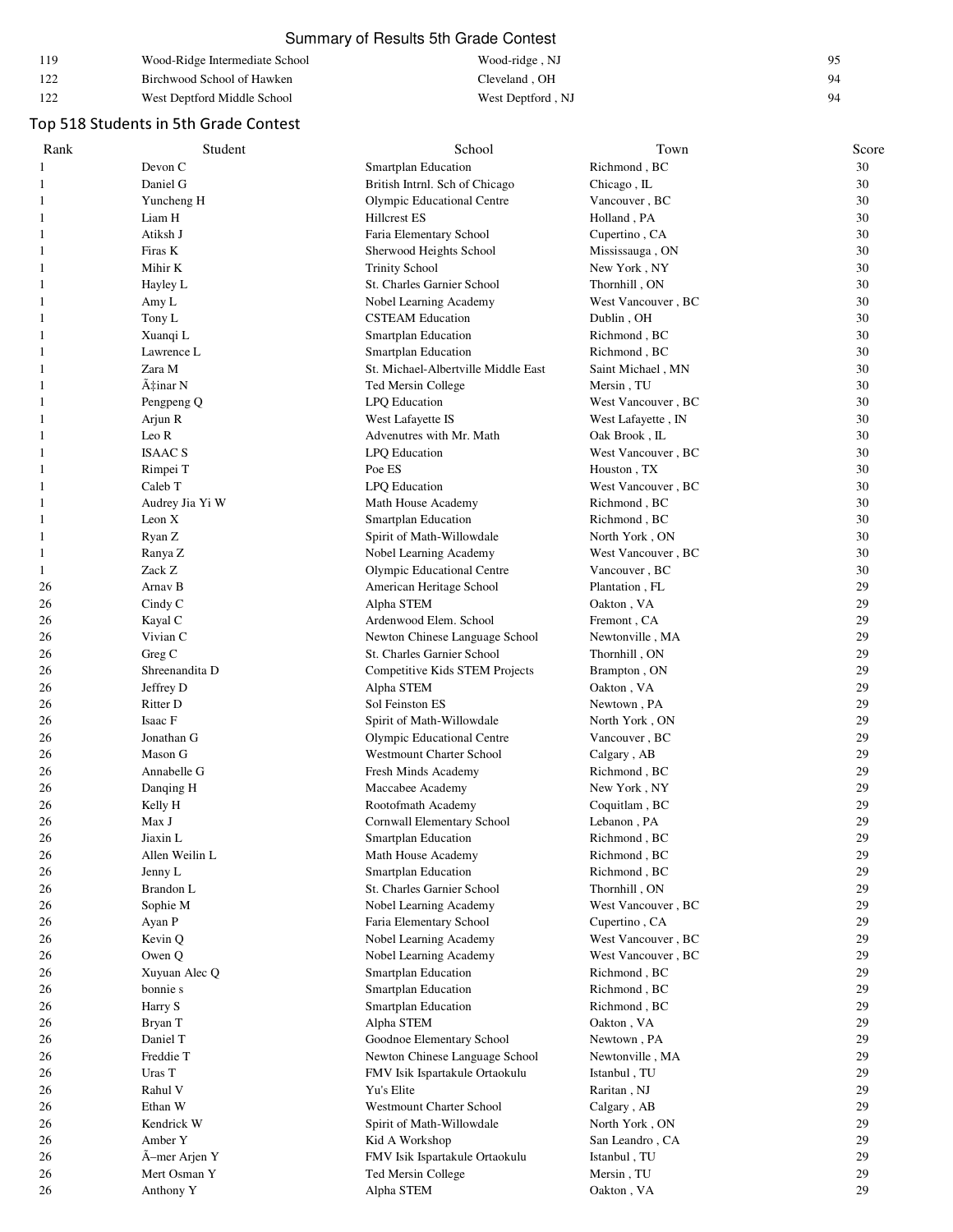| 26  | Youheng Z        | Faria Elementary School             | Cupertino, CA      | 29 |
|-----|------------------|-------------------------------------|--------------------|----|
| 26  | Leonardo Z       | Chadbourne ES                       | Fremont, CA        | 29 |
| 65  | Duru A           | FMV Isik Ispartakule Ortaokulu      | Istanbul, TU       | 28 |
| 65  | David A          | Spirit Of Math Schools (Vaughan)    | Markham, ON        | 28 |
| 65  | Avi B            | Chadbourne ES                       | Fremont, CA        | 28 |
| 65  | Emma C           | <b>Westmount Charter School</b>     | Calgary, AB        | 28 |
| 65  | Idil C           | Vega Okullari Kurtkoy               | Istanbul, TU       | 28 |
| 65  | Eymen Ege C      | Ted Mersin College                  | Mersin, TU         | 28 |
| 65  | Isaac C          | Advenutres with Mr. Math            | Oak Brook, IL      | 28 |
| 65  | Ryan C           | Spirit of Math-Willowdale           | North York, ON     | 28 |
| 65  | Berk D           | Kent Gardens ES                     | Mc Lean, VA        | 28 |
|     | Austin F         | Fenn School                         |                    | 28 |
| 65  |                  |                                     | Concord, MA        |    |
| 65  | Ela Kayra G      | Ted Mersin College                  | Mersin, TU         | 28 |
| 65  | Keith G          | Sol Feinston ES                     | Newtown, PA        | 28 |
| 65  | Jacob G          | St. Michael-Albertville MS          | Albertville, MN    | 28 |
| 65  | <b>STEPHEN G</b> | LPQ Education                       | West Vancouver, BC | 28 |
| 65  | Kayla H          | St. Mildred's-Lightbourn Sch        | Oakville, ON       | 28 |
| 65  | Daixi H          | W. Erskine Johnston PS              | Kanata, ON         | 28 |
| 65  | Jianfeng H       | W. Erskine Johnston PS              | Kanata, ON         | 28 |
| 65  | Riley H          | Glen Shields Public Sch             | Concord, ON        | 28 |
| 65  | Emma H           | Alpha STEM                          | Oakton, VA         | 28 |
| 65  | Fiona I          | Poly Prep CDS                       | Brooklyn, NY       | 28 |
| 65  | Anvit J          | Yu's Elite                          | Raritan, NJ        | 28 |
| 65  | Yeehun J         | Chadbourne ES                       | Fremont, CA        | 28 |
| 65  | Shriya J         | Dilworth ES                         | San Jose, CA       | 28 |
| 65  | Aaron J          | Dilworth ES                         | San Jose, CA       | 28 |
| 65  | Aron J           | Smartplan Education                 | Richmond, BC       | 28 |
| 65  | Jacob K          | West Lafayette IS                   | West Lafayette, IN | 28 |
| 65  | Maddox L         | Pleasantdale Middle School          | Burr Ridge, IL     | 28 |
| 65  | Kijun L          | Alpha STEM                          | Oakton, VA         | 28 |
| 65  | Bella L          | Advenutres with Mr. Math            | Oak Brook, IL      | 28 |
| 65  | Olivia L         | Yu's Elite                          | Raritan, NJ        | 28 |
| 65  | Jeremy L         | Sidney Ledson Institute             | Toronto, ON        | 28 |
| 65  | Selina L         | Smartplan Education                 | Richmond, BC       | 28 |
|     |                  |                                     |                    | 28 |
| 65  | Ethan M          | Orlando Math Circle                 | Winter Park, FL    |    |
| 65  | Jonah M          | Medway Middle School                | Medway, MA         | 28 |
| 65  | Pranav M         | Faria Elementary School             | Cupertino, CA      | 28 |
| 65  | Sumanyu N        | Advenutres with Mr. Math            | Oak Brook, IL      | 28 |
| 65  | Kaushik Reddy N  | Commonwealth ES                     | Sugar Land, TX     | 28 |
| 65  | Richard O        | Olympic Educational Centre          | Vancouver, BC      | 28 |
| 65  | Jonah P          | Sierra Canyon School                | Chatsworth, CA     | 28 |
| 65  | Louis Q          | TT Math School                      | Markham, ON        | 28 |
| 65  | Samuel R         | Orlando Math Circle                 | Winter Park, FL    | 28 |
| 65  | Drake R          | Advenutres with Mr. Math            | Oak Brook, IL      | 28 |
| 65  | Brady R          | Sol Feinston ES                     | Newtown, PA        | 28 |
| 65  | Amy S            | Rootofmath Academy                  | Coquitlam, BC      | 28 |
| 65  | Adam S           | Kent Gardens ES                     | Mc Lean, VA        | 28 |
| 65  | test s           | Deer Canyon ES                      | San Diego, CA      | 28 |
| 65  | Jordan S         | P.S. 176                            | Brooklyn, NY       | 28 |
| 65  | Leo S            | TT Math School                      | Markham, ON        | 28 |
| 65  | Asher T          | <b>Trinity School</b>               | New York, NY       | 28 |
| 65  | Sparsh V         | Yu's Elite                          | Raritan, NJ        | 28 |
| 65  | Daniel W         | Spirit of Math School               | Vancouver, BC      | 28 |
| 65  | Daniel W         | Deer Canyon ES                      | San Diego, CA      | 28 |
| 65  | Benjamin W       | Holland Elementary School           | Holland, PA        | 28 |
| 65  | Hilted W         | Smartplan Education                 | Richmond, BC       | 28 |
| 65  | John X           | Advenutres with Mr. Math            | Oak Brook, IL      | 28 |
| 65  | Felix X          | American Heritage School            | Plantation, FL     | 28 |
| 65  | Nathan X         | Fenn School                         | Concord, MA        | 28 |
|     |                  |                                     |                    |    |
| 65  | Adam X           | Smartplan Education                 | Richmond, BC       | 28 |
| 65  | Zixuan Z         | Happy Math Learning Center          | Winnipeg, MB       | 28 |
| 65  | Gavin Z          | Pacific Academy                     | Surrey, BC         | 28 |
| 65  | Yuxin Z          | TT Math School                      | Markham, ON        | 28 |
| 126 | Henry A          | Avery Coonley School                | Downers Grove, IL  | 27 |
| 126 | Samay A          | American Heritage School            | Plantation, FL     | 27 |
| 126 | Lyla B           | Sol Feinston ES                     | Newtown, PA        | 27 |
| 126 | Ellie B          | St. Michael-Albertville Middle East | Saint Michael, MN  | 27 |
| 126 | Nathan C         | Glen Shields Public Sch             | Concord, ON        | 27 |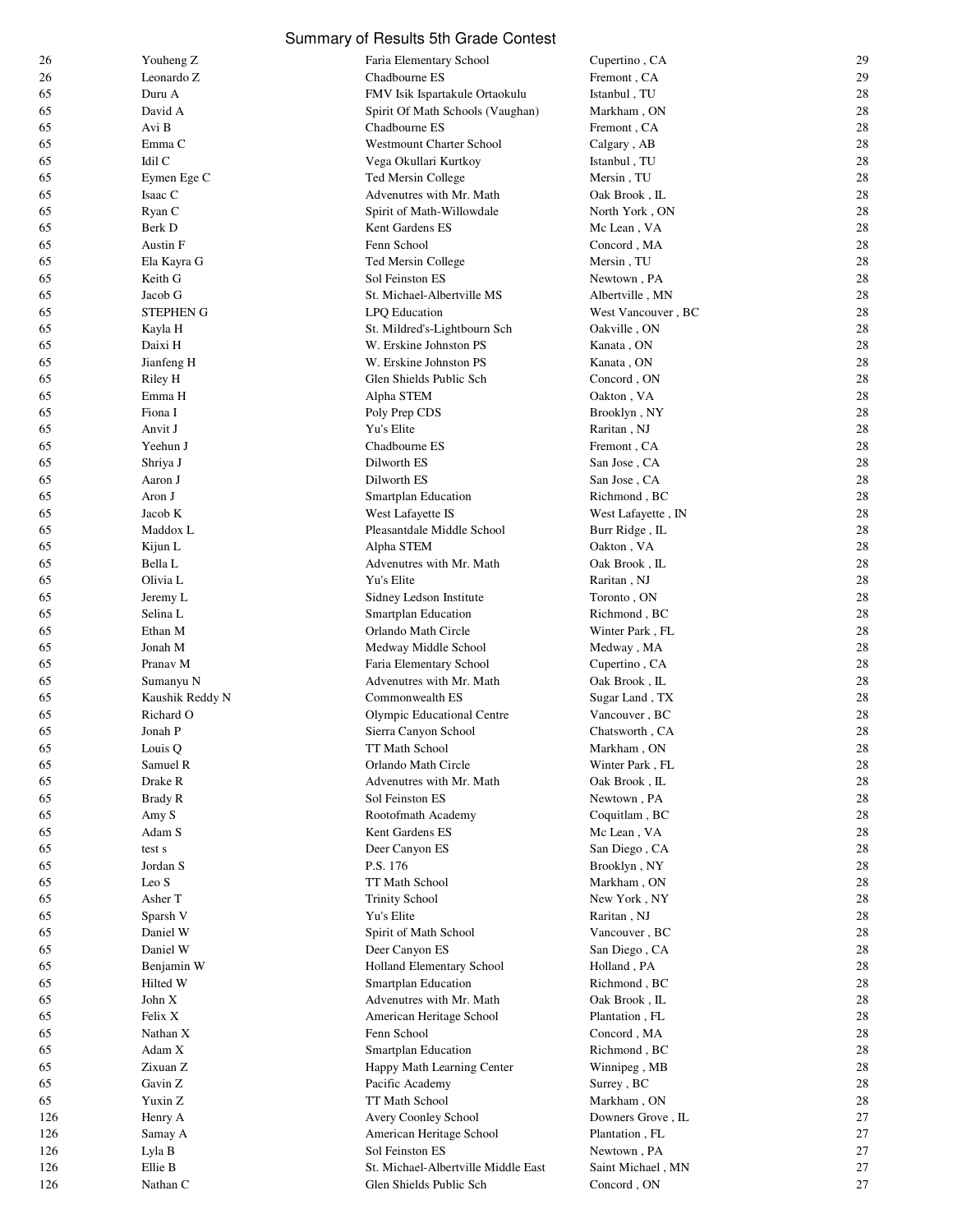| 126 | Angela c     | Learning to Learn Education                        | Stouffville, ON       | 27       |
|-----|--------------|----------------------------------------------------|-----------------------|----------|
| 126 | Gaoyuan C    | Learning to Learn Education                        | Stouffville, ON       | 27       |
| 126 | Serena C     | Wood-Ridge Intermediate School                     | Wood-ridge, NJ        | 27       |
| 126 | Vishwesh C   | Dilworth ES                                        | San Jose, CA          | 27       |
| 126 | Tianqin C    | Chadbourne ES                                      | Fremont, CA           | 27       |
| 126 | Aaron C      | Pacific Rim ES                                     | Carlsbad, CA          | 27       |
| 126 | Lyra D       | Branksome Hall School                              | Toronto, ON           | 27       |
| 126 | Joe D        | Greensview Elementary                              | Columbus, OH          | 27       |
| 126 | Darren F     | <b>Westmount Charter School</b>                    | Calgary, AB           | 27       |
| 126 | Ethan F      | TT Math School                                     | Markham, ON           | 27       |
| 126 | Sasha F      | Grace Church School                                | New York, NY          | 27       |
| 126 | Stanley F    | Ivy Math Academy                                   | Spring, TX            | 27       |
| 126 | Evan F       | Goodnoe Elementary School                          | Newtown, PA           | 27       |
| 126 | Janine G     | Sidney Ledson Institute                            | Toronto, ON           | 27       |
| 126 | Somansh G    | Pleasantdale Middle School                         | Burr Ridge, IL        | 27       |
| 126 | Shaya G      | Milton Gottesman JDS                               | Washington, DC        | 27       |
| 126 | Aditi G      | Advenutres with Mr. Math                           | Oak Brook, IL         | 27       |
| 126 | DEV G        | Spirit of Math-Willowdale                          | North York, ON        | 27       |
| 126 | Morgan G     | East Woods Elementary School                       | Hudson, OH            | 27       |
| 126 | Aisling H    | Branksome Hall School                              | Toronto, ON           | 27       |
| 126 | Braden H     | Oak Hill Academy                                   | Lincroft, NJ          | 27       |
| 126 | Ryan H       | Kent Gardens ES                                    | Mc Lean, VA           | 27       |
| 126 | Gloria H     | Morgantown Math Circle                             | Morgantown, WV        | 27       |
| 126 | Katherine I  | <b>Holland Elementary School</b>                   | Holland, PA           | 27       |
| 126 | Hadia J      | Spirit of Math Schools, Mississauga West           | Mississauga, ON       | 27       |
| 126 | Isabella J   | Spirit of Math-Willowdale                          | North York, ON        | 27       |
| 126 | Kohana K     | Spirit of Math School-Don Mills                    | Toronto, ON           | 27       |
| 126 | Derrick K    | Advenutres with Mr. Math                           | Oak Brook, IL         | 27       |
| 126 | Ryan K       | Tenakill Middle School                             | Closter, NJ           | 27       |
| 126 | Samir K      | Spirit Of Math Schools (Vaughan)                   | Markham, ON           | 27       |
| 126 | Ben L        | Oak Hill Academy                                   | Lincroft, NJ          | 27       |
| 126 |              |                                                    |                       | 27       |
| 126 | Jordy L      | Speyer Legacy School<br>St. Charles Garnier School | New York, NY          | 27       |
|     | Andy L       |                                                    | Thornhill, ON         | 27       |
| 126 | Yunfan L     | Ardenwood Elem. School                             | Fremont, CA           |          |
| 126 | Ethan L      | Olympic Educational Centre                         | Vancouver, BC         | 27       |
| 126 | YeeShuen L   | TT Math School                                     | Markham, ON           | 27       |
| 126 | Stella L     | TT Math School                                     | Markham, ON           | 27       |
| 126 | Tyler L      | Q300 - The 30th Ave. School                        | Long Island City, NY  | 27       |
| 126 | Landon L     | Manchester Intermediate School                     | Laketon, IN           | 27       |
| 126 | Zaid M       | Pioneer Academy                                    | Wayne, NJ             | 27       |
| 126 | Nyla M       | Sherwood Heights School                            | Mississauga, ON       | 27       |
| 126 | Riley M      | Wrightstown Elementary School                      | Newtown, PA           | 27       |
| 126 | Matti M      | Sierra Canyon School                               | Chatsworth, CA        | 27       |
| 126 | Aikaterina M | Competitive Kids STEM Projects                     | Brampton, ON          | 27       |
| 126 | Adam N       | Speyer Legacy School                               | New York, NY          | 27       |
| 126 | Avik P       | Boyce Middle School                                | Upper Saint Clair, PA | 27       |
| 126 | Ruoxi P      | Spirit of Math School                              | Vancouver, BC         | 27       |
| 126 | Theodore P   | Big Apple Academy                                  | Brooklyn, NY          | 27       |
| 126 | Aalaya P     | Detroit Country Day Middle School                  | Beverly Hills, MI     | 27       |
| 126 | Yanxun P     | Deer Canyon ES                                     | San Diego, CA         | 27<br>27 |
| 126 | Nora R       | St. Thomas School                                  | Medina, WA            |          |
| 126 | Jimmy R      | Deer Canyon ES                                     | San Diego, CA         | 27       |
| 126 | Zachary R    | Pacific Rim ES                                     | Carlsbad, CA          | 27       |
| 126 | Yijun S      | Maccabee Academy                                   | New York, NY          | 27       |
| 126 | Xavier S     | Greensview Elementary<br>Richboro ES               | Columbus, OH          | 27<br>27 |
| 126 | Connor S     |                                                    | Richboro, PA          |          |
| 126 | Katie S      | Spirit of Math Burlington                          | Burlington, ON        | 27       |
| 126 | Lucas T      | Commonwealth ES                                    | Sugar Land, TX        | 27       |
| 126 | Kate T       | Wickliffe Progressive School                       | Columbus, OH          | 27       |
| 126 | Kai T        | Rolling Hills ES                                   | Holland, PA           | 27<br>27 |
| 126 | Alexander W  | Speyer Legacy School                               | New York, NY          |          |
| 126 | Albert W     | Cordill Mason ES                                   | Blue Springs, MO      | 27       |
| 126 | Huanyan X    | Faria Elementary School                            | Cupertino, CA         | 27       |
| 126 | Peter X      | W. Erskine Johnston PS                             | Kanata, ON            | 27<br>27 |
| 126 | Henry X      | Advenutres with Mr. Math                           | Oak Brook, IL         | 27       |
| 126 | Yueling X    | Alpha STEM<br>Yu's Elite                           | Oakton, VA            |          |
| 126 | Ethan Y      |                                                    | Raritan, NJ           | 27<br>27 |
| 126 | Zhini Y      | Pioneer Academy                                    | Wayne, NJ             |          |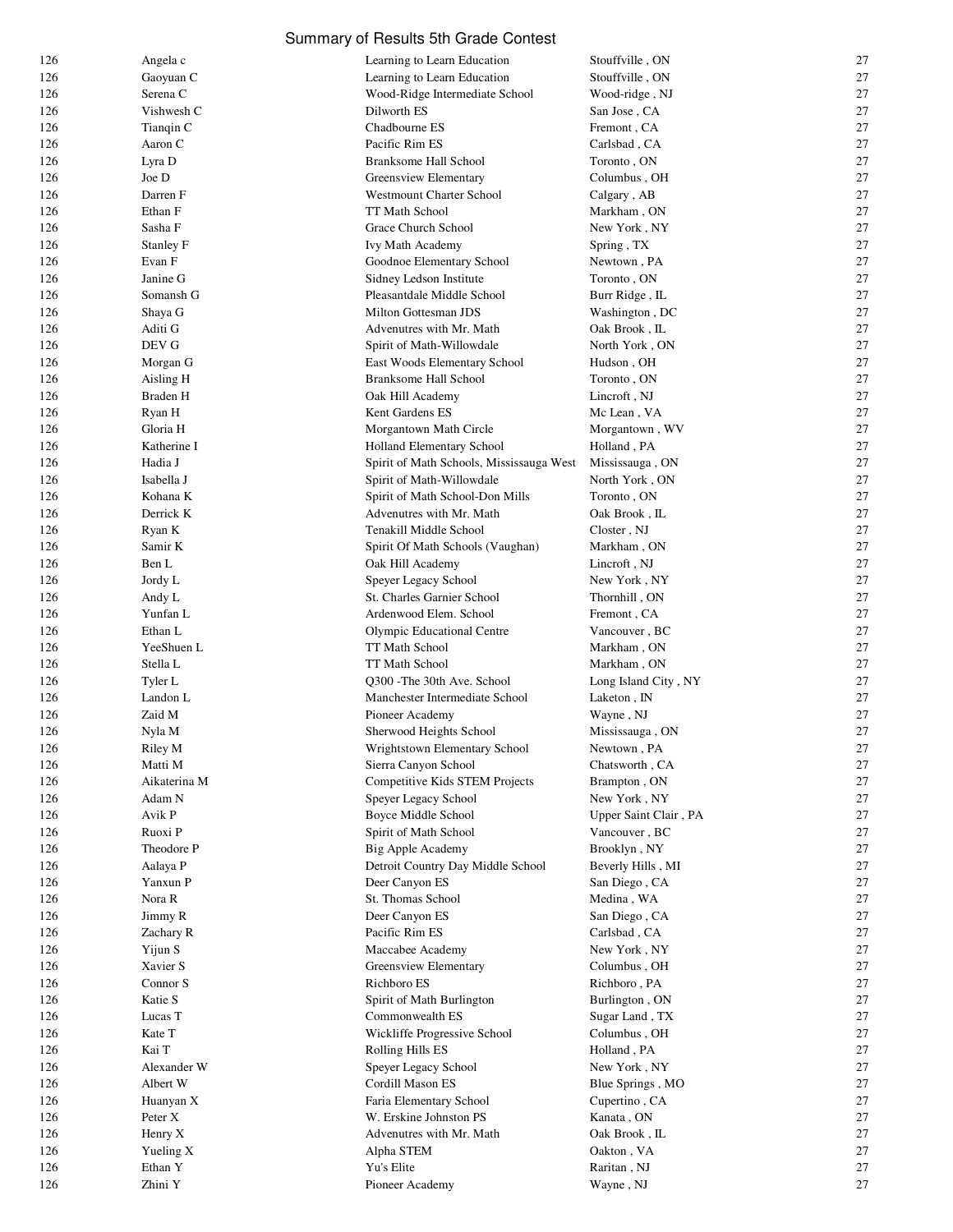|  |  | Summary of Results 5th Grade Contest |
|--|--|--------------------------------------|
|--|--|--------------------------------------|

| 126 | Ben Z            | Star Academy                         | Watertown, MA        | 27 |
|-----|------------------|--------------------------------------|----------------------|----|
| 126 | Nuotian Z        | Spirit of Math Schools-Winnipeg      | Winnipeg, MB         | 27 |
| 126 | Joshua Z         | Ivy Math Academy                     | Spring, TX           | 27 |
| 202 | Aamir A          | British Intrnl. Sch of Chicago       | Chicago, IL          | 26 |
| 202 | Evan A           | Akiva School                         | Westmount, QC        | 26 |
| 202 | Doruk A          | Ted Mersin College                   | Mersin, TU           | 26 |
| 202 | Marin B          | St. Michael-Albertville MS           | Albertville, MN      | 26 |
| 202 | Shawn B          | Kent Gardens ES                      | Mc Lean, VA          | 26 |
| 202 | Natalie B        | River City Science Acad./Mandarin    | Jacksonville, FL     | 26 |
| 202 | Trina C          | Merryhill School                     | San Jose, CA         | 26 |
| 202 | Amiel C          | Faria Elementary School              | Cupertino, CA        | 26 |
| 202 | Ruoran (Annie) C | W. Erskine Johnston PS               | Kanata, ON           | 26 |
| 202 | Catherine C      | Sol Feinston ES                      | Newtown, PA          | 26 |
| 202 | Patrick C        | British Intrnl. Sch of Chicago       | Chicago, IL          | 26 |
| 202 | Kyle C           | Q300 - The 30th Ave. School          | Long Island City, NY | 26 |
| 202 | Ella C           | Spirit of Math-Willowdale            | North York, ON       | 26 |
| 202 | Miles C          | Ivy Math Academy                     | Spring, TX           | 26 |
| 202 | Cyrus C          | Spirit of Math-Willowdale            | North York, ON       | 26 |
| 202 | Kevin C          | American Heritage School             | Plantation, FL       | 26 |
| 202 | Chloé C          | Sierra Canyon School                 | Chatsworth, CA       | 26 |
| 202 | Ariel D          | Spirit of Math-Willowdale            | North York, ON       | 26 |
| 202 | Grace D          | Greater Memphis Chinese School       | Collierville, TN     | 26 |
| 202 | Connor D         | Avery Coonley School                 | Downers Grove, IL    | 26 |
| 202 | Alexender F      | Academy for Gifted Children          | Richmond Hill, ON    | 26 |
| 202 | Jayden G         | Sherwood Heights School              | Mississauga, ON      | 26 |
| 202 | Vincent G        | British Intrnl. Sch of Chicago       | Chicago, IL          | 26 |
| 202 | Rithi H          | East Woods Elementary School         | Hudson, OH           | 26 |
| 202 | Eva H            | Alpha STEM                           | Oakton, VA           | 26 |
| 202 | Yena H           | W. Erskine Johnston PS               | Kanata, ON           | 26 |
| 202 | Sahasra J        | Creighton's Corner ES                | Ashburn, VA          | 26 |
| 202 | Ethan J          | St. Charles Garnier School           | Thornhill, ON        | 26 |
| 202 | Krish K          | Faria Elementary School              | Cupertino, CA        | 26 |
| 202 | Swara K          | West Lafayette IS                    | West Lafayette, IN   | 26 |
| 202 | Nathan K         | Cherry Hill School                   | River Edge, NJ       | 26 |
| 202 | Lucas K          | Spirit of Math Schools-Winnipeg      | Winnipeg, MB         | 26 |
| 202 | Claire L         | Deer Canyon ES                       | San Diego, CA        | 26 |
| 202 | William L        | Spirit of Math Burlington            | Burlington, ON       | 26 |
| 202 | Andy L           | American Heritage School             | Plantation, FL       | 26 |
| 202 | Angela Keer L    | Deer Canyon ES                       | San Diego, CA        | 26 |
| 202 | Albert L         | Greater Memphis Chinese School       | Collierville, TN     | 26 |
| 202 | vincent l        | Kramer Elem. School                  | Oxford, OH           | 26 |
| 202 | Alex L           | West Lafayette IS                    | West Lafayette, IN   | 26 |
| 202 | Chase L          | Commonwealth ES                      | Sugar Land, TX       | 26 |
| 202 | Jack L           | Gateway Science Academy of St. Louis | Saint Louis, MO      | 26 |
| 202 | Pranav M         | Ardenwood Elem. School               | Fremont, CA          | 26 |
| 202 | Zachary M        | <b>Tremont Elementary School</b>     | Upper Arlington, OH  | 26 |
| 202 | Akshat M         | Tenakill Middle School               | Closter, NJ          | 26 |
| 202 | Anushka M        | Del Mar Pines Sch                    | San Diego, CA        | 26 |
| 202 | Durga M          | West Lafayette IS                    | West Lafayette, IN   | 26 |
| 202 | Vincent M        | Chaffey-Burke ES                     | Burnaby, BC          | 26 |
| 202 | Srinidhi M       | Rosa Lee Carter ES                   | Ashburn, VA          | 26 |
| 202 | Siyona N         | American Heritage School             | Plantation, FL       | 26 |
| 202 | Ayush N          | Yu's Elite                           | Raritan, NJ          | 26 |
| 202 | Aidan N          | St. Louis Modern Chinese School      | Chesterfield, MO     | 26 |
| 202 | Jacob P          | Olympic Educational Centre           | Vancouver, BC        | 26 |
| 202 | Natalie Q        | Newton Chinese Language School       | Newtonville, MA      | 26 |
| 202 | SiAn Q           | Earl Buxton Elem. School             | Edmonton, AB         | 26 |
| 202 | Ameya R          | Greenbriar West ES                   | Fairfax, VA          | 26 |
| 202 | Vaishanavan R    | Spirit of Math-Willowdale            | North York, ON       | 26 |
| 202 | Jesse R          | Rutledge Hall                        | Lincolnwood, IL      | 26 |
| 202 | Eli R            | St. Michael-Albertville MS           | Albertville, MN      | 26 |
| 202 | Ethan R          | St. Michael-Albertville MS           | Albertville, MN      | 26 |
| 202 | Ayan S           | Knapp Forest Elem. School            | Grand Rapids, MI     | 26 |
| 202 | Aneek S          | W. Erskine Johnston PS               | Kanata, ON           | 26 |
| 202 | Fazal S          | Grace Church School                  | New York, NY         | 26 |
| 202 | Sarah S          | Champaign Institute                  | Champaign, IL        | 26 |
| 202 | Linkai S         | Speyer Legacy School                 | New York, NY         | 26 |
| 202 | Oliver S         | Speyer Legacy School                 | New York, NY         | 26 |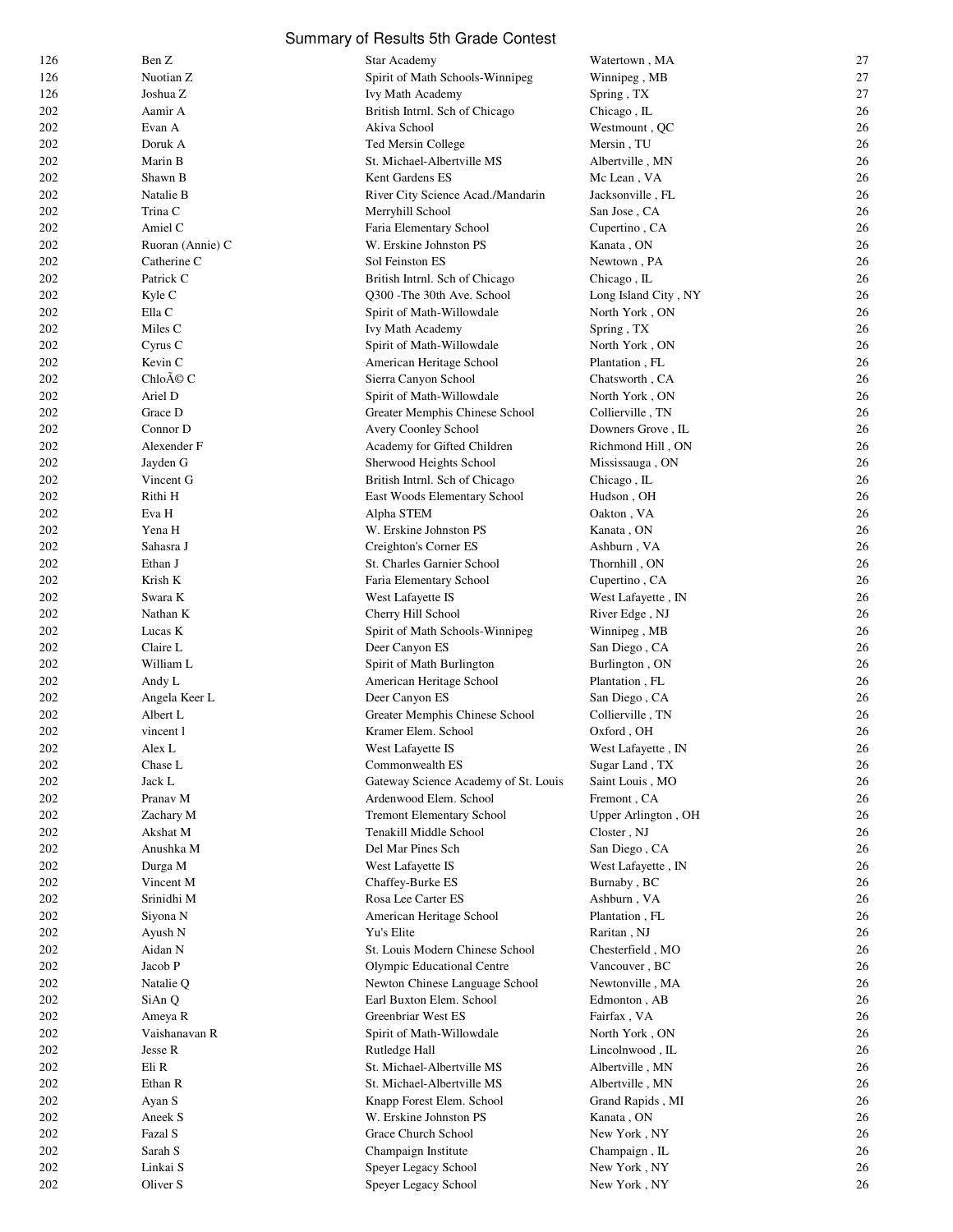| 202 | Noah S              | Detroit Country Day Middle School       | Beverly Hills, MI     | 26 |
|-----|---------------------|-----------------------------------------|-----------------------|----|
| 202 | Kate S              | St. Thomas School                       | Medina, WA            | 26 |
| 202 | Ethan S             | Spirit of Math Sch Mississauga/Oakville | Mississauga, ON       | 26 |
| 202 | Vianna S            | Spirit of Math Newmarket                | Richmond Hill, ON     | 26 |
| 202 | Jacob S             | LPQ Education                           | West Vancouver, BC    | 26 |
| 202 | Owen t              | TT Math School                          | Markham, ON           | 26 |
| 202 | Vyas T              | Avery Coonley School                    | Downers Grove, IL     | 26 |
| 202 | Lam T               | East Woods Elementary School            | Hudson, OH            | 26 |
| 202 | Jonathan T          | <b>Brentwood Christian School</b>       | Austin, TX            | 26 |
| 202 | Arissa V            | Spirit of Math-Willowdale               | North York, ON        | 26 |
| 202 | Ethan W             | Yu's Elite                              | Raritan, NJ           | 26 |
| 202 | Natalie W           | St. Michael-Albertville Middle East     |                       | 26 |
|     |                     |                                         | Saint Michael, MN     |    |
| 202 | Kingsley W          | ZMJ Eduaction & Technology              | Coquitlam, BC         | 26 |
| 202 | Tong W              | Smartplan Education                     | Richmond, BC          | 26 |
| 202 | Harper X            | Deer Canyon ES                          | San Diego, CA         | 26 |
| 202 | Justin Y            | Kent Gardens ES                         | Mc Lean, VA           | 26 |
| 202 | Leilei Y            | Greensview Elementary                   | Columbus, OH          | 26 |
| 202 | Matilda Z           | Avery Coonley School                    | Downers Grove, IL     | 26 |
| 202 | Yihu Z              | Fresh Minds Academy                     | Richmond, BC          | 26 |
| 202 | Xuanlin Z           | Deer Canyon ES                          | San Diego, CA         | 26 |
| 202 | Yizhi Z             | Fresh Minds Academy                     | Richmond, BC          | 26 |
| 202 | JACK Z              | Learning to Learn Education             | Stouffville, ON       | 26 |
| 202 | William Z           | Curie Learning Center                   | Fairfax, VA           | 26 |
| 202 | Yukang Z            | Deer Canyon ES                          | San Diego, CA         | 26 |
| 202 | Ryan Z              | Advenutres with Mr. Math                | Oak Brook, IL         | 26 |
| 202 | Aiden Z             | Sherwood Heights School                 | Mississauga, ON       | 26 |
| 202 | Annabelle Z         | St. Louis Modern Chinese School         | Chesterfield, MO      | 26 |
| 202 | Grace Z             | Oak Hill Academy                        | Lincroft, NJ          | 26 |
| 202 | Emily Z             | West Lafayette IS                       | West Lafayette, IN    | 26 |
| 202 | Charlie Z           | Smartplan Education                     | Richmond, BC          | 26 |
| 202 | Kyle Z              | Alpha STEM                              | Oakton, VA            | 26 |
| 298 | Melek Naz A         | FMV Isik Ispartakule Ortaokulu          | Istanbul, TU          | 25 |
| 298 | Aiden A             | American Heritage School                | Plantation, FL        | 25 |
| 298 | Brendan A           | Spirit of Math-Willowdale               | North York, ON        | 25 |
|     | Alveena A           | <b>Westmount Charter School</b>         | Calgary, AB           | 25 |
| 298 | Alia A              | Advenutres with Mr. Math                | Oak Brook, IL         | 25 |
| 298 |                     |                                         |                       | 25 |
| 298 | Elie A              | Boyce Middle School                     | Upper Saint Clair, PA |    |
| 298 | Oren B              | Milton Gottesman JDS                    | Washington, DC        | 25 |
| 298 | Ben B               | West Lafayette IS                       | West Lafayette, IN    | 25 |
| 298 | Krishna B           | Faria Elementary School                 | Cupertino, CA         | 25 |
| 298 | Timothy B           | River City Science Acad./Mandarin       | Jacksonville, FL      | 25 |
| 298 | Jeremy C            | Bethany Math Club                       | Portland, OR          | 25 |
| 298 | Alice C             | St. Louis Modern Chinese School         | Chesterfield, MO      | 25 |
| 298 | Justin C            | Spirit of Math School (Markham East)    | Markham, ON           | 25 |
| 298 | Brian C             | <b>Big Apple Academy</b>                | Brooklyn, NY          | 25 |
| 298 | Donghwa C           | East Woods Elementary School            | Hudson, OH            | 25 |
| 298 | Tiffany C           | Academy for Gifted Children             | Richmond Hill, ON     | 25 |
| 298 | Kelson C            | St. Louis Modern Chinese School         | Chesterfield, MO      | 25 |
| 298 | Oliver D            | St. Michael-Albertville Middle East     | Saint Michael, MN     | 25 |
| 298 | Zahra D             | Advenutres with Mr. Math                | Oak Brook, IL         | 25 |
| 298 | Vincent D           | Dilworth ES                             | San Jose, CA          | 25 |
| 298 | Andy D              | Advenutres with Mr. Math                | Oak Brook, IL         | 25 |
| 298 | Andrew D            | Alpha STEM                              | Oakton, VA            | 25 |
| 298 | Anik D              | Curie Learning Center                   | Fairfax, VA           | 25 |
| 298 | Kai E               | Manchester Intermediate School          | Laketon, IN           | 25 |
| 298 | Dylan F             | Advenutres with Mr. Math                | Oak Brook, IL         | 25 |
| 298 | Xiang F             | TT Math School                          | Markham, ON           | 25 |
| 298 | Russell F           | Chadbourne ES                           | Fremont, CA           | 25 |
| 298 | Will F              | Goldsmith Schiffman ES                  | Big Cove, AL          | 25 |
| 298 | Oliver <sub>F</sub> | Fresh Minds Academy                     | Richmond, BC          | 25 |
| 298 | Konkona G           | Wayne Elementary GATES                  | Wayne, NJ             | 25 |
| 298 |                     |                                         |                       |    |
|     | Weston G            | Del Mar Pines Sch                       | San Diego, CA         | 25 |
| 298 | Ava Zheng G         | Ivy Math Academy                        | Spring, TX            | 25 |
| 298 | ethan g             | Smartplan Education                     | Richmond, BC          | 25 |
| 298 | Kamren G            | Avery Coonley School                    | Downers Grove, IL     | 25 |
| 298 | Max H               | Cordill Mason ES                        | Blue Springs, MO      | 25 |
| 298 | Karter H            | Advenutres with Mr. Math                | Oak Brook, IL         | 25 |
| 298 | Colin H             | Wheeler School                          | Providence, RI        | 25 |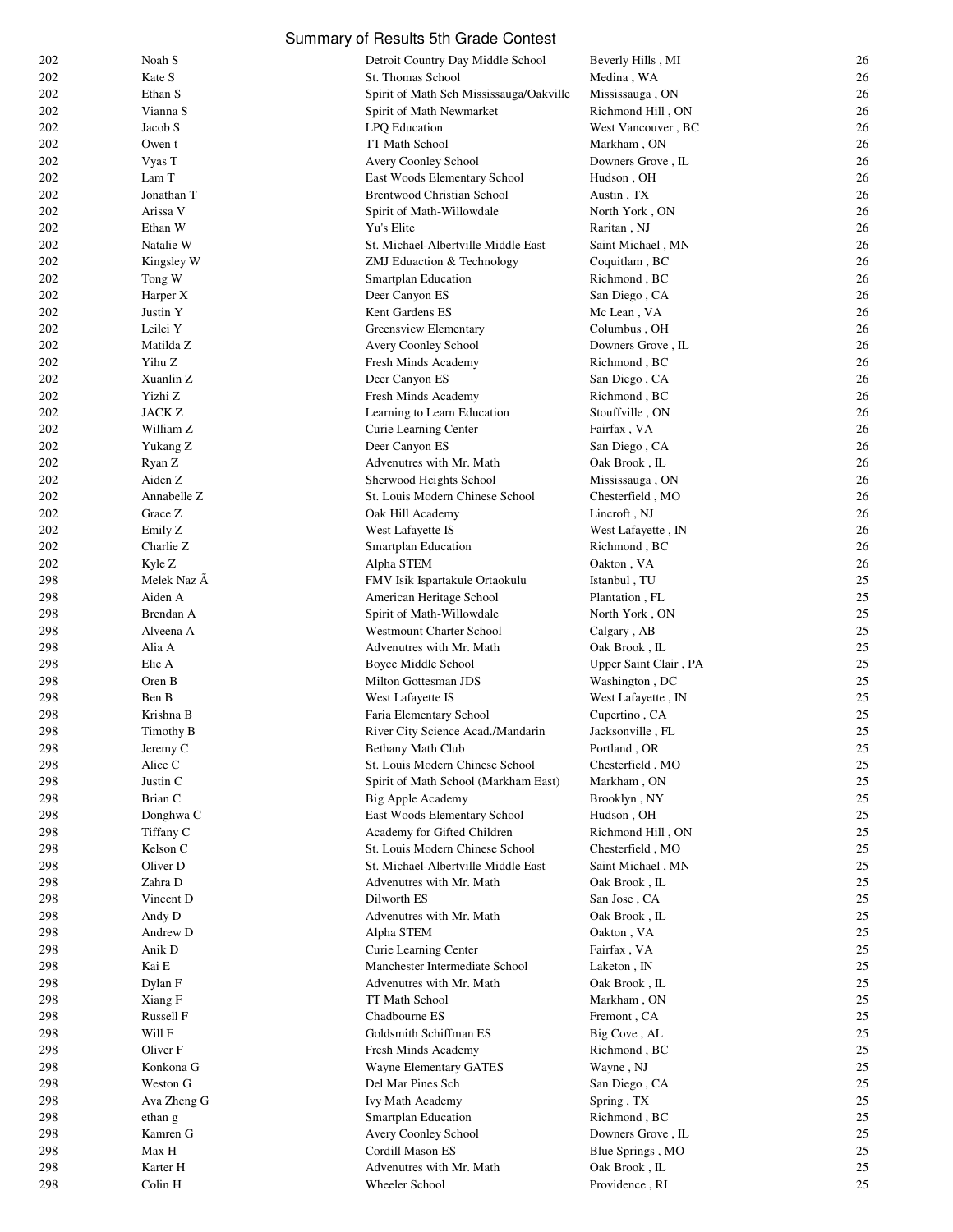|            |                       | Summary of Results 5th Grade Contest              |                                |          |
|------------|-----------------------|---------------------------------------------------|--------------------------------|----------|
| 298        | Brody H               | Rolling Hills ES                                  | Holland, PA                    | 25       |
| 298        | Brody H               | <b>Riverview Elementary School</b>                | Spotsylvania, VA               | 25       |
| 298        | Jackson H             | Cordill Mason ES                                  | Blue Springs, MO               | 25       |
| 298        | Jayda H               | West Lafayette IS                                 | West Lafayette, IN             | 25       |
| 298        | Michael H             | Q300 - The 30th Ave. School                       | Long Island City, NY           | 25       |
| 298        | Dravya J              | W. Erskine Johnston PS                            | Kanata, ON                     | 25       |
| 298        | Rohan J               | Advenutres with Mr. Math                          | Oak Brook, IL                  | 25       |
| 298        | Eric J                | Greater Memphis Chinese School                    | Collierville, TN               | 25       |
| 298        | Shrivatsa J           | Faria Elementary School                           | Cupertino, CA                  | 25       |
| 298        | Darsh K               | Boyce Middle School                               | Upper Saint Clair, PA          | 25       |
| 298        | Manan K               | Sherwood Heights School                           | Mississauga, ON                | 25       |
| 298        | Saanvi K<br>Rushil K  | Chadbourne ES                                     | Fremont, CA<br>Vancouver, BC   | 25<br>25 |
| 298<br>298 | Nina K                | Spirit of Math School<br>Park East Day School     | New York, NY                   | 25       |
| 298        | Shreyank K            | Chadbourne ES                                     | Fremont, CA                    | 25       |
| 298        | Shiv K                | Detroit Country Day Middle School                 | Beverly Hills, MI              | 25       |
| 298        | Charles L             | Detroit Country Day Middle School                 | Beverly Hills, MI              | 25       |
| 298        | Arthur L              | British Intrnl. Sch of Chicago                    | Chicago, IL                    | 25       |
| 298        | Evan L                | Ardenwood Elem. School                            | Fremont, CA                    | 25       |
| 298        | Grace L               | Cedar Hill Prep School                            | Somerset, NJ                   | 25       |
| 298        | Mohamed L             | Maritine Muslim Academy                           | Halifax, NS                    | 25       |
| 298        | <b>MESSIL</b>         | LPQ Education                                     | West Vancouver, BC             | 25       |
| 298        | Kimberly L            | Dilworth ES                                       | San Jose, CA                   | 25       |
| 298        | Vivaan M              | Creighton's Corner ES                             | Ashburn, VA                    | 25       |
| 298        | NagAnirudh M          | Wayne Elementary GATES                            | Wayne, NJ                      | 25       |
| 298        | Aidan M               | Advenutres with Mr. Math                          | Oak Brook, IL                  | 25       |
| 298        | Marco M               | <b>Trinity School</b>                             | New York, NY                   | 25       |
| 298        | Noah M                | St. Michael-Albertville MS                        | Albertville, MN                | 25       |
| 298        | Akshara N             | Faria Elementary School                           | Cupertino, CA                  | 25       |
| 298        | Eshaan N              | Evesham Twp Elementary Schools                    | Marlton, NJ                    | 25       |
| 298        | Thomas O<br>Asaf O    | Welch Elementary School                           | Churchville, PA                | 25<br>25 |
| 298<br>298 | Aarav P               | Park East Day School<br>Faria Elementary School   | New York, NY<br>Cupertino, CA  | 25       |
| 298        | Christian P           | American Heritage School                          | Plantation, FL                 | 25       |
| 298        | Alexa P               | St. Michael-Albertville Middle East               | Saint Michael, MN              | 25       |
| 298        | Ankush P              | Steelesview Public Sch                            | North York, ON                 | 25       |
| 298        | Mason R               | St. Michael-Albertville Middle East               | Saint Michael, MN              | 25       |
| 298        | Sean R                | Big Apple Academy                                 | Brooklyn, NY                   | 25       |
| 298        | Roman R               | Bay Head School                                   | Bay Head, NJ                   | 25       |
| 298        | Belinay S             | Vega Okullari Kurtkoy                             | Istanbul, TU                   | 25       |
| 298        | Praneel S             | Faria Elementary School                           | Cupertino, CA                  | 25       |
| 298        | Lawrence S            | Pacific Academy                                   | Surrey, BC                     | 25       |
| 298        | Neil S                | Rosa Lee Carter ES                                | Ashburn, VA                    | 25       |
| 298        | Walker S              | Goldsmith Schiffman ES                            | Big Cove, AL                   | 25       |
| 298        | Sushanth S            | Faria Elementary School                           | Cupertino, CA                  | 25       |
| 298        | Karthik S             | Greenbriar West ES                                | Fairfax, VA                    | 25       |
| 298<br>298 | Nishka T<br>Charles T | Rosa Lee Carter ES<br>St. Justin Martyr Cath. Sch | Ashburn, VA<br>Unionville, ON  | 25<br>25 |
| 298        | Jocelyn T             | Kinawa Middle School                              | Okemos, MI                     | 25       |
| 298        | Hongyi T              | Kinawa Middle School                              | Okemos, MI                     | 25       |
| 298        | Andrew T              | Chadbourne ES                                     | Fremont, CA                    | 25       |
| 298        | Max T                 | Steelesview Public Sch                            | North York, ON                 | 25       |
| 298        | Graham T              | Avery Coonley School                              | Downers Grove, IL              | 25       |
| 298        | Kamil T               | Advenutres with Mr. Math                          | Oak Brook, IL                  | 25       |
| 298        | Sahasra V             | East Woods Elementary School                      | Hudson, OH                     | 25       |
| 298        | Arjun V               | River City Science Acad./Mandarin                 | Jacksonville, FL               | 25       |
| 298        | Aliya V               | Spirit of Math School-Don Mills                   | Toronto, ON                    | 25       |
| 298        | Jonathan W            | W. Erskine Johnston PS                            | Kanata, ON                     | 25       |
| 298        | Lauren W              | Spirit of Math-Willowdale                         | North York, ON                 | 25       |
| 298        | Luke W                | TT Math School                                    | Markham, ON                    | 25       |
| 298        | Brynn W               | St. Michael-Albertville MS                        | Albertville, MN                | 25       |
| 298        | Jacob W               | <b>Barrington Elementary School</b>               | Upper Arlington, OH            | 25       |
| 298        | William W             | <b>Westmount Charter School</b>                   | Calgary, AB                    | 25       |
| 298        | Ethan X               | Pacific Academy                                   | Surrey, BC                     | 25<br>25 |
| 298        | Eric X<br>Selena Y    | Alpha STEM<br>St. Louis Modern Chinese School     | Oakton, VA<br>Chesterfield, MO | 25       |
| 298<br>298 | Moksha Y              | Linwood School                                    | North Brunswick, NJ            | 25       |
| 298        | Athreya Y             | Yu's Elite                                        | Raritan, NJ                    | 25       |
|            |                       |                                                   |                                |          |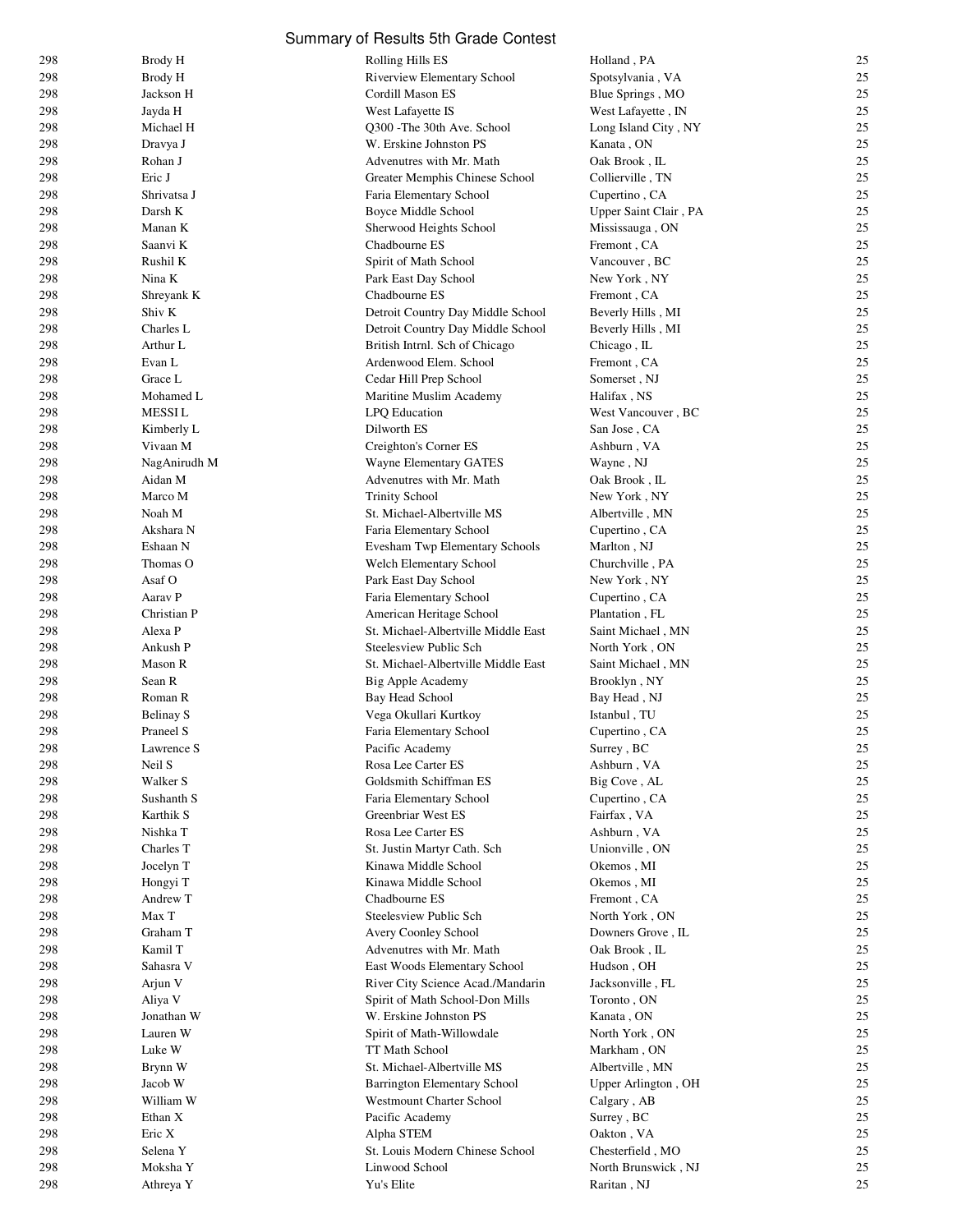|            |                           | Summary of Results 5th Grade Contest                    |                              |          |
|------------|---------------------------|---------------------------------------------------------|------------------------------|----------|
| 298        | Yebum Y                   | Kent Gardens ES                                         | Mc Lean, VA                  | 25       |
| 298        | Roger Y                   | <b>Qichu Education Group</b>                            | Richmond, BC                 | 25       |
| 298        | Mingxuan Z                | P.S. 176                                                | Brooklyn, NY                 | 25       |
| 298        | Ansel He Z                | Dilworth ES                                             | San Jose, CA                 | 25       |
| 298        | Alvin Z                   | Commonwealth ES                                         | Sugar Land, TX               | 25       |
| 408        | Maheli A                  | Wayne Elementary GATES                                  | Wayne, NJ                    | 24       |
| 408        | Daniel A                  | Spirit of Math School (Markham East)                    | Markham, ON                  | 24       |
| 408        | Abhinav A                 | Welch Elementary School                                 | Churchville, PA              | 24       |
| 408        | Johan B                   | Orlando Math Circle                                     | Winter Park, FL              | 24       |
| 408<br>408 | Arjun B<br>Shreyansh B    | Evesham Twp Elementary Schools<br>Curie Learning Center | Marlton, NJ<br>Fairfax, VA   | 24<br>24 |
| 408        | Shaunak B                 | Spirit Of Math Schools (Vaughan)                        | Markham, ON                  | 24       |
| 408        | Ella C                    | <b>Branksome Hall School</b>                            | Toronto, ON                  | 24       |
| 408        | Vincent C                 | Churchville Elementary School                           | Churchville, PA              | 24       |
| 408        | Ryan C                    | Newbury School                                          | Howell, NJ                   | 24       |
| 408        | Belle D                   | St. John Paul II CS                                     | Houston, TX                  | 24       |
| 408        | Eleni D                   | Champaign Institute                                     | Champaign, IL                | 24       |
| 408        | Gabriel D                 | Advenutres with Mr. Math                                | Oak Brook, IL                | 24       |
| 408        | Gefei D                   | W. Erskine Johnston PS                                  | Kanata, ON                   | 24       |
| 408        | Allie F                   | St. Louis Modern Chinese School                         | Chesterfield, MO             | 24       |
| 408        | Sophia F                  | American Heritage School                                | Plantation, FL               | 24       |
| 408        | Millie F                  | Cornwall Elementary School                              | Lebanon, PA                  | 24       |
| 408        | Arush G                   | Faria Elementary School                                 | Cupertino, CA                | 24       |
| 408        | Priyasha G                | Hilltop Elementary School                               | Beachwood, OH                | 24       |
| 408        | Aarush G                  | Chadbourne ES                                           | Fremont, CA                  | 24       |
| 408        | Kallen G                  | Wrightstown Elementary School                           | Newtown, PA                  | 24       |
| 408        | Rishabh G                 | Spirit of Math Newmarket                                | Richmond Hill, ON            | 24<br>24 |
| 408<br>408 | ruihuan jin G<br>Daniel G | Ivy Math Academy<br>Good Shepherd Episcopal School      | Spring, TX<br>Richmond, VA   | 24       |
| 408        | Ansh G                    | American Heritage Sch-Boca Delray                       | Delray Beach, FL             | 24       |
| 408        | Marie G                   | Academy for Gifted Children                             | Richmond Hill, ON            | 24       |
| 408        | Avery H                   | Mars Area Centennial School                             | Mars, PA                     | 24       |
| 408        | Gillian H                 | Rutledge Hall                                           | Lincolnwood, IL              | 24       |
| 408        | Kai-Ri H                  | Chadbourne ES                                           | Fremont, CA                  | 24       |
| 408        | Annabelle H               | O300 - The 30th Ave. School                             | Long Island City, NY         | 24       |
| 408        | Meghana I                 | Cedar Hill Prep School                                  | Somerset, NJ                 | 24       |
| 408        | Benny I                   | Moriah School of Englewood                              | Englewood, NJ                | 24       |
| 408        | Austin J                  | Woodward Academy North                                  | Johns Creek, GA              | 24       |
| 408        | Vishwa J                  | Spirit of Math Schools Brampton                         | Mississauga, ON              | 24       |
| 408        | Eric J                    | TT Math School                                          | Markham, ON                  | 24       |
| 408        | Stella J                  | Kinawa Middle School                                    | Okemos, MI                   | 24       |
| 408        | Joel J                    | W. Erskine Johnston PS                                  | Kanata, ON                   | 24       |
| 408<br>408 | Parker J<br>Nikhil J      | Mars Area Centennial School<br>Ardenwood Elem. School   | Mars, PA<br>Fremont, CA      | 24<br>24 |
| 408        | Çınar K                   | FMV Isik Ispartakule Ortaokulu                          | Istanbul, TU                 | 24       |
| 408        | Jason K                   | Dilworth ES                                             | San Jose, CA                 | 24       |
| 408        | Aadi K                    | Boyce Middle School                                     | Upper Saint Clair, PA        | 24       |
| 408        | Maxwell K                 | Big Apple Academy                                       | Brooklyn, NY                 | 24       |
| 408        | Sayem K                   | American Heritage School                                | Plantation, FL               | 24       |
| 408        | Sophia K                  | Pacific Rim ES                                          | Carlsbad, CA                 | 24       |
| 408        | Carter K                  | American Heritage School                                | Plantation, FL               | 24       |
| 408        | Gavin K                   | Advenutres with Mr. Math                                | Oak Brook, IL                | 24       |
| 408        | Kingsley L                | Spirit of Math School (Markham East)                    | Markham, ON                  | 24       |
| 408        | Minh L                    | Academy for Gifted Children                             | Richmond Hill, ON            | 24       |
| 408        | Ryan L                    | Academy for Gifted Children                             | Richmond Hill, ON            | 24       |
| 408        | Andrew L                  | Spirit of Math Burlington                               | Burlington, ON               | 24       |
| 408        | Matthew L                 | Spirit of Math School-Don Mills                         | Toronto, ON                  | 24<br>24 |
| 408<br>408 | Ezra L<br>Anna L          | Milton Gottesman JDS<br>East Woods Elementary School    | Washington, DC<br>Hudson, OH | 24       |
| 408        | Lydia L                   | St. Mildred's-Lightbourn Sch                            | Oakville, ON                 | 24       |
| 408        | Elijah L                  | Metro Christian Academy                                 | Tulsa, OK                    | 24       |
| 408        | Ashton L                  | St. George Episcopal School                             | San Antonio, TX              | 24       |
| 408        | Arad M                    | Glen Shields Public Sch                                 | Concord, ON                  | 24       |
| 408        | Aydin M                   | St. Thomas School                                       | Medina, WA                   | 24       |
| 408        | Conor $\mathbf M$         | <b>Tremont Elementary School</b>                        | Upper Arlington, OH          | 24       |
| 408        | Matthew M                 | Detroit Country Day Middle School                       | Beverly Hills, MI            | 24       |
| 408        | Michael M                 | Churchville Elementary School                           | Churchville, PA              | 24       |
| 408        | Auston M                  | Academy for Gifted Children                             | Richmond Hill, ON            | 24       |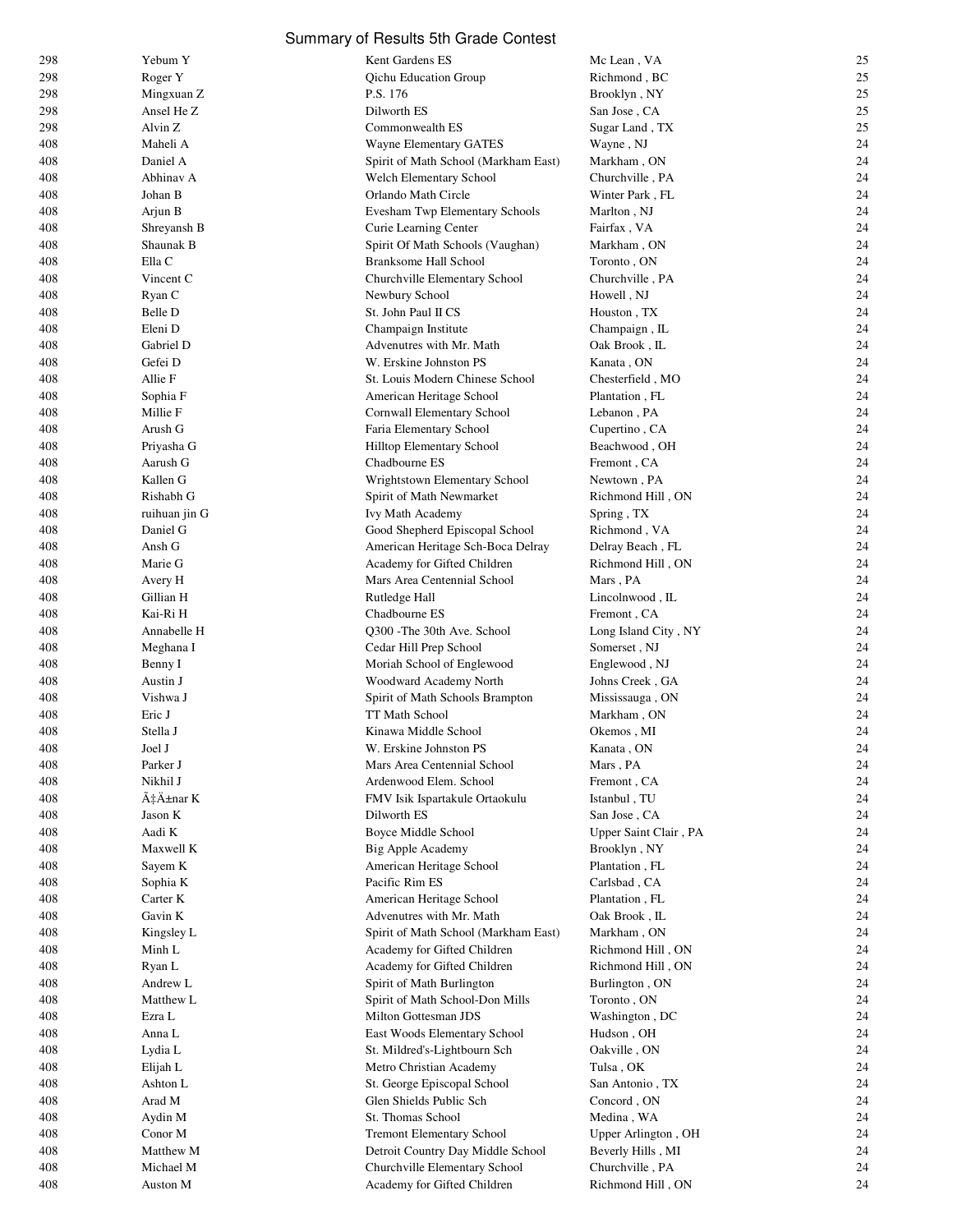| 408 | Auston M             | Spirit of Math-Willowdale                | North York, ON             | 24 |
|-----|----------------------|------------------------------------------|----------------------------|----|
| 408 | Edward M             | Avery School                             | Dedham, MA                 | 24 |
| 408 | Jonathan O           | Sidney Ledson Institute                  | Toronto, ON                | 24 |
| 408 | Dexter P             | Wayne Elementary GATES                   | Wayne, NJ                  | 24 |
| 408 | Shailen P            | Wayne Elementary GATES                   | Wayne, NJ                  | 24 |
| 408 | Shreyansh P          | Commonwealth ES                          | Sugar Land, TX             | 24 |
| 408 | John P               | Advenutres with Mr. Math                 | Oak Brook, IL              | 24 |
| 408 | Colten R             | <b>Brock Road Elementary School</b>      | Spotsylvania, VA           | 24 |
| 408 | Angad S              | Knapp Forest Elem. School                | Grand Rapids, MI           | 24 |
| 408 | Sahib <sub>S</sub>   | Baker Drive Elem. Sch                    | Coquitlam, BC              | 24 |
| 408 | Ethan S              | Advenutres with Mr. Math                 | Oak Brook, IL              | 24 |
| 408 | Colin S              | Holland Elementary School                | Holland, PA                | 24 |
| 408 | Becky S              | Evesham Twp Elementary Schools           | Marlton, NJ                | 24 |
| 408 | Seher S              | Glen Shields Public Sch                  | Concord, ON                | 24 |
| 408 | Jayden S             | Spirit of Math Sch Mississauga/Oakville  | Mississauga, ON            | 24 |
| 408 | Aaditya S            | Faria Elementary School                  | Cupertino, CA              | 24 |
| 408 | Theodore S           | Plantation Key School                    | Tavernier, FL              | 24 |
| 408 | Hanaa S              | Rosa Lee Carter ES                       | Ashburn, VA                | 24 |
| 408 | Prahalad S           | Bethany Math Club                        | Portland, OR               | 24 |
| 408 | Luke S               | Spirit of Math Schools, Mississauga West | Mississauga, ON            | 24 |
| 408 | Wendy T              | Spirit of Math Schools, Mississauga West | Mississauga, ON            | 24 |
| 408 | Isaac T              | Academy for Gifted Children              | Richmond Hill, ON          | 24 |
| 408 | Ollie T              | Wheeler School                           | Providence, RI             | 24 |
| 408 | Audrey T             | St. Louis Modern Chinese School          | Chesterfield, MO           | 24 |
| 408 | Daniel T             | <b>Star Academy</b>                      | Watertown, MA              | 24 |
| 408 | Alfred Ryan Martin T | Greenbriar West ES                       | Fairfax, VA                | 24 |
| 408 | David T              | Big Apple Academy                        | Brooklyn, NY               | 24 |
| 408 | Ackshat T            | Rosa Lee Carter ES                       | Ashburn, VA                | 24 |
| 408 | William T            | Spirit of Math Schools, Mississauga West | Mississauga, ON            | 24 |
| 408 | Elon T               | Wayne Elementary GATES                   | Wayne, NJ                  | 24 |
| 408 | Jason T              | <b>Brentwood Christian School</b>        | Austin, TX                 | 24 |
| 408 | Kexuan W             | Dilworth ES                              | San Jose, CA               | 24 |
| 408 | Amber W              | Cherry Hill School                       | River Edge, NJ             | 24 |
| 408 | Evan W               | Newton Chinese Language School           | Newtonville, MA            | 24 |
| 408 | Joseph W             | American Heritage Sch-Boca Delray        | Delray Beach, FL           | 24 |
| 408 | Terrence W           | TT Math School                           | Markham, ON                | 24 |
| 408 | Alex X               | Glenmore Christian Academy               | Calgary, AB                | 24 |
| 408 | Joshua X             | Commonwealth ES                          | Sugar Land, TX             | 24 |
| 408 | Elvin Y              | Big Apple Academy                        | Brooklyn, NY               | 24 |
| 408 | Conan Y              | Hartford Upper ES                        | Mount Laurel, NJ           | 24 |
| 408 | April Y              | Academy for Gifted Children              | Richmond Hill, ON          | 24 |
| 408 | Shriya Y             | Rosa Lee Carter ES                       | Ashburn, VA                | 24 |
| 408 | Grady Z              | Welch Elementary School                  | Churchville, PA            | 24 |
| 408 | Michael Z            | Greenbriar West ES                       | Fairfax, VA                | 24 |
| 408 | Nicole Z             | Happy Math Learning Center               | Winnipeg, MB               | 24 |
| 408 | Jayden Z             | Kid A Workshop                           | San Leandro, CA            | 24 |
| 408 | Anthony Z            | <b>Triway Education</b>                  | Whitchurch-Stouffville, ON | 24 |
| 408 | Catherine Z          | Spirit of Math School                    | Vancouver, BC              | 24 |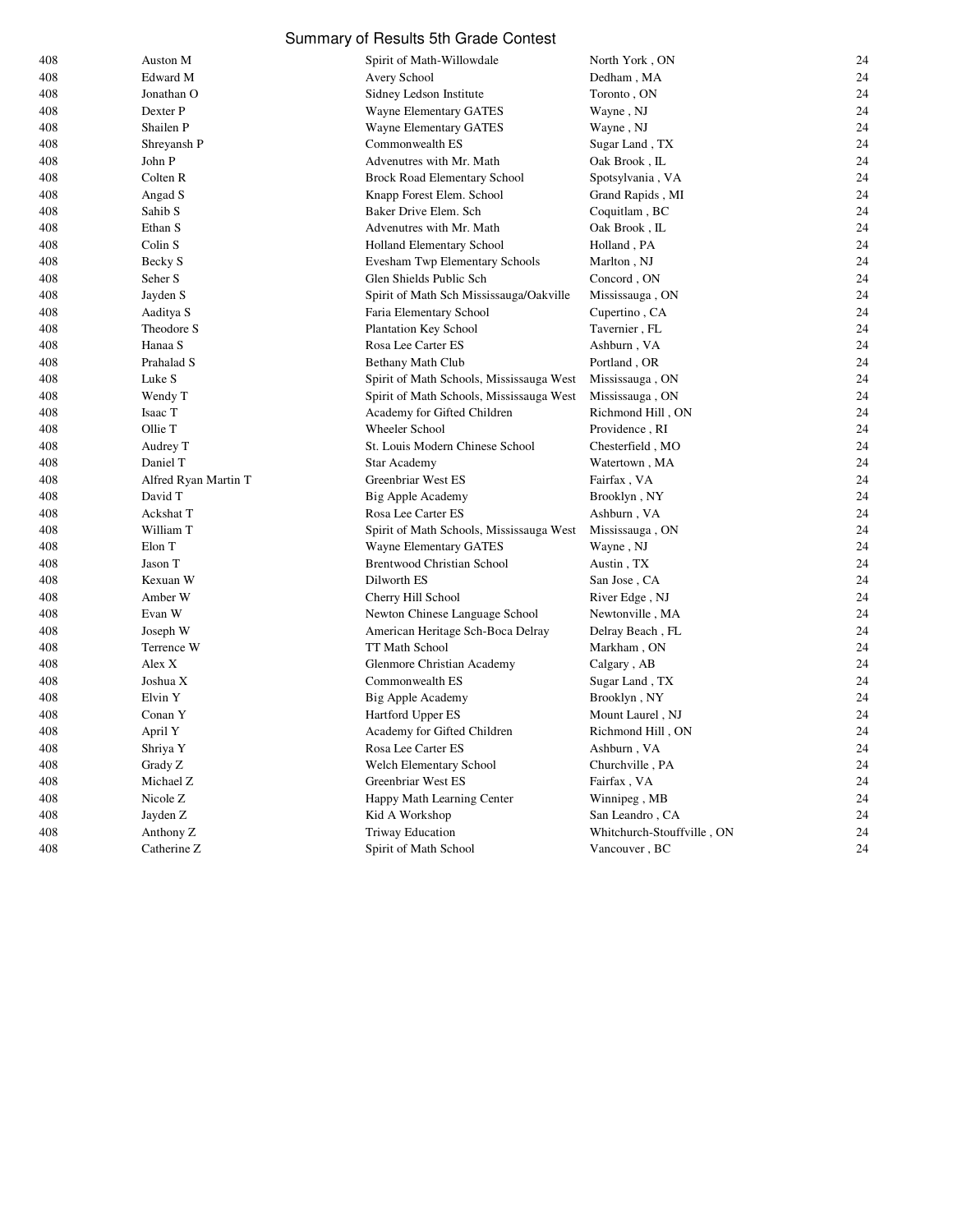# Summary of Results Algebra Contest

# Top 54 Schools out of 203 schools in Algebra Contest

| Rank           | School                             | Town                  | Team Score |
|----------------|------------------------------------|-----------------------|------------|
| $\mathbf{1}$   | UNI of Illinois Lab Sch            | Urbana, IL            | 149        |
| 2              | Univ of Chicago Lab Sch            | Chicago, IL           | 145        |
| 3              | West Lafayette Jr-Sr HS            | West Lafayette, IN    | 143        |
| 4              | Boulan Park Middle School          | Troy, MI              | 142        |
| $\overline{4}$ | Bridgewater-Raritan Mid. Sch       | Bridgewater, NJ       | 142        |
| 6              | Carmel Valley Middle School        | San Diego, CA         | 138        |
| 6              | Demarest Middle School             | Demarest, NJ          | 138        |
| 6              | Q300 - The 30th Ave. School        | Long Island City, NY  | 138        |
| 9              | Fairview Middle Sch                | Tallahassee, FL       | 135        |
| 9              | Pizitz Middle School               | Birmingham, AL        | 135        |
| 9              | William R. Satz School             | Holmdel, NJ           | 135        |
| 12             | Heritage Middle School             | Livingston, NJ        | 134        |
| 13             | <b>Big Apple Academy</b>           | Brooklyn, NY          | 133        |
| 13             | NYC Lab School                     | New York, NY          | 133        |
| 15             | <b>Steamboat Springs HS</b>        | Steamboat Springs, CO | 132        |
| 16             | Birchwood School of Hawken         | Cleveland, OH         | 131        |
| 16             | The Cranbury School                | Cranbury, NJ          | 131        |
| 18             | Marie Curie-MS 158Q                | Bayside, NY           | 130        |
| 19             | Liberty Park Middle School         | Vestavia Hills, AL    | 129        |
| 20             | St. Justin Martyr Cath. Sch        | Unionville, ON        | 125        |
| 21             | Manhasset MS                       | Manhasset, NY         | 124        |
| 21             | River Bend Middls School           | Sterling, VA          | 124        |
| 23             | Sierra Canyon School               | Chatsworth, CA        | 122        |
| 24             | Dove Science Academy               | Oklahoma City, OK     | 120        |
| 25             | American Heritage School           | Plantation, FL        | 119        |
| 26             | Cedar Hill Prep School             | Somerset, NJ          | 118        |
| 26             | DeWitt Middle School               | Ithaca, NY            | 118        |
| 28             | Anthony Wayne MS                   | Wayne, NJ             | 117        |
| 28             | Beachwood Middle School            | Beachwood, OH         | 117        |
| 28             | Pine Valley Middle School          | San Ramon, CA         | 117        |
| 28             | St. Thomas' Episcopal School       | Houston, TX           | 117        |
| 32             | Irmak Schools                      | Istanbul, TU          | 116        |
| 33             | Lower Canada College               | Montreal, QC          | 115        |
|                | East Brunswick Pub. Schs           |                       |            |
| 34             |                                    | East Brunswick, NJ    | 114        |
| 34             | New Hyde Park Memorial HS          | New Hyde Park, NY     | 114<br>113 |
| 36             | Holy Family Cath. School           | Orlando, FL           |            |
| 37             | Coral Academy of Science Las Vegas | Henderson, NV         | 111        |
| 38             | Robert Frost Middle Sch            | Rockville, MD         | 110        |
| 39             | Milton Gottesman JDS               | Washington, DC        | 109        |
| 40             | J.W. Pemberton School              | Janesville, MN        | 106        |
| 40             | Manalapan-Englishtown MS           | Englishtown, NJ       | 106        |
| 40             | Schuyler Colfax Middle School      | Wayne, NJ             | 106        |
| 43             | North Brunswick Twp. MS            | North Brunswick, NJ   | 105        |
| 44             | Ocean Twp Intermediate School      | Ocean, NJ             | 104        |
| 45             | Detroit Country Day Middle School  | Beverly Hills, MI     | 103        |
| 45             | Mars Area Middle School            | Mars, PA              | 103        |
| 47             | St. Stephen's & St. Agnes School   | Alexandria, VA        | 102        |
| 48             | Seton Catholic School              | Hudson, OH            | 100        |
| 48             | <b>Trinity School</b>              | New York, NY          | 100        |
| 50             | Andrews Osborne Academy            | Willoughby, OH        | 98         |
| 51             | Dove Science Acad. HS Tulsa        | Tulsa, OK             | 97         |
| 52             | West Geauga Middle School          | Chesterland, OH       | 94         |
| 53             | Bergen Arts & Science Charter Sch. | Garfield, NJ          | 91         |
| 53             | St. Dominic School                 | Cleveland, OH         | 91         |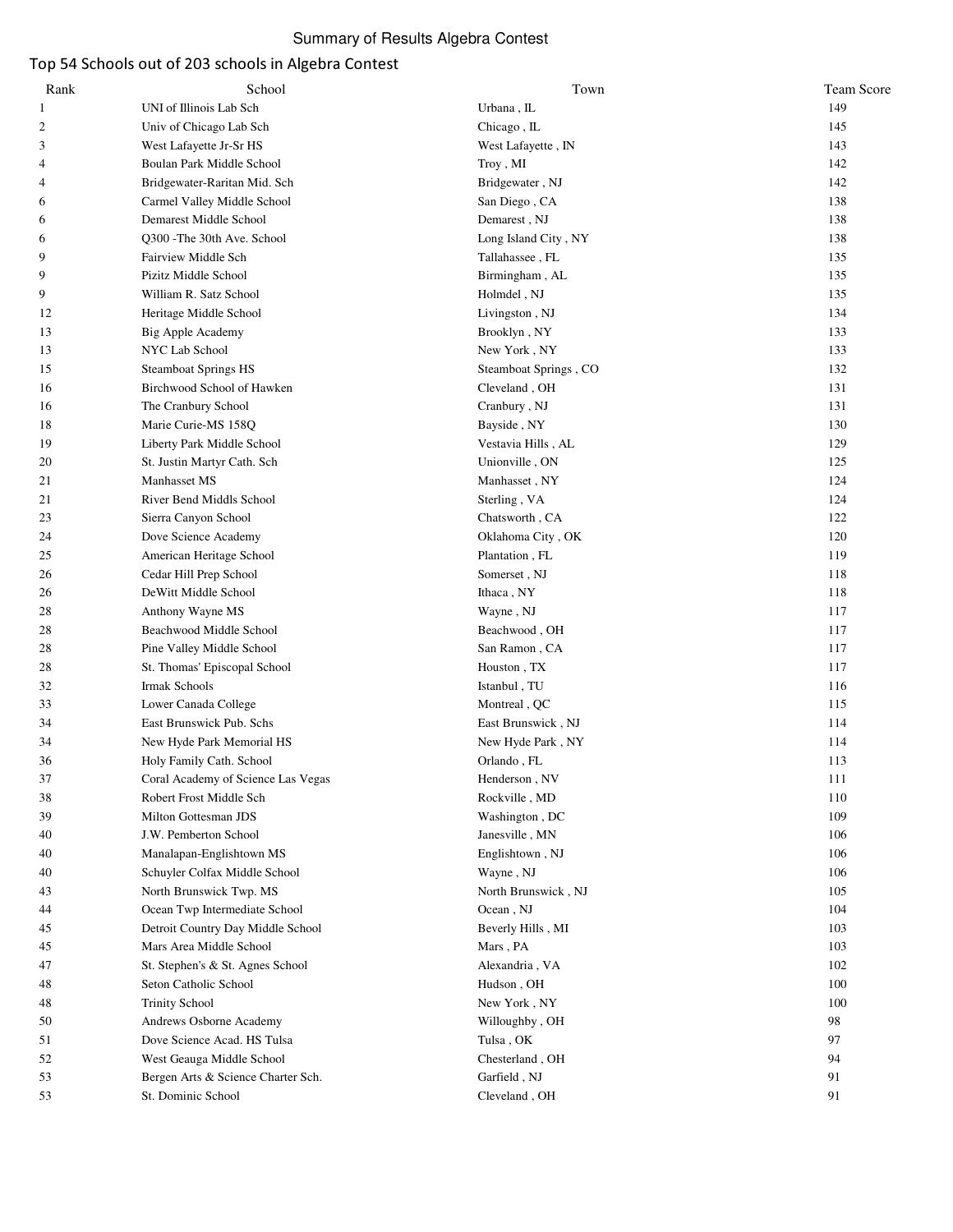# Summary of Results Algebra Contest

# Top 287 Students in Algebra Contest

| Rank     | Student                  | School                                             | Town                        | Score    |
|----------|--------------------------|----------------------------------------------------|-----------------------------|----------|
| 1        | Ansh A                   | Competitive Kids STEM Projects                     | Brampton, ON                | 30       |
| 1        | Deepshikha B             | Parkway Northeast Mid. Sch                         | Creve Coeur, MO             | 30       |
| 1        | Jonathan C               | UNI of Illinois Lab Sch                            | Urbana, IL                  | 30       |
| 1        | Jeffrey C                | Olympic Educational Centre                         | Vancouver, BC               | 30       |
| 1        | Maxwell G                | Olympic Educational Centre                         | Vancouver, BC               | 30       |
| 1        | Robert G                 | UNI of Illinois Lab Sch                            | Urbana, IL                  | 30       |
| -1       | Samuel H                 | Advenutres with Mr. Math                           | Oak Brook, IL               | 30       |
| 1        | Lulu H                   | Alpha STEM                                         | Oakton, VA                  | 30       |
| 1        | Andy J                   | Q300 - The 30th Ave. School                        | Long Island City, NY        | 30       |
| 1        | James J                  | Greater Memphis Chinese School                     | Collierville, TN            | 30       |
| 1        | Jason L                  | East Brunswick Pub. Schs                           | East Brunswick, NJ          | 30       |
| -1       | Juna L                   | Demarest Middle School                             | Demarest, NJ                | 30       |
|          | Erick L                  | Rootofmath Academy                                 | Coquitlam, BC               | 30       |
| 1        | Michelle L               | Alpha STEM                                         | Oakton, VA                  | 30       |
| 1        | Wesley L                 | Bridgewater-Raritan Mid. Sch                       | Bridgewater, NJ             | 30       |
| 1        | Yuzhong L                | Rootofmath Academy                                 | Coquitlam, BC               | 30       |
| -1       | Jaewoo P                 | UNI of Illinois Lab Sch                            | Urbana, IL                  | 30       |
|          | Varsha R                 | Boulan Park Middle School                          | Troy, MI                    | 30       |
| 1        | Maya V                   | UNI of Illinois Lab Sch                            | Urbana, IL                  | 30       |
| 1        | Bolei (benny) W          | Univ of Chicago Lab Sch                            | Chicago, IL                 | 30       |
| 1        | Ethan W                  | Boulan Park Middle School                          | Troy, MI                    | 30       |
| 1        | Elaine Z                 | West Lafayette Jr-Sr HS                            | West Lafayette, IN          | 30       |
| 1        | Kaylyn Z                 | TT Math School                                     | Markham, ON                 | 30       |
| 1        | Alexander Z              | Univ of Chicago Lab Sch                            | Chicago, IL                 | 30       |
| 25       | Justin A                 | Olympic Educational Centre                         | Vancouver, BC               | 29       |
| 25       | Avishi A                 | River Bend Middls School                           | Sterling, VA                | 29       |
| 25       | Aidan B                  | Carmel Valley Middle School                        | San Diego, CA               | 29       |
| 25       | Victor C                 | Univ of Chicago Lab Sch                            | Chicago, IL                 | 29       |
| 25       | Albert D                 | Greater Memphis Chinese School                     | Collierville, TN            | 29       |
| 25       | Sarah G                  | UNI of Illinois Lab Sch                            | Urbana, IL                  | 29       |
| 25       | Jack H                   | Liberty Park Middle School                         | Vestavia Hills, AL          | 29       |
| 25       | Anna H                   | West Lafayette Jr-Sr HS                            | West Lafayette, IN          | 29       |
| 25       | Kailin K                 | Heritage Middle School                             | Livingston, NJ              | 29       |
| 25       | Shane L                  | <b>Steamboat Springs HS</b>                        | Steamboat Springs, CO       | 29       |
| 25       | Ryan L                   | West Lafayette Jr-Sr HS                            | West Lafayette, IN          | 29       |
| 25       | Bella L                  | Advenutres with Mr. Math                           | Oak Brook, IL               | 29       |
| 25       | Dang L                   | Olympic Educational Centre                         | Vancouver, BC               | 29       |
| 25       | Ella L                   | Greater Memphis Chinese School                     | Collierville, TN            | 29       |
| 25<br>25 | Jianuo L                 | Olympic Educational Centre                         | Vancouver, BC               | 29<br>29 |
| 25       | Alexander L<br>Anthony L | Alpha STEM                                         | Oakton, VA<br>Vancouver, BC | 29       |
| 25       | Thomas M                 | Olympic Educational Centre<br>Sierra Canyon School | Chatsworth, CA              | 29       |
| 25       | Jared M                  | Newton Chinese Language School                     | Newtonville, MA             | 29       |
| 25       | Anish N                  | Competitive Kids STEM Projects                     | Brampton, ON                | 29       |
| 25       | Jaansi P                 | Yu's Elite                                         | Raritan, NJ                 | 29       |
| 25       | Ananth R                 | Bridgewater-Raritan Mid. Sch                       | Bridgewater, NJ             | 29       |
| 25       | Ashvin S                 | Fairview Middle Sch                                | Tallahassee, FL             | 29       |
| 25       | Justin S                 | Demarest Middle School                             | Demarest, NJ                | 29       |
| 25       | Bruce T                  | UNI of Illinois Lab Sch                            | Urbana, IL                  | 29       |
| 25       | Grace T                  | UNI of Illinois Lab Sch                            | Urbana, IL                  | 29       |
| 25       | Daniel W                 | Pizitz Middle School                               | Birmingham, AL              | 29       |
| 25       | Andrew W                 | St. Louis Modern Chinese School                    | Chesterfield, MO            | 29       |
| 25       | William W                | Advenutres with Mr. Math                           | Oak Brook, IL               | 29       |
| 25       | Isaac Y                  | Pizitz Middle School                               | Birmingham, AL              | 29       |
| 25       | Ryan Z                   | Olympic Educational Centre                         | Vancouver, BC               | 29       |
| 56       | Bharath A                | West Lafayette Jr-Sr HS                            | West Lafayette, IN          | 28       |
| 56       | Saharsh B                | Bridgewater-Raritan Mid. Sch                       | Bridgewater, NJ             | 28       |
| 56       | Solomon B                | <b>Big Apple Academy</b>                           | Brooklyn, NY                | 28       |
| 56       | Jonathan C               | The Cranbury School                                | Cranbury, NJ                | 28       |
| 56       | Claire C                 | Heritage Middle School                             | Livingston, NJ              | 28       |
| 56       | Roy C                    | Manhasset MS                                       | Manhasset, NY               | 28       |
| 56       | Seyed-Ahmad D            | UNI of Illinois Lab Sch                            | Urbana, IL                  | 28       |
| 56       | Atri D                   | Competitive Kids STEM Projects                     | Brampton, ON                | 28       |
| 56       | Kian D                   | Robert Frost Middle Sch                            | Rockville, MD               | 28       |
| 56       | Connor F                 | <b>Steamboat Springs HS</b>                        | Steamboat Springs, CO       | 28       |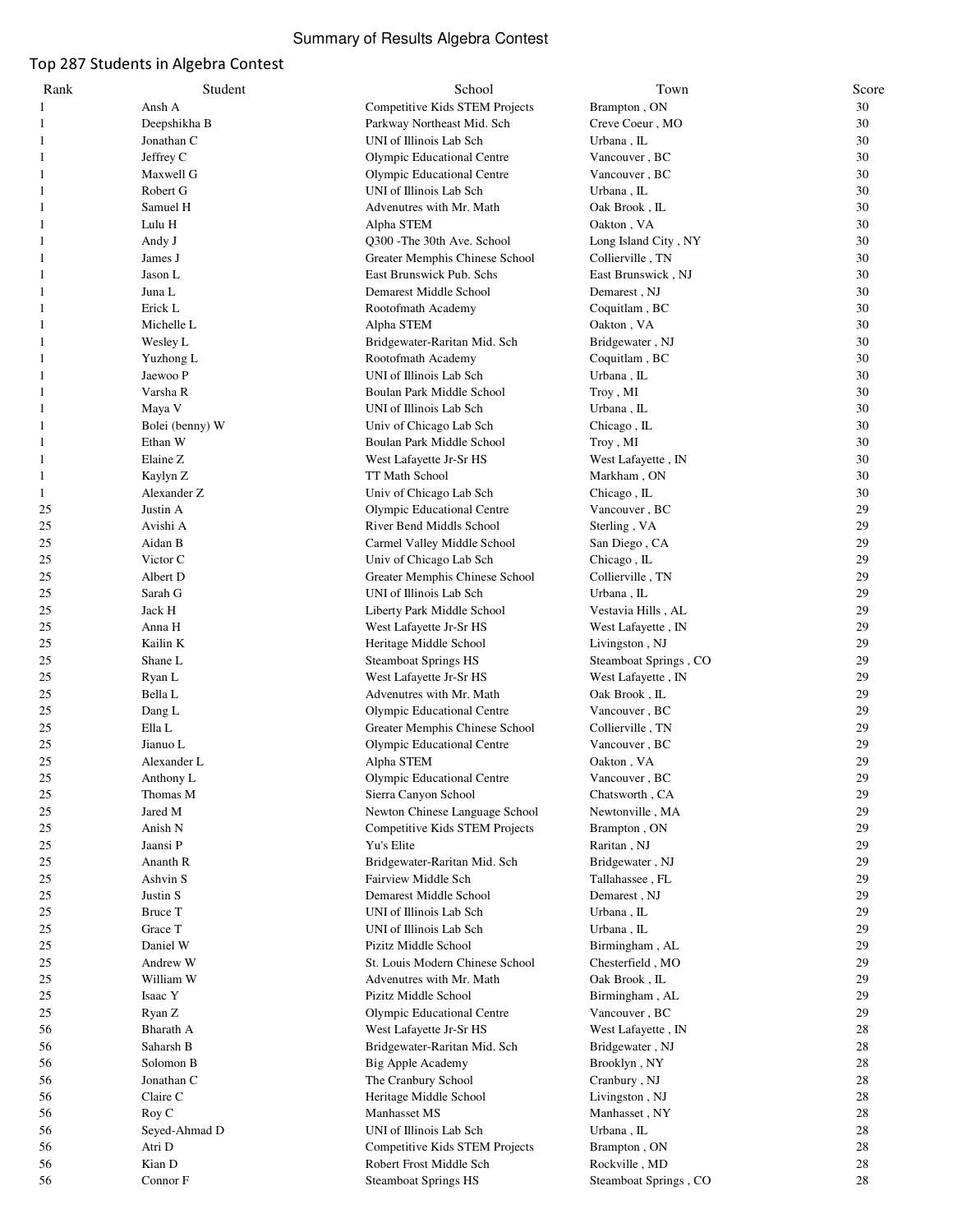|            |                     | Summary of Results Algebra Contest                     |                                |          |
|------------|---------------------|--------------------------------------------------------|--------------------------------|----------|
| 56         | Sophia G            | William R. Satz School                                 | Holmdel, NJ                    | 28       |
| 56         | Sissi H             | Olympic Educational Centre                             | Vancouver, BC                  | 28       |
| 56         | Devdan J            | Univ of Chicago Lab Sch                                | Chicago, IL                    | 28       |
| 56         | Ashley J            | Whitinsville Chrstn Sch                                | Whitinsville, MA               | 28       |
| 56         | Akshaj K            | Bridgewater-Raritan Mid. Sch                           | Bridgewater, NJ                | 28       |
| 56         | Janaki K            | UNI of Illinois Lab Sch                                | Urbana, IL                     | 28       |
| 56         | Ryeo-Won K          | Boulan Park Middle School                              | Troy, MI                       | 28       |
| 56         | Arina K             | Competitive Kids STEM Projects                         | Brampton, ON                   | 28       |
| 56         | Kobe L              | NYC Lab School                                         | New York, NY                   | 28       |
| 56         | Alexander L         | <b>Fairview Middle Sch</b>                             | Tallahassee, FL                | 28       |
| 56         | Sophie L            | Univ of Chicago Lab Sch                                | Chicago, IL                    | 28       |
| 56         | Richard L           | St. Justin Martyr Cath. Sch                            | Unionville, ON                 | 28       |
| 56         | Annie L             | Q300 - The 30th Ave. School                            | Long Island City, NY           | 28       |
| 56         | Grant L             | Advenutres with Mr. Math                               | Oak Brook, IL                  | 28       |
| 56         | Ryan L              | Newton Chinese Language School                         | Newtonville, MA                | 28       |
| 56         | delong m            | Carmel Valley Middle School                            | San Diego, CA                  | 28       |
| 56         | Emma M              | NYC Lab School                                         | New York, NY                   | 28       |
| 56         | Zainab M            | UNI of Illinois Lab Sch                                | Urbana, IL                     | 28       |
| 56         | George P            | Fairview Middle Sch                                    | Tallahassee, FL                | 28       |
| 56         | Manya R             | Birchwood School of Hawken                             | Cleveland, OH                  | 28       |
| 56         | Ryaan S             | Liberty Park Middle School                             | Vestavia Hills, AL             | 28       |
| 56         | Clayton S           | Newton Chinese Language School                         | Newtonville, MA                | 28       |
| 56         | Navid T             | UNI of Illinois Lab Sch                                | Urbana, IL                     | 28       |
| 56         | Dylan T             | Advenutres with Mr. Math                               | Oak Brook, IL                  | 28       |
| 56         | Jeana T             | UNI of Illinois Lab Sch                                | Urbana, IL                     | 28       |
| 56         | Vedant V            | <b>Trinity School</b>                                  | New York, NY                   | 28       |
| 56         | Leon W              | Q300 - The 30th Ave. School                            | Long Island City, NY           | 28       |
| 56         | Gavin Z             | St. Louis Modern Chinese School                        | Chesterfield, MO               | 28       |
| 56         | Andrew Z            | Greater Memphis Chinese School                         | Collierville, TN               | 28       |
| 56         | Tony Z              | TT Math School                                         | Markham, ON                    | 28       |
| 96         | Valeria B           | Big Apple Academy                                      | Brooklyn, NY                   | 27       |
| 96         | Anuprova B          | UNI of Illinois Lab Sch                                | Urbana, IL                     | 27       |
| 96         | Chris C             | Carmel Valley Middle School                            | San Diego, CA                  | 27       |
| 96         | David C             | River Bend Middls School                               | Sterling, VA                   | 27       |
| 96         | Aaron D             | West Lafayette Jr-Sr HS                                | West Lafayette, IN             | 27       |
| 96         | Yashvini G          | Detroit Country Day Middle School                      | Beverly Hills, MI              | 27       |
| 96         | Jordan G            | Birchwood School of Hawken                             | Cleveland, OH                  | 27       |
| 96         | Joshua G            | Birchwood School of Hawken                             | Cleveland, OH                  | 27       |
| 96         | Daniel G            | <b>Triway Education</b>                                | Whitchurch-Stouffville, ON     | 27       |
| 96         | Lucas H             | Carmel Valley Middle School                            | San Diego, CA                  | 27       |
| 96         | Jason H             | Olympic Educational Centre                             | Vancouver, BC                  | 27       |
| 96         | Jerry H             | William R. Satz School                                 | Holmdel, NJ                    | 27       |
| 96         | Bryson L            | <b>Steamboat Springs HS</b>                            | Steamboat Springs, CO          | 27       |
| 96         | Kelly L             | Marie Curie-MS 158Q                                    | Bayside, NY                    | 27       |
| 96         | Jing-Yi M           | Boulan Park Middle School                              | Troy, MI                       | 27       |
| 96         | Atticus M           | Sierra Canyon School                                   | Chatsworth, CA                 | 27       |
| 96         | Om M                | The Cranbury School                                    | Cranbury, NJ                   | 27       |
| 96         | Nathan M            | Beachwood Middle School                                | Beachwood, OH                  | $27\,$   |
| 96         | Pratyush N          | Boulan Park Middle School                              | Troy, MI                       | 27       |
| 96         | Fisayo O            | Bridgewater-Raritan Mid. Sch<br>Demarest Middle School | Bridgewater, NJ                | 27<br>27 |
| 96         | Leah P              |                                                        | Demarest, NJ                   | 27       |
| 96         | Matthew P           | Hudson Arts & Science Charter MS                       | Kearny, NJ                     | 27       |
| 96         | Ethan S             | Yu's Elite                                             | Raritan, NJ                    | 27       |
| 96         | Abhiraj S           | TT Math School                                         | Markham, ON                    | 27       |
| 96<br>96   | Simone T            | St. Justin Martyr Cath. Sch<br>William R. Satz School  | Unionville, ON<br>Holmdel, NJ  | 27       |
| 96         | Ange T              | UNI of Illinois Lab Sch                                | Urbana, IL                     | 27       |
| 96         | Joseph T<br>Jiayi T | TT Math School                                         | Markham, ON                    | 27       |
| 96         | Charles W           | Bridgewater-Raritan Mid. Sch                           | Bridgewater, NJ                | 27       |
| 96         | Jerry W             | Marie Curie-MS 158Q                                    | Bayside, NY                    | 27       |
| 96         | Eric X              | Carmel Valley Middle School                            |                                | 27       |
| 96         | Andrew X            |                                                        | San Diego, CA<br>San Diego, CA | 27       |
|            |                     | Carmel Valley Middle School                            |                                |          |
| 96         | Andralyn Y          | West Lafayette Jr-Sr HS                                | West Lafayette, IN             | $27\,$   |
| 96         | Sriyan Y            | William R. Satz School                                 | Holmdel, NJ                    | 27<br>27 |
| 96         | David Y             | West Lafayette Jr-Sr HS                                | West Lafayette, IN             |          |
| 131        | Matthew A. A        | Dove Science Academy                                   | Oklahoma City, OK              | 26<br>26 |
| 131<br>131 | Rayan A<br>Jaymin B | Anthony Wayne MS<br>Pizitz Middle School               | Wayne, NJ<br>Birmingham, AL    | 26       |
|            |                     |                                                        |                                |          |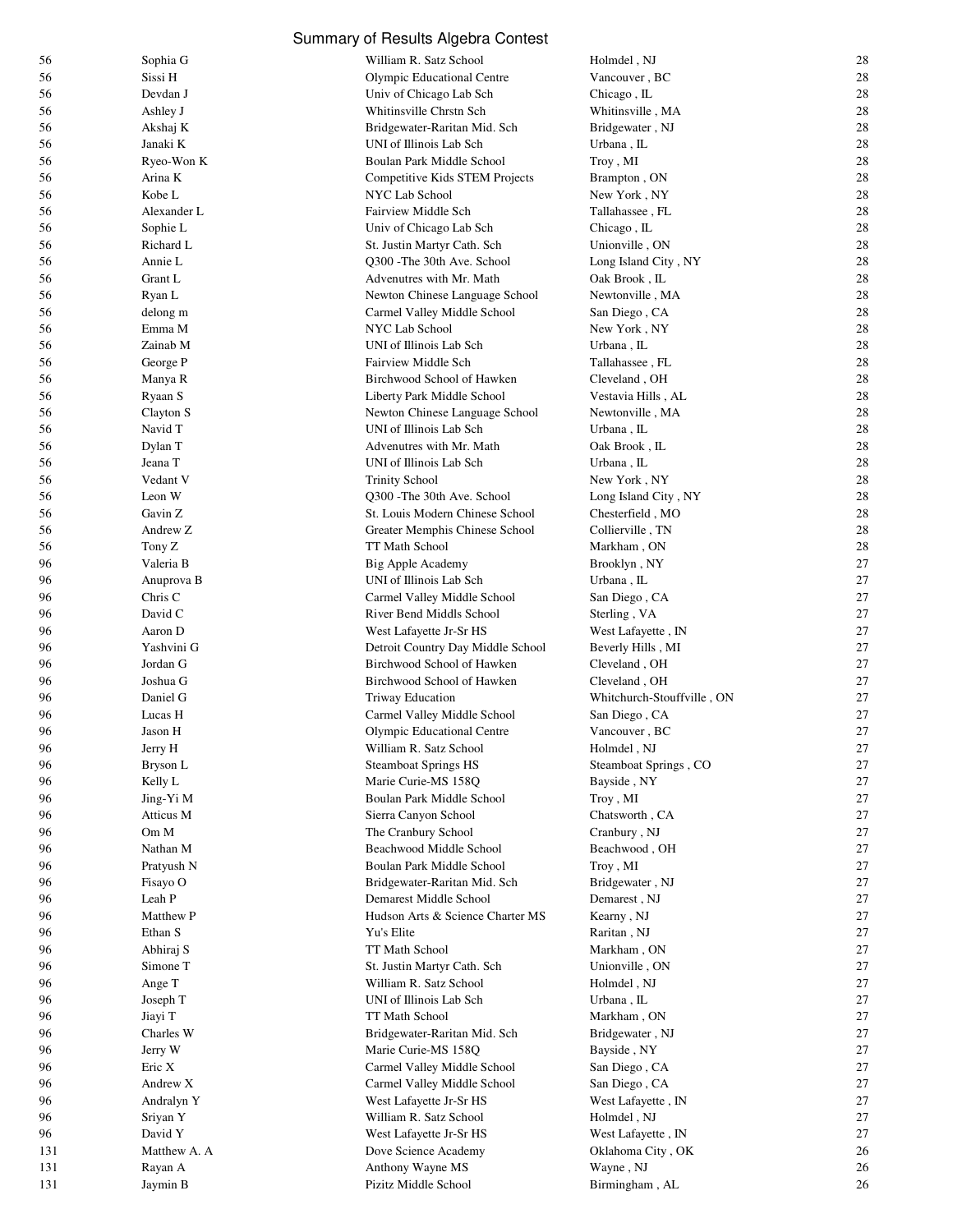|            |                      | Summary of Results Algebra Contest                    |                                             |          |
|------------|----------------------|-------------------------------------------------------|---------------------------------------------|----------|
| 131        | Sriram B             | Cedar Hill Prep School                                | Somerset, NJ                                | 26       |
| 131        | Adeogo B             | Fairview Middle Sch                                   | Tallahassee, FL                             | 26       |
| 131        | <b>Blaze B</b>       | Advenutres with Mr. Math                              | Oak Brook, IL                               | 26       |
| 131        | Liang C              | DeWitt Middle School                                  | Ithaca, NY                                  | 26       |
| 131        | Lucas J. C           | Marie Curie-MS 158Q                                   | Bayside, NY                                 | 26       |
| 131        | Michelle C           | St. Louis Modern Chinese School                       | Chesterfield, MO                            | 26       |
| 131        | Weiran C             | Greater Memphis Chinese School                        | Collierville, TN                            | 26       |
| 131        | Shiven D             | Bridgewater-Raritan Mid. Sch                          | Bridgewater, NJ                             | 26       |
| 131        | Angela D             | Birchwood School of Hawken                            | Cleveland, OH                               | 26       |
| 131        | Andrew G             | St. Thomas' Episcopal School                          | Houston, TX                                 | 26       |
| 131        | Aleksandr G          | Big Apple Academy                                     | Brooklyn, NY                                | 26       |
| 131        | Veronika G           | Big Apple Academy                                     | Brooklyn, NY                                | 26       |
| 131        | Maxwell H            | UNI of Illinois Lab Sch                               | Urbana, IL                                  | 26       |
| 131        | Edith H              | UNI of Illinois Lab Sch                               | Urbana, IL                                  | 26       |
| 131        | Matthew H            | NYC Lab School                                        | New York, NY                                | 26       |
| 131        | Jason H              | Newton Chinese Language School                        | Newtonville, MA                             | 26       |
| 131        | Luke H               | DeWitt Middle School                                  | Ithaca, NY                                  | 26       |
| 131        | Anshita J            | Bridgewater-Raritan Mid. Sch                          | Bridgewater, NJ                             | 26       |
| 131        | Rui-han J            | Newton Chinese Language School                        | Newtonville, MA                             | 26       |
| 131        | Emily J<br>Lucio J   | Pizitz Middle School                                  | Birmingham, AL                              | 26       |
| 131<br>131 | Jon L                | Dove Science Academy                                  | Oklahoma City, OK                           | 26<br>26 |
| 131        | Avni L               | Demarest Middle School<br>Anthony Wayne MS            | Demarest, NJ<br>Wayne, NJ                   | 26       |
| 131        | Alexander L          | William R. Satz School                                | Holmdel, NJ                                 | 26       |
| 131        | Jasmine L            | Yu's Elite                                            | Raritan, NJ                                 | 26       |
| 131        | Harry L              | TT Math School                                        | Markham, ON                                 | 26       |
| 131        | Andrew L             | Lower Canada College                                  | Montreal, QC                                | 26       |
| 131        | Nafis M              | Q300 - The 30th Ave. School                           | Long Island City, NY                        | 26       |
| 131        | Rhea M               | NYC Lab School                                        | New York, NY                                | 26       |
| 131        | Shaun M              | Sierra Canyon School                                  | Chatsworth, CA                              | 26       |
| 131        | Vaughn M             | Liberty Park Middle School                            | Vestavia Hills, AL                          | 26       |
| 131        | Sunidhi M            | North Brunswick Twp. MS                               | North Brunswick, NJ                         | 26       |
| 131        | Erin M               | Demarest Middle School                                | Demarest, NJ                                | 26       |
| 131        | Sumanyu N            | Advenutres with Mr. Math                              | Oak Brook, IL                               | 26       |
| 131        | Yuhang P             | Marie Curie-MS 158Q                                   | Bayside, NY                                 | 26       |
| 131        | Jason P              | Advenutres with Mr. Math                              | Oak Brook, IL                               | 26       |
| 131        | Derek P              | Heritage Middle School                                | Livingston, NJ                              | 26       |
| 131        | Keiran P             | Advenutres with Mr. Math                              | Oak Brook, IL                               | 26       |
| 131        | Ethan R              | UNI of Illinois Lab Sch                               | Urbana, IL                                  | 26       |
| 131        | Ekaterina S          | UNI of Illinois Lab Sch                               | Urbana, IL                                  | 26       |
| 131        | Anika S              | Bridgewater-Raritan Mid. Sch                          | Bridgewater, NJ                             | 26       |
| 131        | Catherine S          | Greater Memphis Chinese School                        | Collierville, TN                            | 26       |
| 131        | Miya S               | Demarest Middle School                                | Demarest, NJ                                | 26       |
| 131        | Fiana S              | Big Apple Academy                                     | Brooklyn, NY                                | 26       |
| 131        | Richard S            | Carmel Valley Middle School                           | San Diego, CA                               | 26       |
| 131        | Benjamin S           | Heritage Middle School                                | Livingston, NJ                              | 26       |
| 131        | Michelle T           | Q300 - The 30th Ave. School                           | Long Island City, NY                        | 26       |
| 131        | Audrey W             | William R. Satz School                                | Holmdel, NJ                                 | 26       |
| 131        | Emma W               | Greater Memphis Chinese School                        | Collierville, TN                            | 26       |
| 131        | Patrick W            | Advenutres with Mr. Math                              | Oak Brook, IL                               | 26       |
| 131        | John X               | Advenutres with Mr. Math                              | Oak Brook, IL                               | 26       |
| 131        | Justin X             | Triway Education                                      | Whitchurch-Stouffville, ON                  | 26       |
| 131        | Chloe Y              | The Cranbury School                                   | Cranbury, NJ                                | 26       |
| 131        | Vid Y                | American Heritage School                              | Plantation, FL                              | 26       |
| 131        | Clayton Y<br>Ethan Z | New Hyde Park Memorial HS                             | New Hyde Park, NY                           | 26<br>26 |
| 131<br>190 | Caleb A              | West Lafayette Jr-Sr HS<br>Excalibur Christian School | West Lafayette, IN<br>Owens Cross Roads, AL | 25       |
| 190        | Aidan A              | Holy Family Cath. School                              | Orlando, FL                                 | 25       |
| 190        | Arjun A              | Manalapan-Englishtown MS                              | Englishtown, NJ                             | 25       |
| 190        | Jacob B              | Schuyler Colfax Middle School                         | Wayne, NJ                                   | 25       |
| 190        | Tate B               | Pizitz Middle School                                  | Birmingham, AL                              | 25       |
| 190        | Maximus C            | American Heritage School                              | Plantation, FL                              | 25       |
| 190        | Arush C              | Coral Academy of Science Las Vegas                    | Henderson, NV                               | 25       |
| 190        | Ethan C              | Beachwood Middle School                               | Beachwood, OH                               | 25       |
| 190        | Andy C               | TT Math School                                        | Markham, ON                                 | 25       |
| 190        | Joyce C              | West Lafayette Jr-Sr HS                               | West Lafayette, IN                          | 25       |
| 190        | Angela C             | The Cranbury School                                   | Cranbury, NJ                                | 25       |
| 190        | Krish C              | Pizitz Middle School                                  | Birmingham, AL                              | 25       |
|            |                      |                                                       |                                             |          |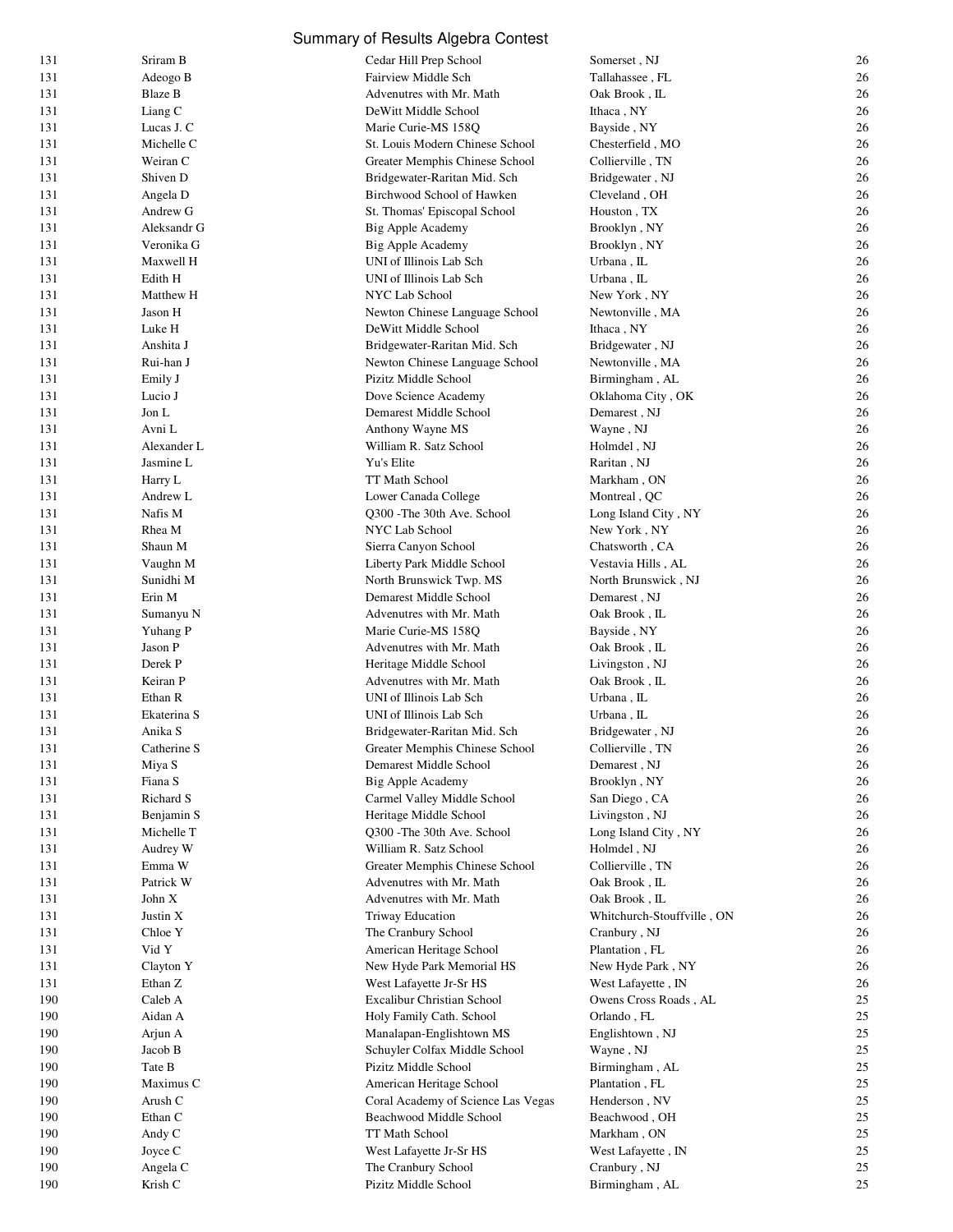|            |                         | Summary of Results Algebra Contest                  |                                          |          |
|------------|-------------------------|-----------------------------------------------------|------------------------------------------|----------|
| 190        | Ryan C                  | River Bend Middls School                            | Sterling, VA                             | 25       |
| 190        | Andrew D                | Maccabee Academy                                    | New York, NY                             | 25       |
| 190        | Kazhdan E               | Milton Gottesman JDS                                | Washington, DC                           | 25       |
| 190        | Lucy E                  | Learning to Learn Education                         | Stouffville, ON                          | 25       |
| 190        | Jack F                  | Greater Memphis Chinese School                      | Collierville, TN                         | 25       |
| 190        | Elif A°dil H            | Irmak Schools                                       | Istanbul, TU                             | 25       |
| 190        | Edward J                | Advenutres with Mr. Math                            | Oak Brook, IL                            | 25       |
| 190        | Chen J                  | The Cranbury School                                 | Cranbury, NJ                             | 25       |
| 190        | Ethan J                 | Advenutres with Mr. Math                            | Oak Brook, IL                            | 25       |
| 190        | Sriharish K             | UNI of Illinois Lab Sch                             | Urbana, IL                               | 25       |
| 190        | Sarah K                 | Cedar Hill Prep School                              | Somerset, NJ                             | 25       |
| 190        | Seeyon K                | Lower Canada College                                | Montreal, QC                             | 25       |
| 190        | Alex K                  | J.W. Pemberton School                               | Janesville, MN                           | 25<br>25 |
| 190<br>190 | Bentley L<br>Aidan L    | Manhasset MS                                        | Manhasset, NY                            | 25       |
| 190        | Michael L               | Heritage Middle School<br>Pine Valley Middle School | Livingston, NJ<br>San Ramon , CA         | 25       |
| 190        | Hannah L                | <b>Triway Education</b>                             | Whitchurch-Stouffville, ON               | 25       |
| 190        | Benjamin L              | Q300 - The 30th Ave. School                         | Long Island City, NY                     | 25       |
| 190        | Yijia M                 | St. Louis Modern Chinese School                     | Chesterfield, MO                         | 25       |
| 190        | Dylan M                 | Ocean Twp Intermediate School                       | Ocean, NJ                                | 25       |
| 190        | Alexander M             | NYC Lab School                                      | New York, NY                             | 25       |
| 190        | Zixi Q                  | NYC Lab School                                      | New York, NY                             | 25       |
| 190        | Kieran R                | Advenutres with Mr. Math                            | Oak Brook, IL                            | 25       |
| 190        | Evan S                  | Greater Memphis Chinese School                      | Collierville, TN                         | 25       |
| 190        | Alex S                  | Greater Memphis Chinese School                      | Collierville, TN                         | 25       |
| 190        | Renee W                 | UNI of Illinois Lab Sch                             | Urbana, IL                               | 25       |
| 190        | Drew W                  | St. Louis Modern Chinese School                     | Chesterfield, MO                         | 25       |
| 190        | Odin W                  | TT Math School                                      | Markham, ON                              | 25       |
| 190        | Terry X                 | Carmel Valley Middle School                         | San Diego, CA                            | 25       |
| 190        | Brian X                 | William R. Satz School                              | Holmdel, NJ                              | 25       |
| 190        | William X               | Newton Chinese Language School                      | Newtonville, MA                          | 25       |
| 190        | Xinzhe Y                | Manhasset MS                                        | Manhasset, NY                            | 25       |
| 190        | Daniel Y                | Cedar Hill Prep School                              | Somerset, NJ                             | 25       |
| 190        | Andy Z                  | Seton Catholic School                               | Hudson, OH                               | 25       |
| 190        | Justin Z                | Carmel Valley Middle School                         | San Diego, CA                            | 25       |
| 190        | Stanley Z               | St. Justin Martyr Cath. Sch                         | Unionville, ON                           | 25       |
| 238        | Alex A                  | NYC Lab School                                      | New York, NY                             | 24       |
| 238        | Srikar A                | Curie Learning Center                               | Fairfax, VA                              | 24       |
| 238<br>238 | Maithreyi A             | St. Thomas' Episcopal School                        | Houston, TX                              | 24<br>24 |
| 238        | Ahan B<br>Tejas B       | Curie Learning Center<br>Mathletes Institute        | Fairfax, VA<br><b>Mountain House, CA</b> | 24       |
| 238        | Guang Tian C            | UNI of Illinois Lab Sch                             | Urbana, IL                               | 24       |
| 238        | Charlotte C             | Greater Memphis Chinese School                      | Collierville, TN                         | 24       |
| 238        | Ethan C                 | NYC Lab School                                      | New York, NY                             | 24       |
| 238        | Christine C             | William R. Satz School                              | Holmdel, NJ                              | 24       |
| 238        | Ray C                   | Newton Chinese Language School                      | Newtonville, MA                          | 24       |
| 238        | Muhamed D               | Q300 - The 30th Ave. School                         | Long Island City, NY                     | 24       |
| 238        | Sarina F                | Carmel Valley Middle School                         | San Diego, CA                            | 24       |
| 238        | Zihe H                  | Q300 - The 30th Ave. School                         | Long Island City, NY                     | 24       |
| 238        | Eason H                 | TT Math School                                      | Markham, ON                              | 24       |
| 238        | Abigeal H               | Schuyler Colfax Middle School                       | Wayne, NJ                                | 24       |
| 238        | Areeb I                 | Marie Curie-MS 158Q                                 | Bayside, NY                              | 24       |
| 238        | Kaylee J                | Fairview Middle Sch                                 | Tallahassee, FL                          | 24       |
| 238        | Hannah J                | Milton Gottesman JDS                                | Washington, DC                           | 24       |
| 238        | Lucienne K              | Manhasset MS                                        | Manhasset, NY                            | 24       |
| 238        | Gabriel K               | NYC Lab School                                      | New York, NY                             | 24       |
| 238        | Dhruv L                 | Competitive Kids STEM Projects                      | Brampton, ON                             | 24       |
| 238        | Ethan L                 | St. Thomas' Episcopal School                        | Houston, TX                              | 24       |
| 238        | Tinghan L               | TT Math School                                      | Markham, ON                              | 24       |
| 238        | Emily L                 | St. Louis Modern Chinese School                     | Chesterfield, MO                         | 24       |
| 238        | Ella L                  | Newton Chinese Language School                      | Newtonville, MA                          | 24       |
| 238        | Haley M                 | UNI of Illinois Lab Sch                             | Urbana, IL                               | 24       |
| 238<br>238 | Kerem M                 | Irmak Schools<br>Bridgewater-Raritan Mid. Sch       | Istanbul, TU<br>Bridgewater, NJ          | 24<br>24 |
| 238        | Ayushmaan M<br>Jayesh M | Curie Learning Center                               | Fairfax, VA                              | 24       |
| 238        | Siddharth N             | Carmel Valley Middle School                         | San Diego, CA                            | 24       |
| 238        | Grace N                 | Mars Area Middle School                             | Mars, PA                                 | 24       |
| 238        | Avi N                   | Cedar Hill Prep School                              | Somerset, NJ                             | 24       |
|            |                         |                                                     |                                          |          |